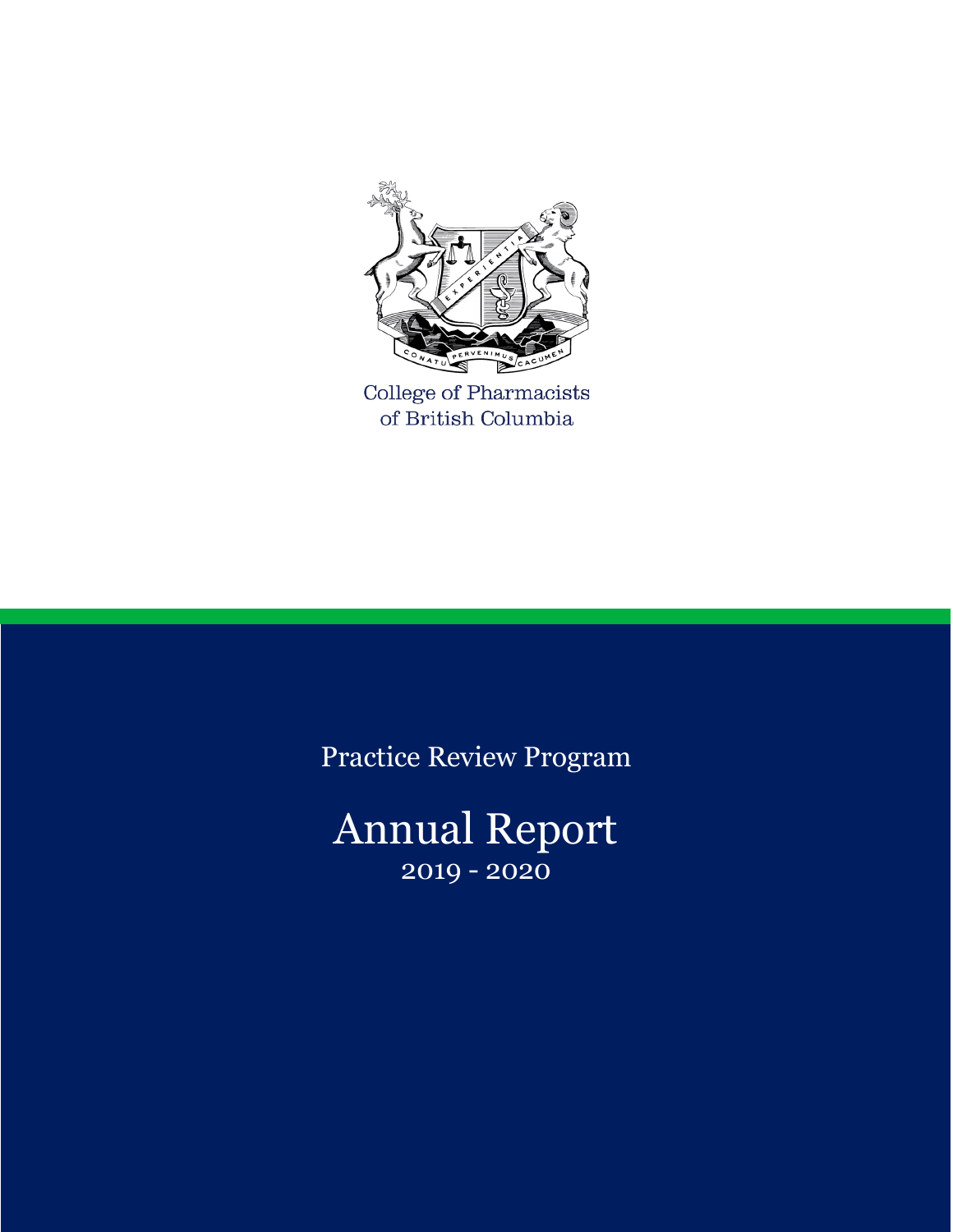# Table of Contents

| Appendix D: Pharmacy Professional Review Statistics and Review Categories51                    |  |
|------------------------------------------------------------------------------------------------|--|
|                                                                                                |  |
|                                                                                                |  |
| Appendix G: Survey Responses and Practice Reviews Completed by District and Practice Setting61 |  |
|                                                                                                |  |
|                                                                                                |  |
| Appendix J: Community Pharmacy Professionals Review Top Non-Compliance Items 68                |  |
|                                                                                                |  |
| Appendix L: Hospital Pharmacy Professionals Review Top Non-Compliance Items 75                 |  |
|                                                                                                |  |
|                                                                                                |  |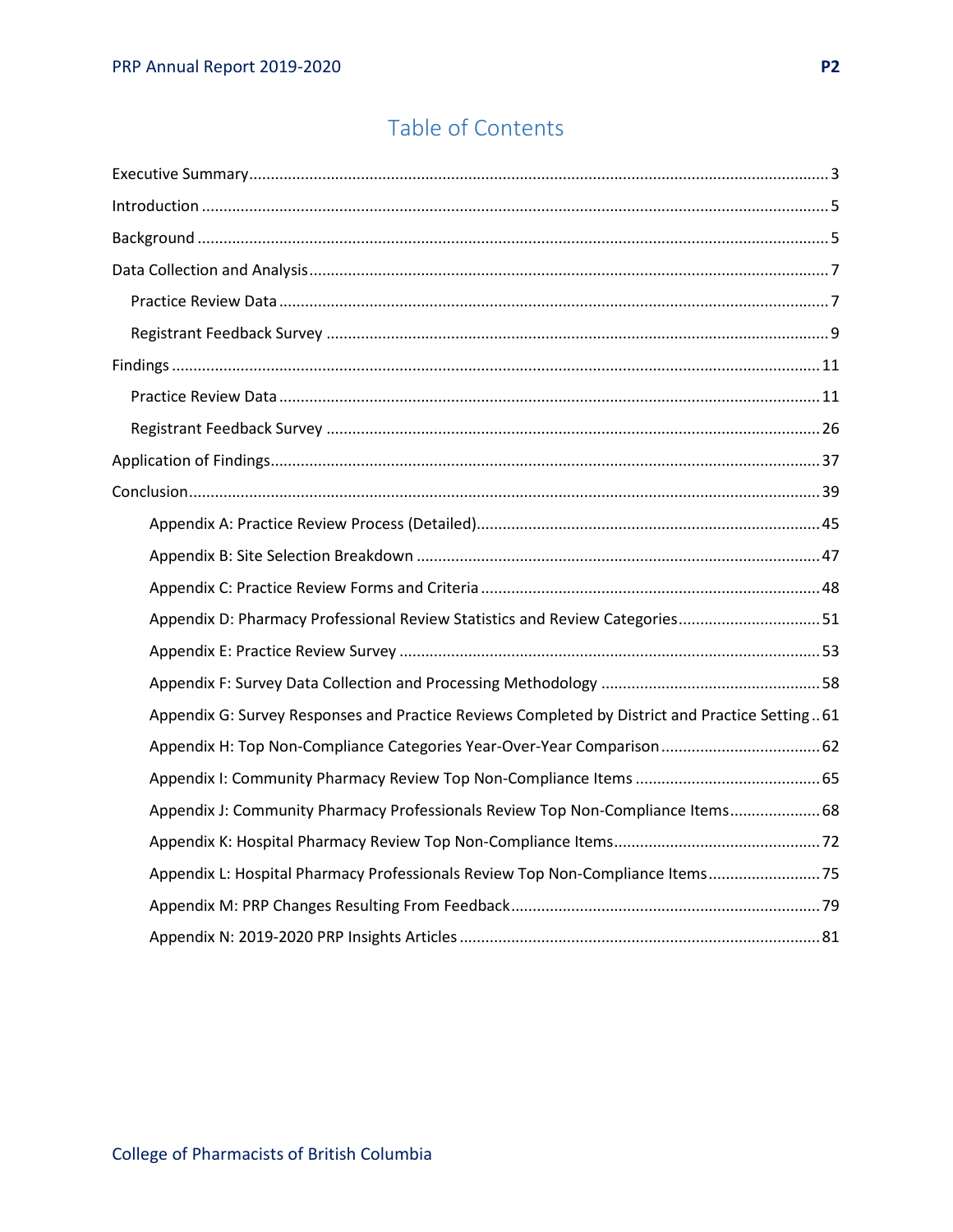# Executive Summary

<span id="page-2-0"></span>Supporting the College of Pharmacists of British Columbia (CPBC) vision and mission as well as the provincial Health Professions Act quality assurance requirement, the Practice Review Program (PRP) was launched in 2015. The goal of the PRP is to ensure that British Columbians receive safe pharmaceutical care based on consistent implementation of legislated standards of practice. To support this goal, pharmacies and pharmacy professionals in BC undergo practice reviews in a cyclical manner. Feedback on the practice review process is gathered from pharmacy professionals through a voluntary Practice Review Survey.

Compliance Officers (COs) work in collaboration with pharmacy professionals throughout the practice review process to ensure pharmacies and pharmacy professionals are in full compliance with the CPBC standards of practice. Upon review completion, all noncompliance items identified during the on-site visit are resolved. All pharmacies and pharmacy professionals reviewed in 2019-2020 are in full compliance with the standards of the CPBC.

Once a practice review is completed, pharmacy professionals are invited to participate in an optional and anonymous online survey. For the 2019-2020 fiscal year, 28% of community and 30% of hospital pharmacy professionals completed the survey.

Overall results of the practice review process have been positive, with average compliance percentages of 93% for community and 87% for hospital pharmacies before any corrective action items were completed. In the case where issues of non-compliance were identified, corrective actions were taken either during the on-site visit or in subsequent followup activities.

Overall, feedback received in the Practice Review Survey was overwhelmingly positive with an average agreement rating of 90.47% and an average impact score of +1.85, taking into consideration all categories and practice settings. Agreement ratings measure the agreement of respondents to the PRP experience and its processes. Impact scores are measured on a scale of -5 to +5, with positive impact scores representing a positive impact, and negative impact scores representing a negative impact on pharmacy practice and patient safety.

While the majority of more qualitative commentary provided by respondents was very complementary of the PRP and its COs, areas for enhancing the program's quality and delivery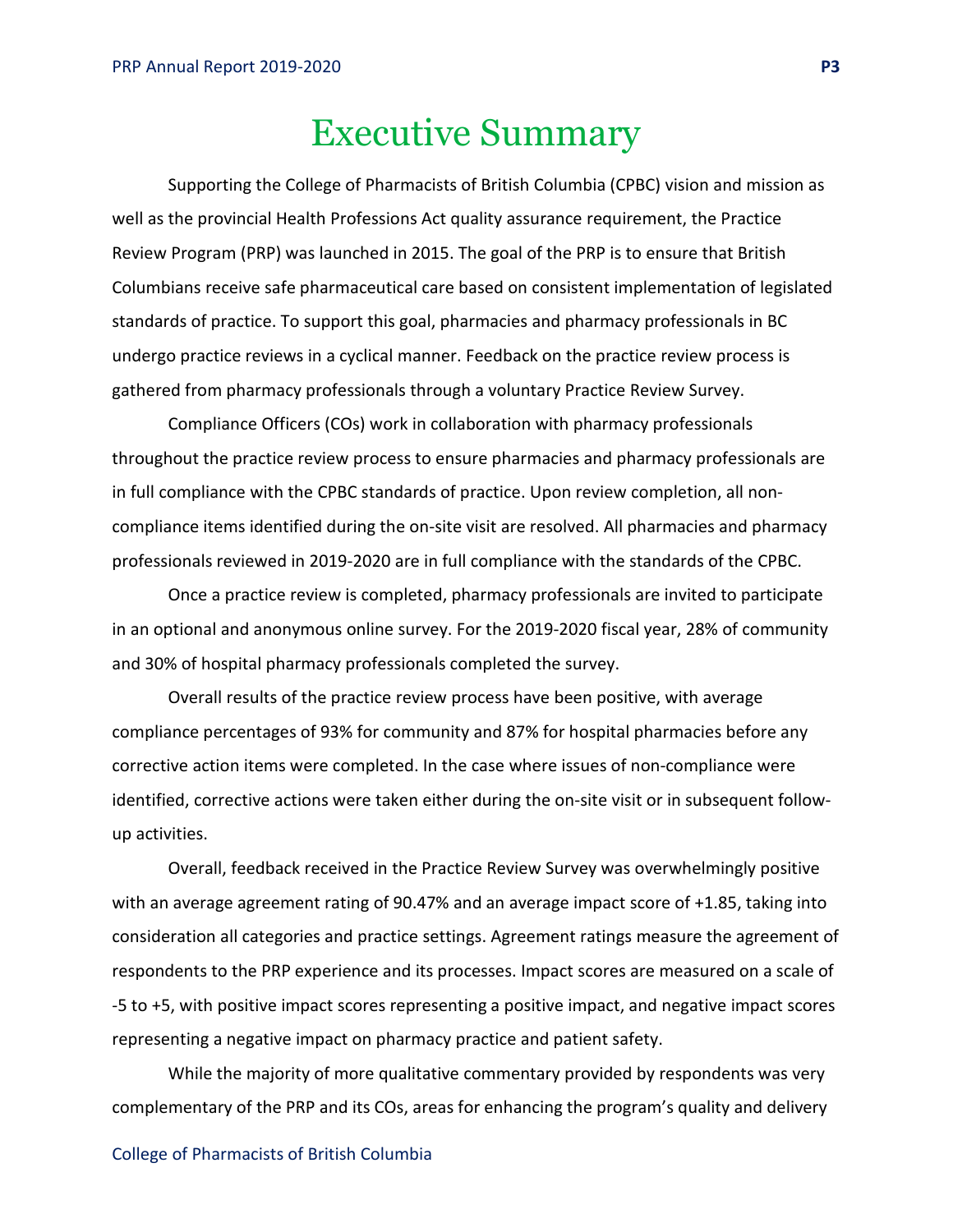#### PRP Annual Report 2019-2020 **P4**

were also offered. From an enhancement perspective, some respondents suggested: improving the information technology tools supporting the program's delivery and reporting, increasing the focus on specialty practice areas and services, and providing more frequent follow-up to maintain ongoing compliance.

By listening to pharmacy professionals through its feedback process, the PRP is able to improve the execution of practice reviews, allowing pharmacy professionals to focus on the goal of the practice review; to improve compliance with established bylaws and policies as a proxy of patient safety.

Pharmacy professionals often identify areas of non-compliance in their pharmacy on their own through awareness created by *PRP Insights* articles, discussion with colleagues, and CPBC communications. The presence of the PRP helps promote compliance in pharmacies indirectly as many pharmacy professionals opt to correct these issues as soon as possible instead of waiting until a CO visits. This pre-emptive self-correction brings pharmacies into compliance sooner and reduces the amount of corrective work that must be completed by pharmacy managers within 30 days after a practice review.

Despite positive results, the PRP will continue to identify and shift focus towards addressing areas of low compliance and high patient-safety risk, make improvements to the review process to improve its effectiveness, and remain a pillar of support for pharmacies to improve their compliance and ability to provide safe and effective pharmacy care in BC.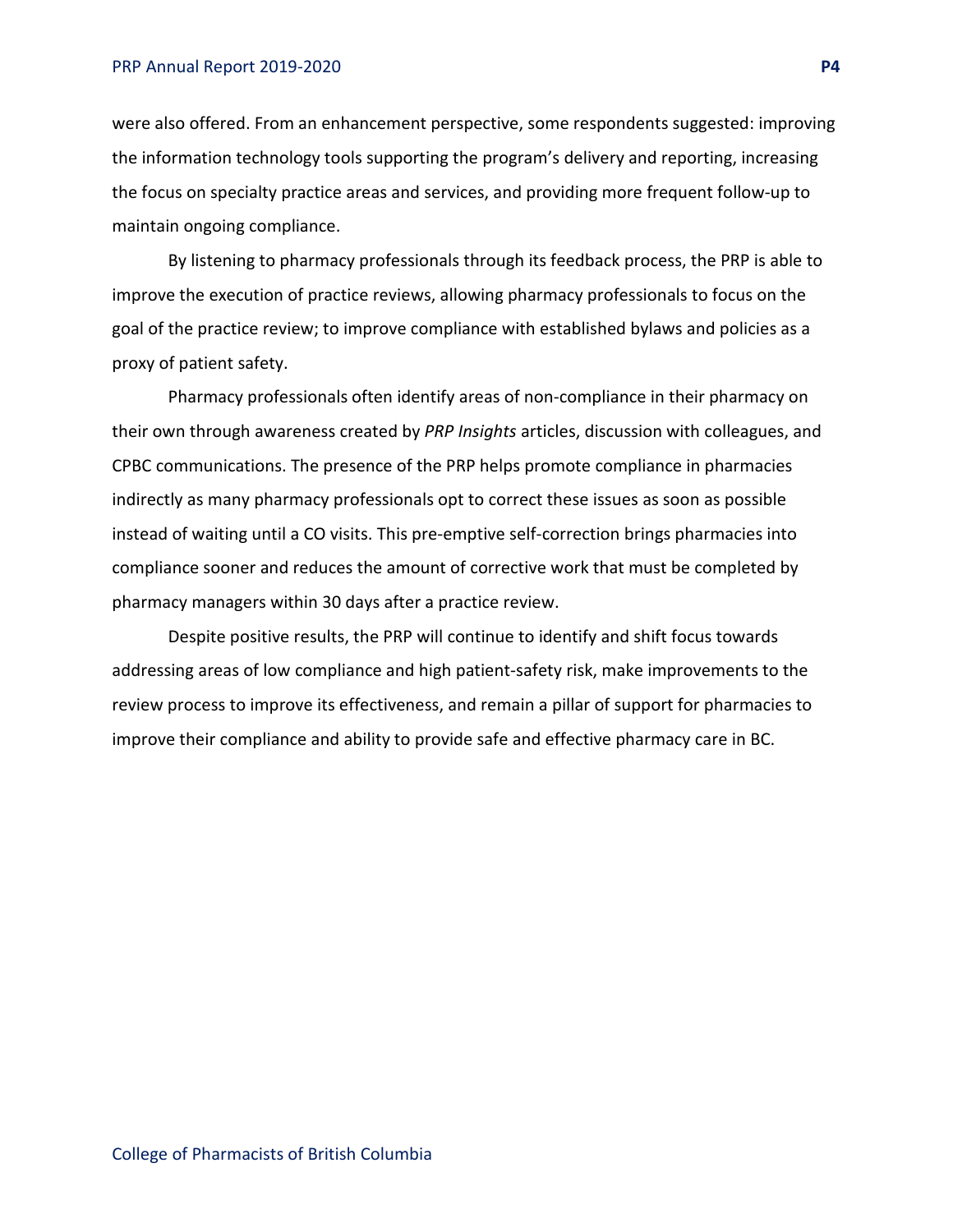# Introduction

<span id="page-4-0"></span>The Practice Review Program (PRP) conducts a comprehensive cyclical review of pharmacy and pharmacy professional (pharmacists and pharmacy technicians) practice, to ensure compliance with the standards of the College of Pharmacists of British Columbia. The PRP directly supports the CPBC vision of *better health through excellence in pharmacy,* as well as the mission of *regulating the pharmacy profession in the public interest by setting and enforcing standards and promoting best practices for the delivery of pharmacy care in British Columbia.* In addition, the provincial Health Professions Act requires that health regulators have quality assurance requirements in place. The PRP meets this requirement through assessment of professional practice. The PRP also uses a Practice Review Survey to evaluate the PRP's impact on pharmacy professionals and to inform ongoing program development. This report is a compilation and analysis of the data collected from practice reviews and the Practice Review Survey during fiscal year 2019-2020 (March 1, 2019 to February 29, 2020).

# Background

<span id="page-4-1"></span>The PRP was launched in 2015 with the support of the CPBC Board and in collaboration with the Practice Review Committee (PRC). The goal of this program was to have an in-person, comprehensive, and holistic review that enhanced collaboration between pharmacies, pharmacy professionals, and the CPBC to ensure British Columbians received safe pharmaceutical care based on consistent implementation of legislated standards of practice. Practice reviews were launched in community practice in February 2015, hospital practice in April 2017 and residential care in April 2019.

The practice review process consists of three components; pre-review preparation and scheduling, an on-site review by a compliance officer, and the completion of corrective action items. A detailed description of the entire practice review process is presented in Appendix A.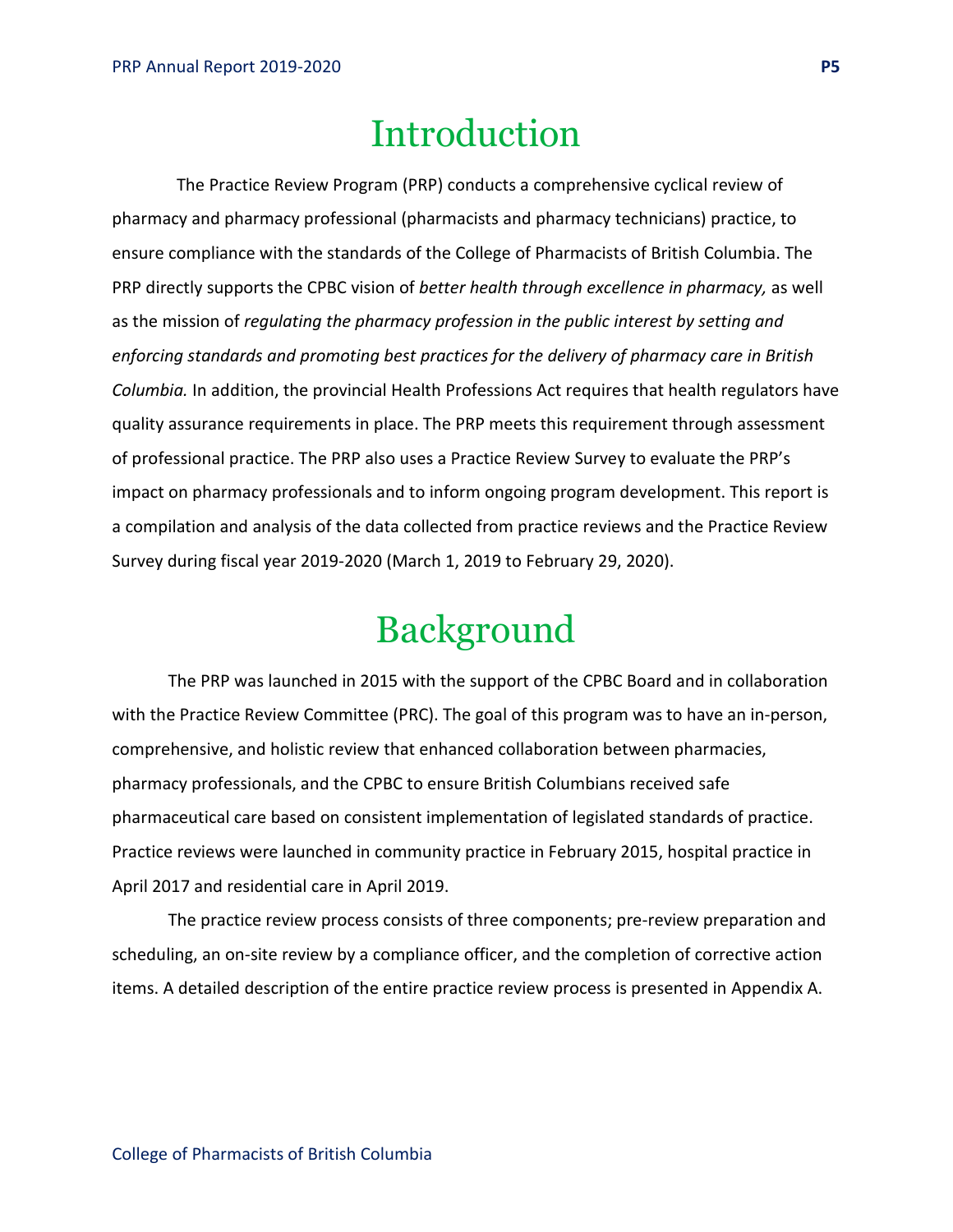

#### **Components of a Practice Review**

The review procedure includes reviewing pharmacies and pharmacy professionals approximately every 6 years with more frequent reviews in cases where concerns are identified. The cyclical nature of practice reviews ensures that all 1400+ pharmacies and 7700+ pharmacy professionals in British Columbia are regularly reviewed and in adherence to CPBC standards of practice .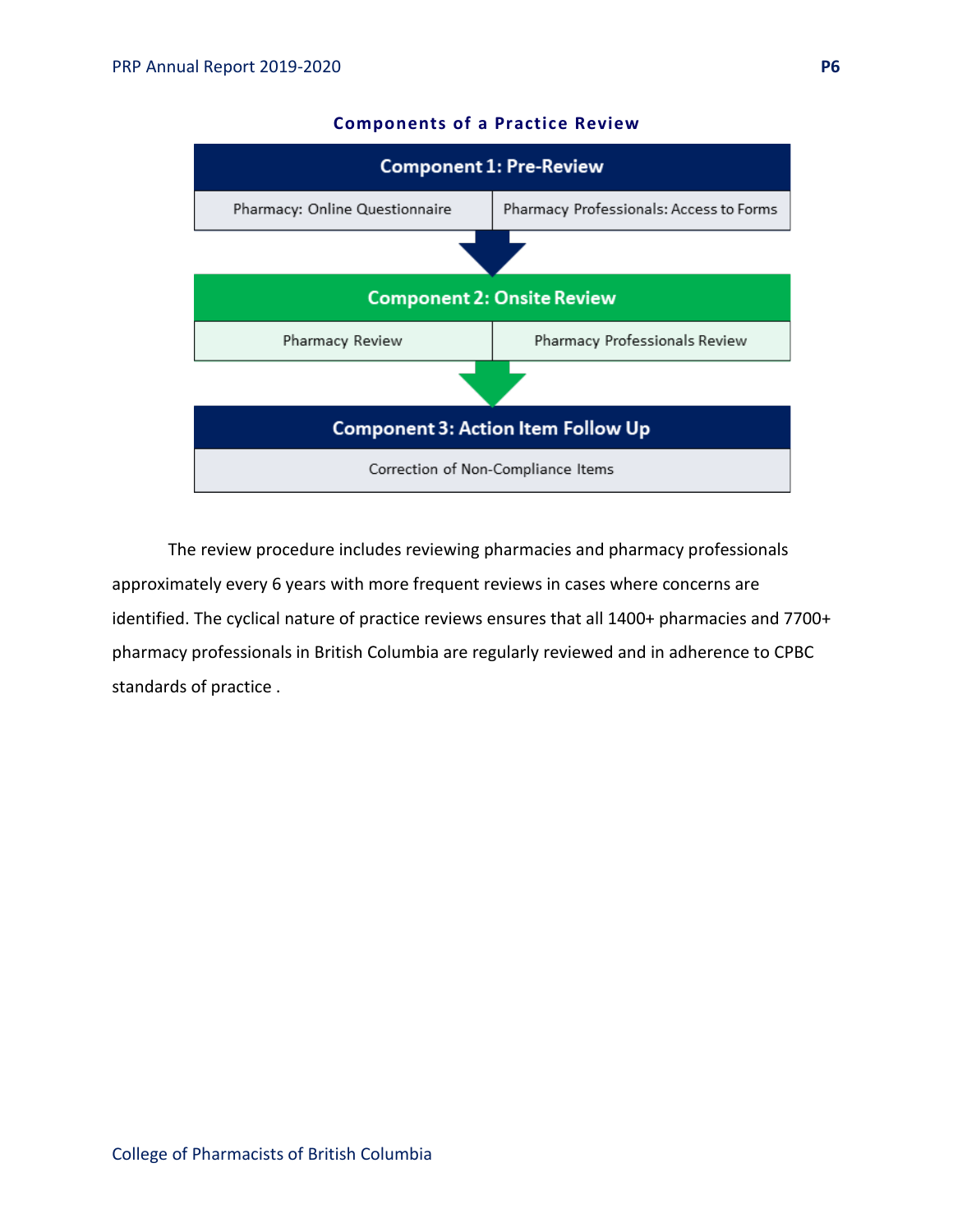# <span id="page-6-0"></span>Data Collection and Analysis *Practice Review Data*

### <span id="page-6-1"></span>**Site Selection and Statistics**

Community pharmacies selected for practice reviews are identified and classified as either cycle-based or risk-based. Hospital pharmacies are selected for practice reviews in a cycle-based manner due to a lack of available risk data.

Pharmacies identified as cycle-based are selected and prioritized by the last date of inspection. Pharmacies identified as risk-based include new pharmacies that have not yet been reviewed or are referred from the CPBC complaints department.

For the fiscal year 2019-2020, 279 community and 13 hospital pharmacy sites were reviewed. A full breakdown of community and hospital pharmacy site statistics is presented in Appendix B.

### **Pharmacy Review**

Community pharmacies are evaluated on 12 mandatory and four non-mandatory categories for sites that provide sterile compounding, residential care, opioid agonist treatment, and/or injectable opioid agonist treatment. A minimum of 300 prescriptions over a range of dates are also reviewed at each site as part of the evaluation for the prescriptions category.

Hospital pharmacies are evaluated on 12 mandatory categories and five non-mandatory categories. The 5 non-mandatory categories are reviewed if the service is provided at the hospital pharmacy.

Each category is comprised of sub-items, each representing an equal weight. Overall, up to 516 items are reviewed in community pharmacies and up to 330 items examined in hospital pharmacies. Full review criteria forms, review categories, and item counts for practice reviews are presented in Appendix C*.*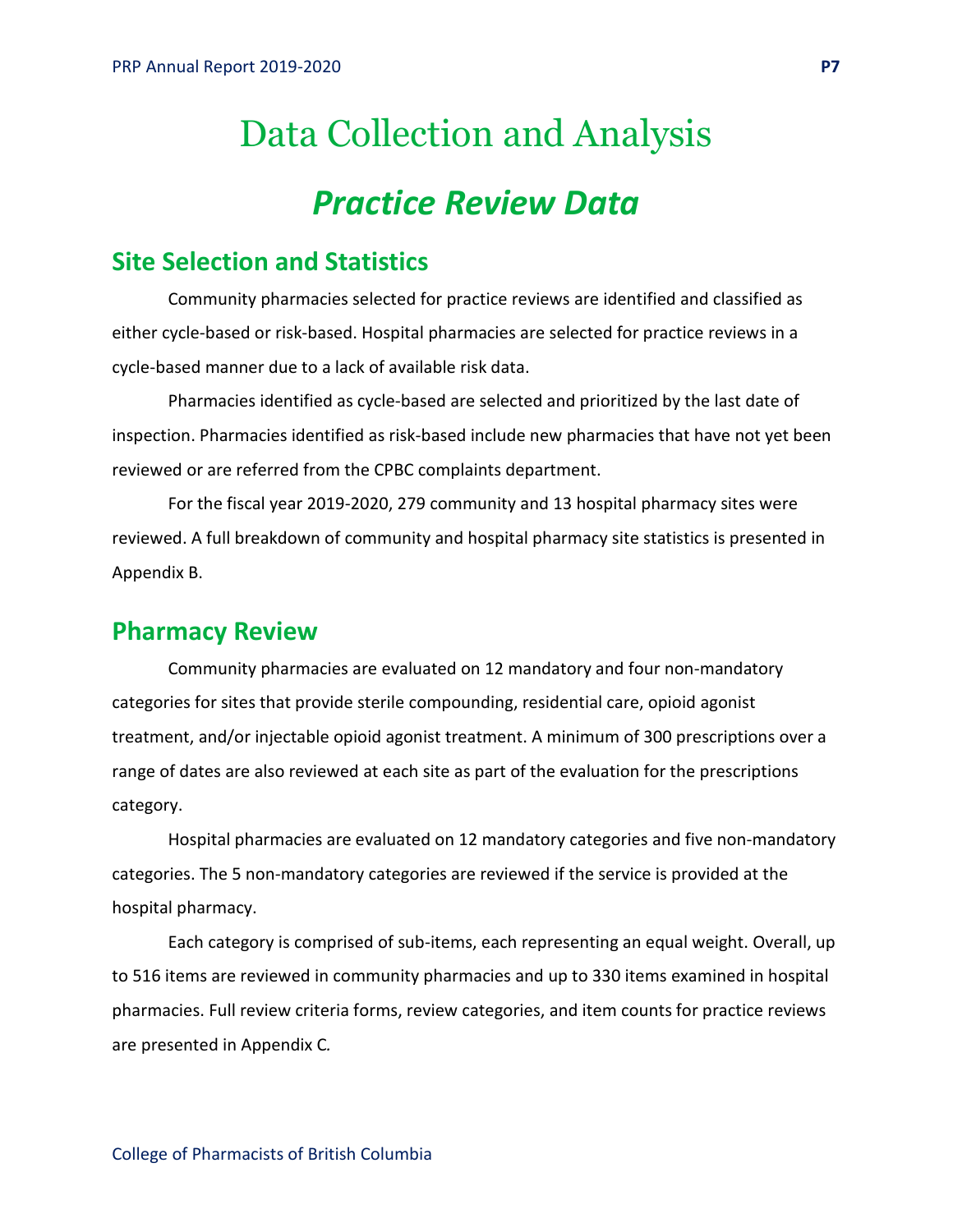### **Pharmacy Professionals Review**

Pharmacy professionals are observed performing regular pharmacy duties and evaluated based on four review categories critical to safe and effective pharmacy practice and specific to their scope of practice. This year, 666 community pharmacists, 77 community pharmacy technicians, 241 hospital pharmacists, and 200 hospital pharmacy technicians were reviewed.

Pharmacists are evaluated on patient identification verification, profile check, counselling, and documentation. Pharmacy technicians are evaluated on patient identification verification, product distribution, collaboration, and documentation. Full pharmacy professional review statistics and review categories for 2019-2020 are presented in Appendix D.

When reviewing the results in this report, it is important to recognize that data collected via different collection methods are **not** directly comparable due to differences in the way noncompliance items are counted. For example, community practice review data are collected via the PRP's computer application, while hospital practice review data are recorded manually in an Excel-based spreadsheet.

For the purposes of this report, the top non-compliant practice categories and related non-compliant items are outlined in order of descending frequency of occurrence.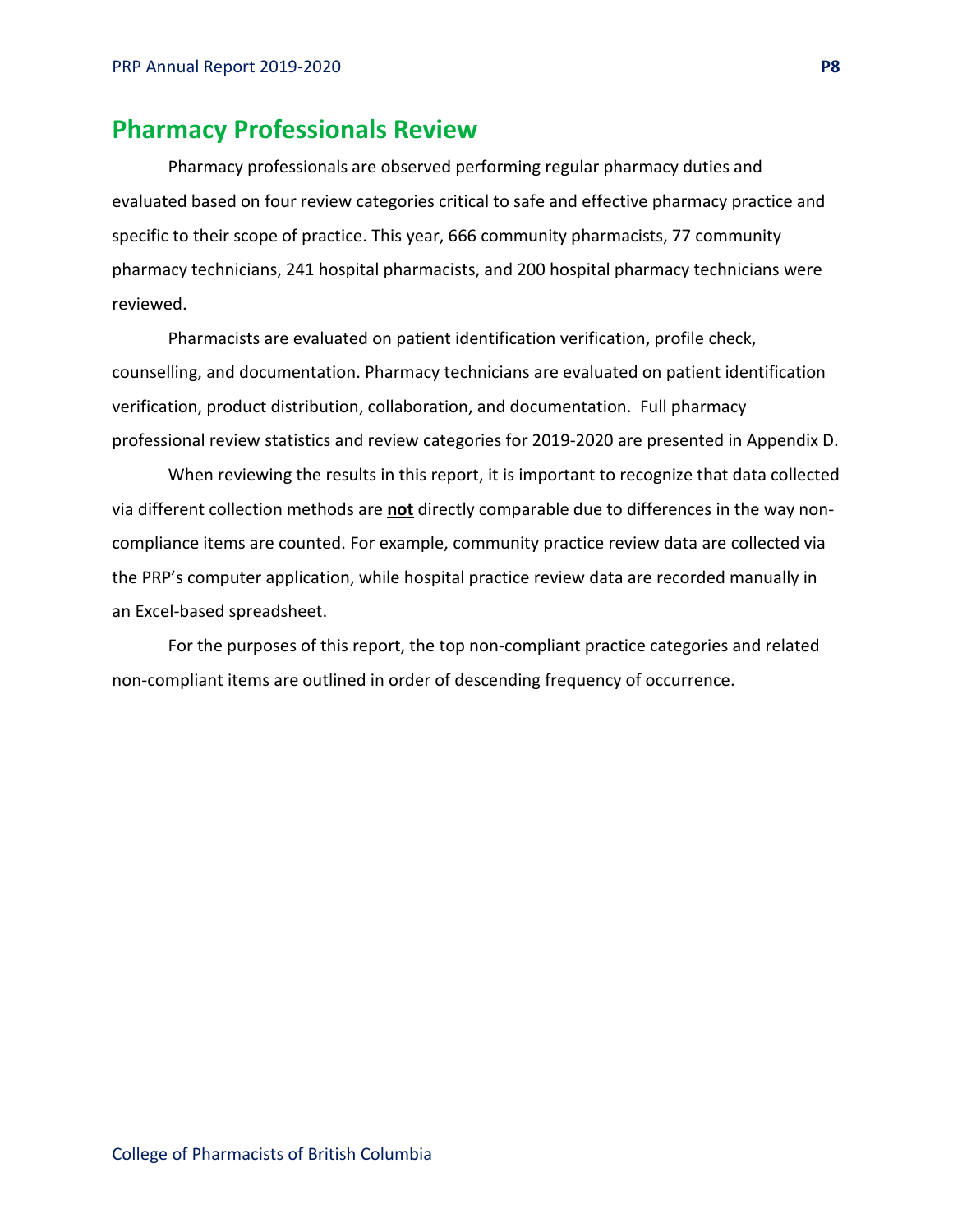# *Registrant Feedback Survey*

<span id="page-8-0"></span>The intent of the practice review survey is to obtain pertinent, valuable, and timely feedback from pharmacy professionals on their personal experience with the practice review process. Feedback is used by the PRP to evaluate and inform ongoing program development.

Once a practice review is completed, reviewed pharmacy professionals receive an email invitation, followed by an email reminder 12 days later (Appendix E) to provide their feedback via an online Practice Review Survey hosted by SimpleSurvey. The survey takes approximately 15-20 min to complete. Participation is optional and anonymous. All data collected via this tool are stored on application servers in Canada and are protected by Canadian privacy laws.

Survey questions are divided into Pharmacy Review and Pharmacy Professionals Review components. To facilitate the exploration of a wide range of issues and topics, a variety of question types and formats are used to gather feedback from respondents. These include dichotomous (yes/no), 7-point Likert scale, impact ratings, and open-ended comments. A detailed explanation of each collection method and how collected data were processed is presented in Appendix F.

For 2019-2020, 700 community and 394 hospital pharmacy professionals received an invitation to participate in the Practice Review Survey*.* Of these, 28% or 198 community and 30% or 120 hospital pharmacy professionals completed the survey (Appendix G).

Overall, 24% or 68 of the 279 community pharmacy managers who were reviewed completed the survey. Another 15% or 2 of the 13 hospital pharmacy managers reviewed provided their survey responses.

The survey is a helpful tool to capture some voluntary qualitative commentary on the PRP's strengths and weaknesses. However, it is important to note that because of the noncompulsory and self-selecting nature of the feedback survey process, the findings only represent the viewpoints of those pharmacists and technicians who completed the survey. As such, the results should be regarded as a helpful but not fully representative look into the perspectives of pharmacy managers, and pharmacy professionals in BC. Despite this limitation, the survey provides a valuable mechanism for monitoring the evolving strengths and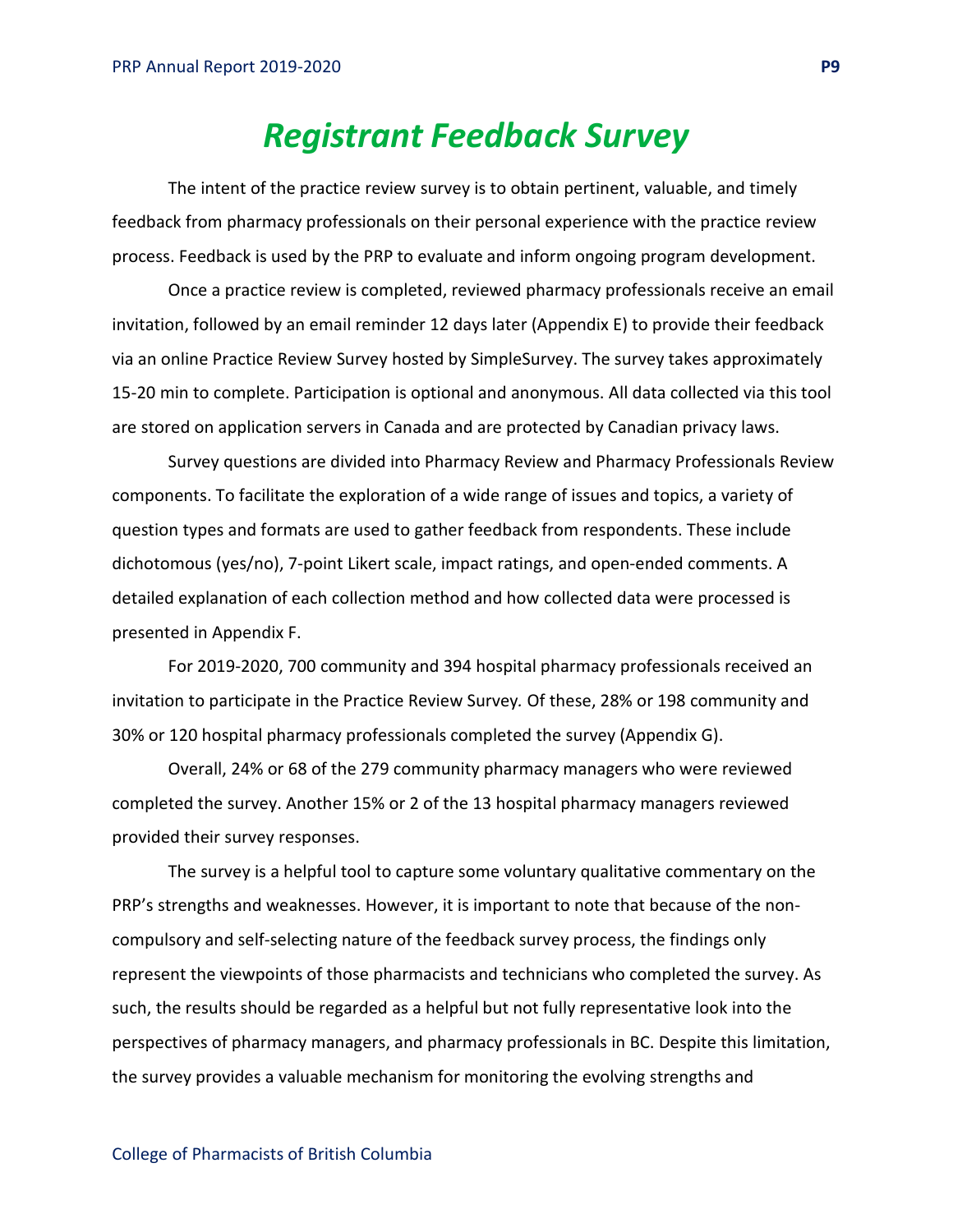weaknesses of PRP processes. We expect as further survey results are received, a more representative picture of PRP performance will emerge.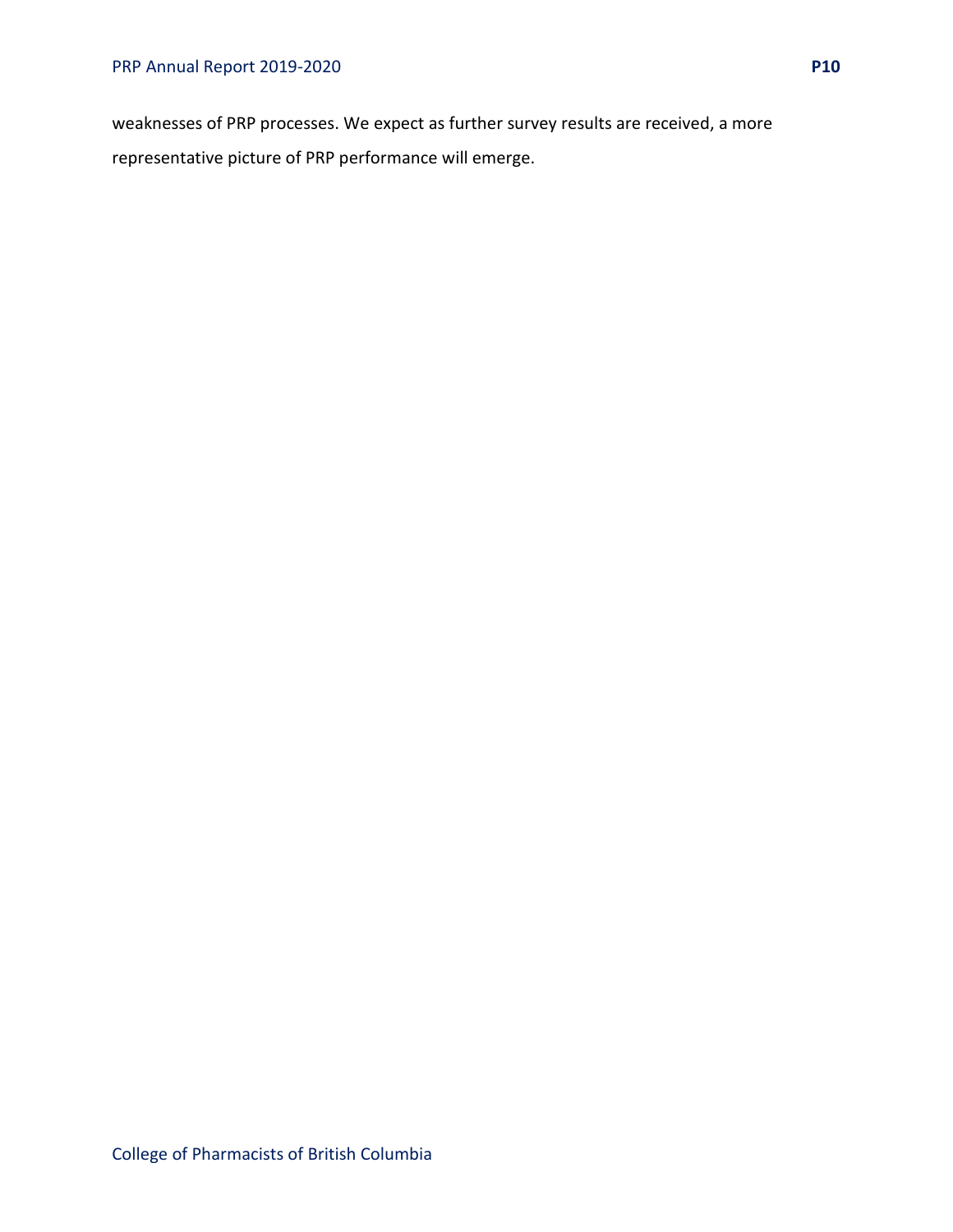# Findings

# *Practice Review Data*

# <span id="page-10-1"></span><span id="page-10-0"></span>**Community Pharmacy**

### *Note: All results are arranged in order of occurrence from most to least frequent.*

Community pharmacies play a key role in the healthcare of patients as a regular and accessible point of contact for health information as well as a record-keeper, manager, and supplier of a patient's medications.

Data from the previous two fiscal years showed very similar non-compliance findings year-over-year, both in terms of non-compliance categories and also average compliance percentages. This year, we saw the same top 5 non-compliance categories as the previous year with minor changes in ranking order. While this may change in future cycles when pharmacies are reviewed for a second time, for now, current consistency in non-compliance categories provides a relatively clear roadmap concerning which areas community pharmacies may need increased focus.

The top non-compliance categories for community pharmacies this year are listed below. A year-over-year comparison of results is provided in Appendix H. In addition, the top non-compliance items within each of these categories is further presented in Appendix I.

#### **N = 516 items reviewed**

**Average Compliance Percentage per Community Pharmacy Prior to Action Item Completion**

**93.17%**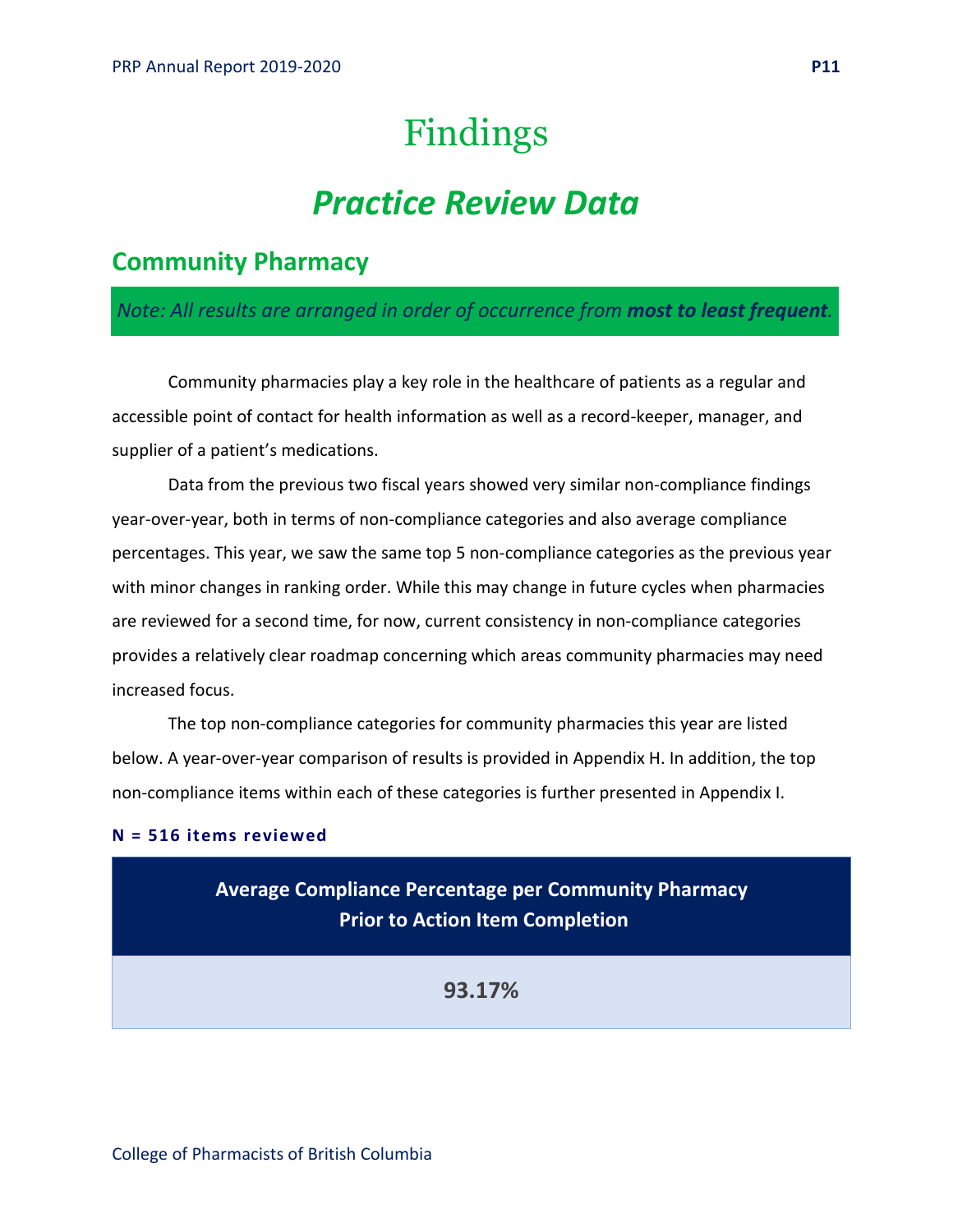## **2019-2020**

- **1. Prescriptions**
- **2. Inventory Management**
- **3. Pharmacy Manager Responsibilities**
- **4. Equipment and References**
- **5. Security**

# **Prescriptions**

As the primary piece of documentation in pharmacy practice, prescriptions represent a critical piece of information and the starting point for providing medication to a patient. The accuracy and completeness of a prescription are paramount to ensuring an appropriate documentation trail is maintained for each and every medication dispensed.

Within the prescriptions category, fax prescription requirements, emergency refills, and missing documentation on prescription hard copies represented the primary areas of noncompliance. The top 5 non-compliance items in this category remained the same compared to last year.

# **Inventory Management**

Along with providing clinical advice and services, pharmacies and pharmacy professionals play a key role in the supply of medications to the public. Appropriate inventory management represents a key responsibility in maintaining the integrity of the drug supply and avoiding disruptions that could affect the health of patients.

Expired products being found in the dispensary, and narcotic count procedures and documentation were the most common areas of non-compliance in this category.

### **Pharmacy Manager Responsibilities**

Pharmacy managers play one of the most important roles in the operation of a pharmacy. From hiring and screening staff, to establishing policies and procedures, to ensuring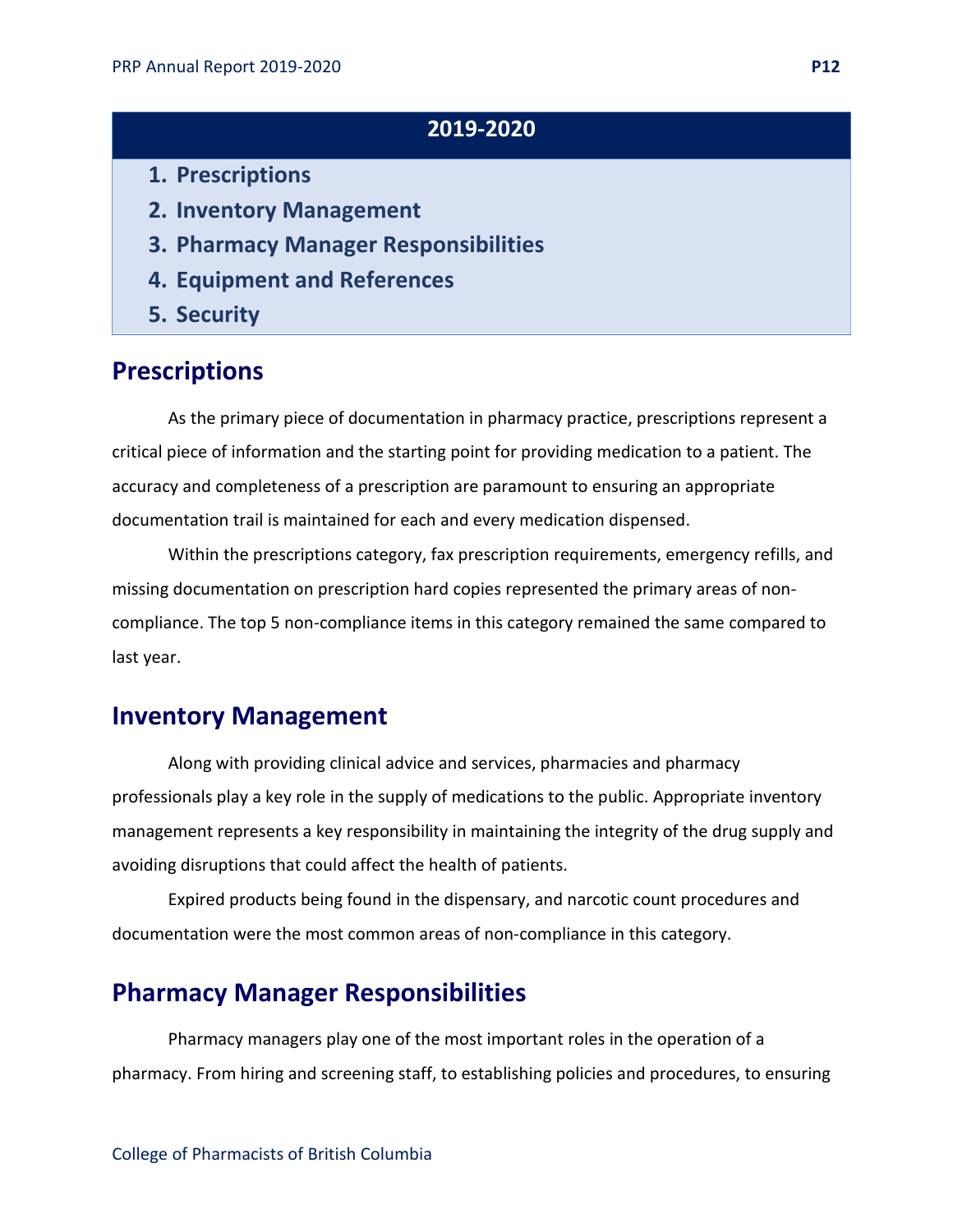patient confidentiality is maintained, pharmacy managers are given tremendous responsibility to ensure their pharmacy is compliant with all legislated bylaws and requirements.

In the pharmacy manager responsibilities category, establishing policies and procedures including those for new electronic record keeping, developing quality management programs, and having all required pharmacy reference material were common areas where noncompliance was found.

## **Equipment and References**

To ensure the safe storage and dispensing of medications as well as having appropriate access to current drug information, pharmacies are required to maintain updated references and have specific pieces of equipment in good working order in the pharmacy. This ensures pharmacies are equipped with all the tools necessary to provide safe and effective pharmacy care for their patients.

The most common issues in the equipment and references category included refrigerator temperature monitoring and recording, possessing a veterinary reference, and missing required pharmacy equipment.

### **Security**

Ensuring the safety and security of the pharmacy and medications is a requirement for pharmacy professionals. Bylaws and rules are in place to ensure pharmacies have required security features and practices to prevent and deter theft and robbery. Drug diversion puts patients and the public at risk from improperly obtained medications flowing into the community and the potential for their inappropriate use.

In the security category, the most common areas of non-compliance included having required signage, using appropriate secure storage (i.e. metal safe, physical barriers), and the security camera system.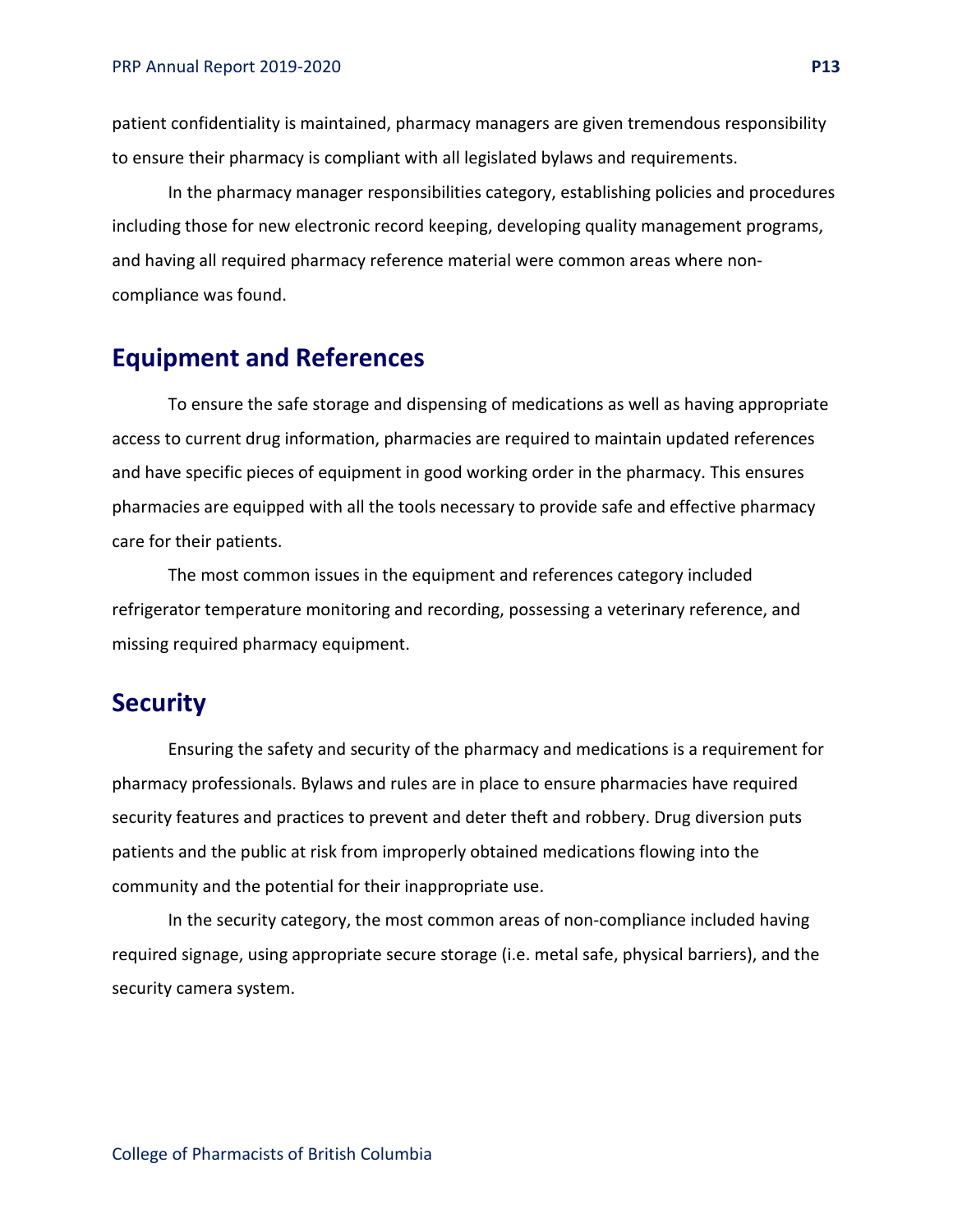# **Community Pharmacy Professionals**

*Note: All results are arranged in order of occurrence from most to least frequent.*

### **Community Pharmacists**

Community pharmacists play a key role in managing the medications of their patients. They serve as an accessible health resource, review patient medications for drug therapy interactions, and liaise with other health professionals regarding patient care.

Comparing data over the past two fiscal years shows the top non-compliance categories ranking in the Community Pharmacist Review did not change; they are listed below. A yearover-year comparison of results is provided in Appendix H. The top non-compliance items within each category are presented in appendix J. Counselling remains the top non-compliance category in the community pharmacist review.

#### **N = 85 items reviewed**

# **2019 - 2020**

- **1. Counselling**
- **2. Documentation**
- **3. Patient Identification Verification**
- **4. PharmaNet Profile Check**

# **Counselling**

Pharmacist counselling helps patients understand important drug therapy issues such as how to use their medications, what to expect, and when to seek medical attention. Pharmacists also play an important role in non-prescription drug counselling by providing advice and recommendations to help patients treat minor ailments.

The counselling category revolved around missing required counselling points and failure to provide required prescription counselling as the most common non-compliance areas.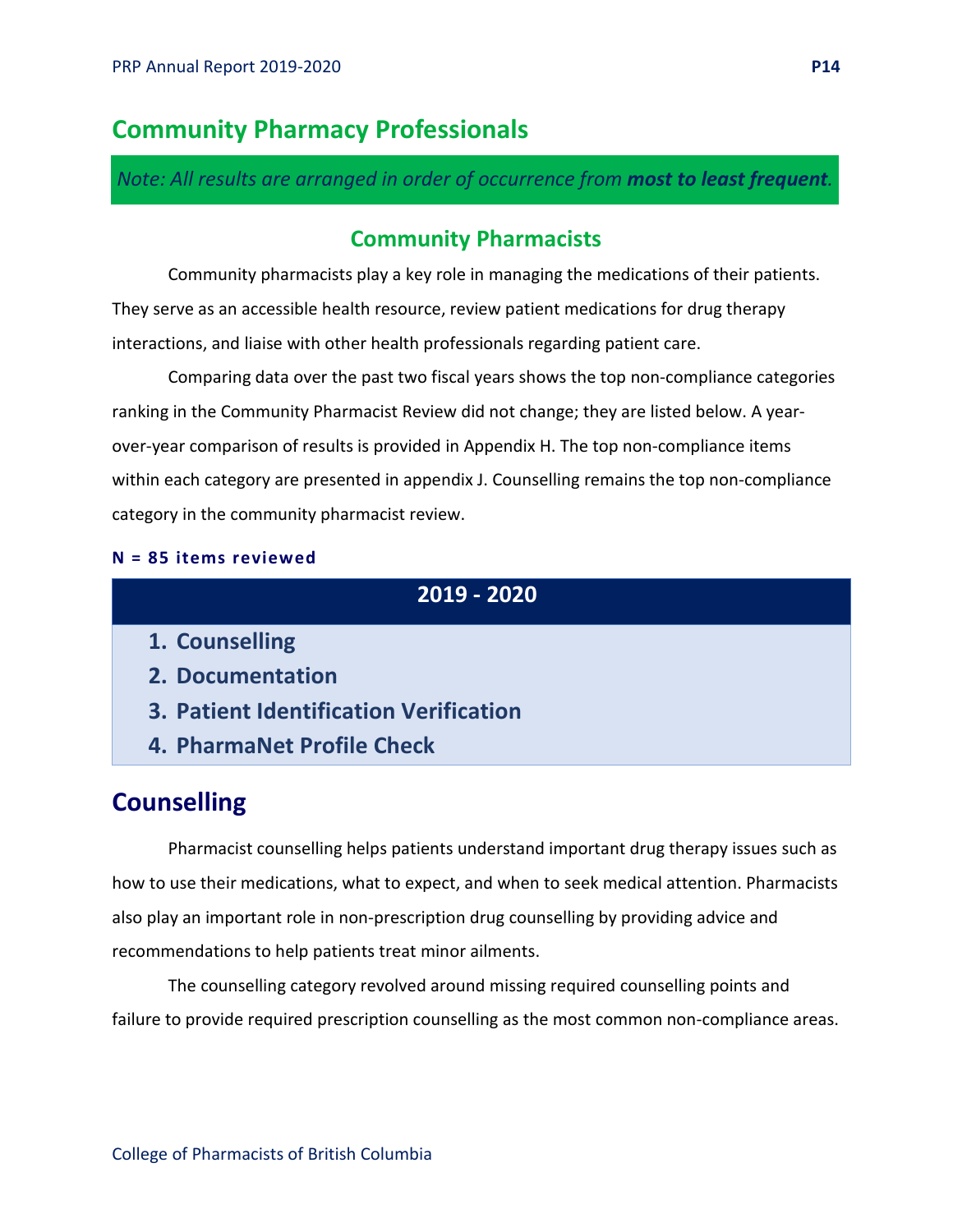### **Documentation**

Maintaining proper documentation is a critical part in ensuring the paper trail for any prescription dispensed is available, clear, and complete. This ensures a clear record is available and accountability is maintained to indicate the pharmacy professional(s) who completed a particular task during the dispensing of a prescription.

Missing documentation after performing an activity that requires documentation, and not updating allergy information on PharmaNet were the most common areas of noncompliance in the documentation category.

# **Patient Identification Verification**

Verifying a patient's identity when providing any pharmacy service helps maintain patient confidentiality and safety by ensuring pharmacy professionals are providing health information and medication to the correct patient.

Common non-compliance areas in the patient identification verification category revolved around not viewing ID from an unknown patient, viewing only one piece of secondary ID from an unknown patient, or not taking reasonable steps to confirm a patient representative's identity before providing pharmacy services.

### **PharmaNet Profile Check**

Pharmacists are responsible for reviewing and updating a patient's profile on their local system and the BC-wide PharmaNet drug information network when dispensing a prescription. This critical step ensures that all medications obtained at pharmacies in British Columbia are accounted for when evaluating a patient's medication history for potential drug therapy interactions or concerns.

In the PharmaNet category, not reviewing a patient's PharmaNet profile or local profile prior to dispensing a drug, and not taking action on drug therapy problems such as nonadherence to a drug regimen or therapeutic duplications were the most common areas of noncompliance.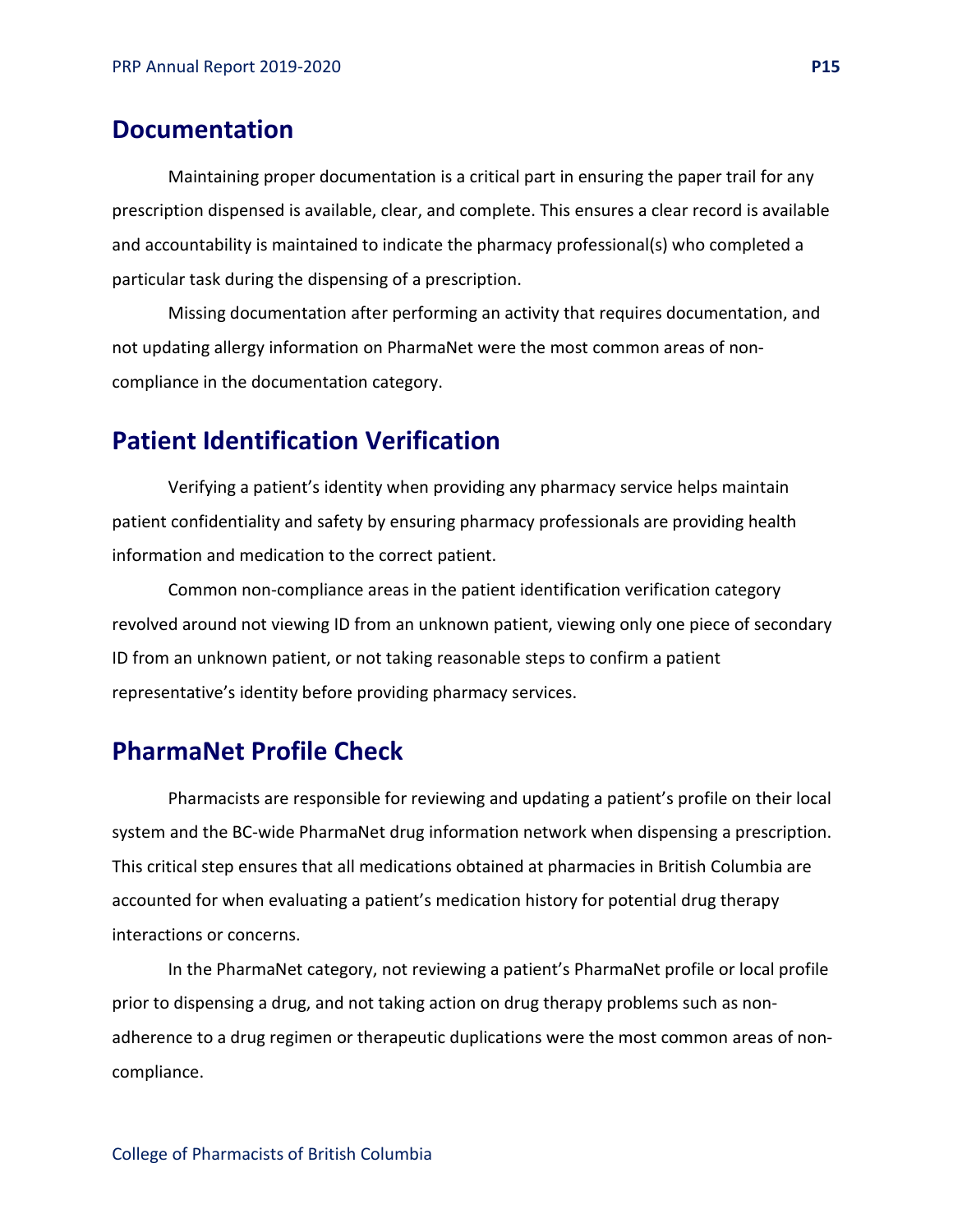### **Community Pharmacy Technicians**

Pharmacy technicians play an important role in key production and technical functions in the pharmacy. They often serve as a primary point of contact for patients, and help ensure that the correct medication is being dispensed to patients by checking prescriptions for accuracy.

The top non-compliance categories for community pharmacy technicians this year are listed below. A year-over-year comparison of results is provided in Appendix H. In addition, the top non-compliance items within each category is presented in Appendix J.

#### **N = 78 items reviewed**

| 2019 - 2020                            |
|----------------------------------------|
| 1. Documentation                       |
| 2. Product Distribution                |
| 3. Collaboration                       |
| 4. Patient Identification Verification |

### **Documentation**

Pharmacy technicians play a part in a number of key processes in the dispensing of a prescription. Maintaining proper documentation is a critical part in ensuring the paper trail for each prescription is available, clear, and complete. In addition, proper documentation helps pharmacy professionals communicate to colleagues what tasks have already been completed for a prescription. This reduces the potential for confusion and improves accountability, to ensure prescriptions are dispensed accurately and safely.

In the documentation category, the most common non-compliance areas revolved around missing documentation after performing an activity that requires documentation, and not updating allergy information on PharmaNet.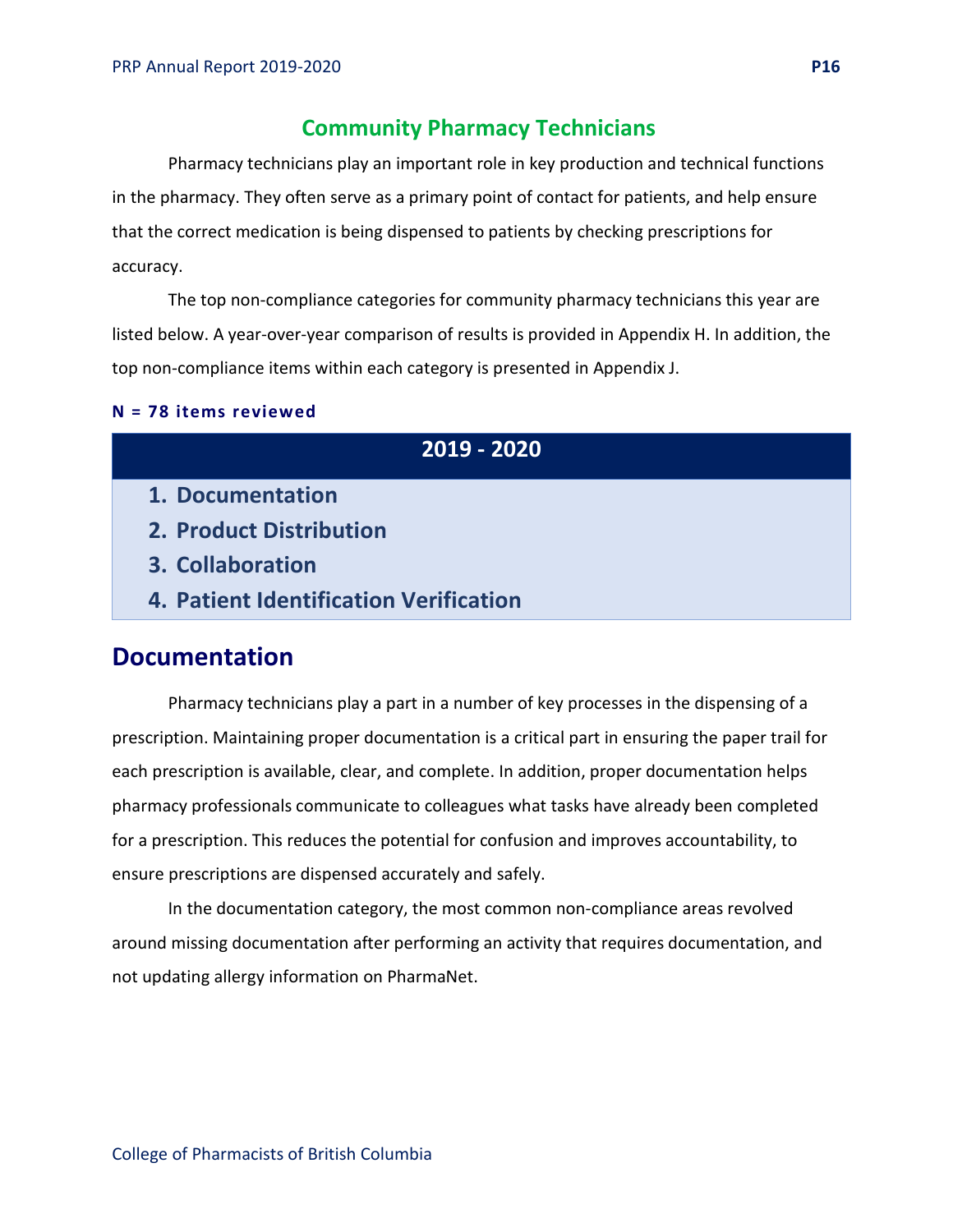## **Product Distribution**

Accurately preparing and checking prescriptions represents a vital part of a pharmacy technician's role. These efforts help maintain patient safety and ensure the correct drug is given to the correct patient.

Missing required tasks during the preparation of a prescription product and its final check were the most common areas of non-compliance in the product distribution category. For example, this includes ensuring a prescription product label matches the dispensed product and a pharmacist has conducted a clinical assessment of the prescription before it is released.

# **Collaboration**

As a part of the healthcare team, pharmacy technicians work closely with pharmacists, patients and other healthcare professionals. Being able to work effectively with patients and other healthcare professionals within their scope is vital for pharmacy technicians. Clear communication and collaboration between healthcare professionals helps avoid mix-ups and ensures patients are receiving safe and appropriate care from their healthcare team.

The most common non-compliance areas in the collaboration category included the missing identification of a pharmacy technician's registrant class during interactions with patients and practitioners, and performing tasks outside of a pharmacy technician's scope of practice.

### **Patient Identification Verification**

Pharmacy technicians are often the first point of contact for patients. Being able to verify a patient's identity is crucial to maintaining patient confidentiality and safety by ensuring the right health information and medication are provided to the right patient.

Within the patient identification verification category, the most common noncompliance areas included not positively identifying an unknown patient and viewing only 1 piece of secondary ID from an unknown patient.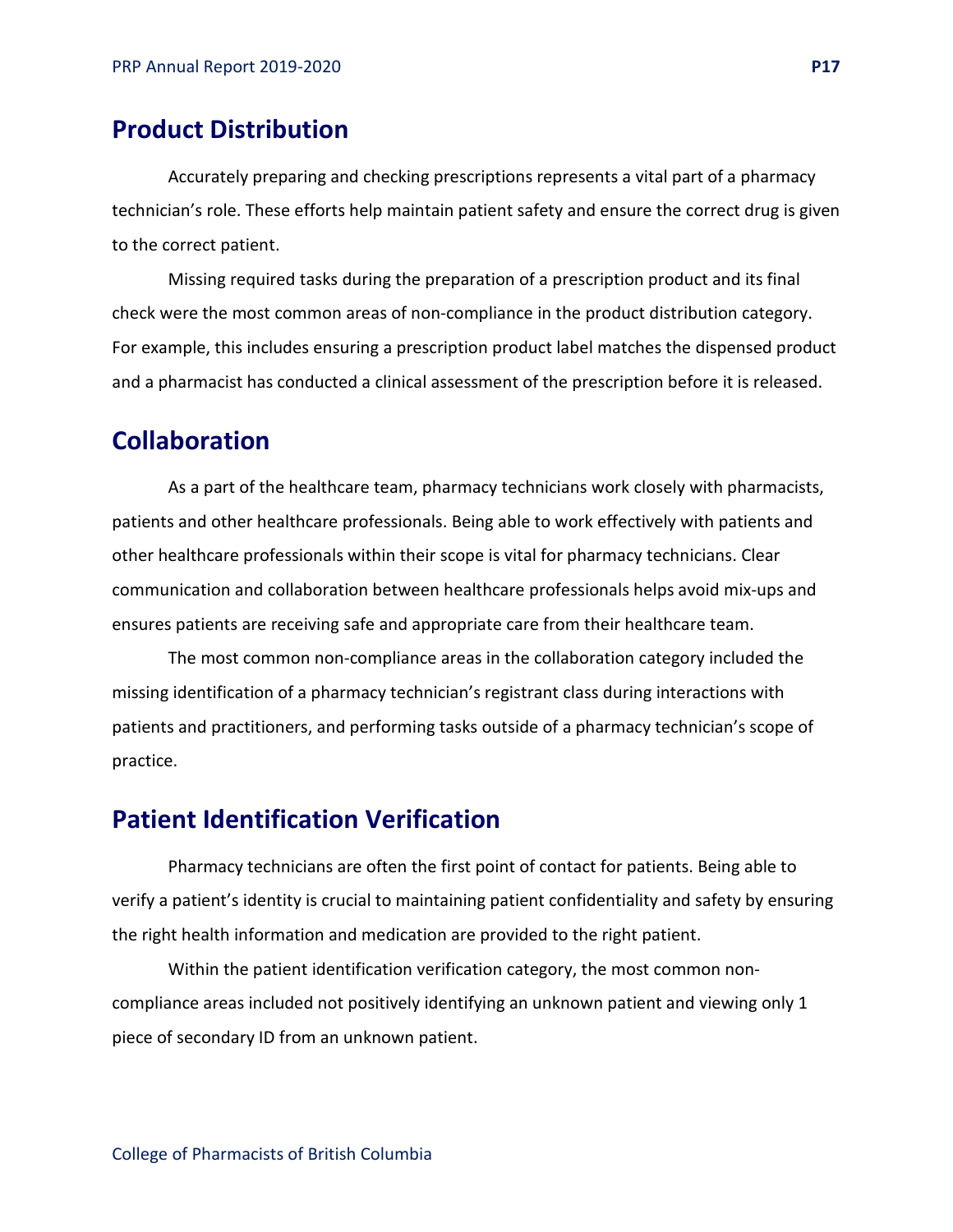# **Hospital Pharmacy**

### *Note: All results are arranged in order of occurrence from most to least frequent.*

Hospital pharmacies manage and distribute medications to seriously and critically-ill patients who are often on highly complex medication regimens. Along with dispensing medications, clinical pharmacy experts in different specialty areas play a vital role on the hospital healthcare team by providing recommendations and troubleshooting drug therapy problems to achieve the best patient outcomes.

Over the past two fiscal years, we saw similar results, with only ambulatory service and pharmacy manager's responsibilities switching places with each other in ranking order.

The top non-compliance categories for hospital pharmacies this year are listed below. A year-over-year comparison of results is provided in Appendix H. In addition, the top noncompliance items within each of these categories are further presented in Appendix K.

#### **N = 330 items reviewed**

### **Average Compliance Percentage per Hospital Pharmacy Prior to Action Item Completion**

**87.37%**

### **2019 - 2020**

- **1. Sterile Compounding**
- **2. Inventory Management – Nursing Unit**
- **3. Ambulatory Service**
- **4. Pharmacy Manager's Responsibilities**
- **5. Equipment and References**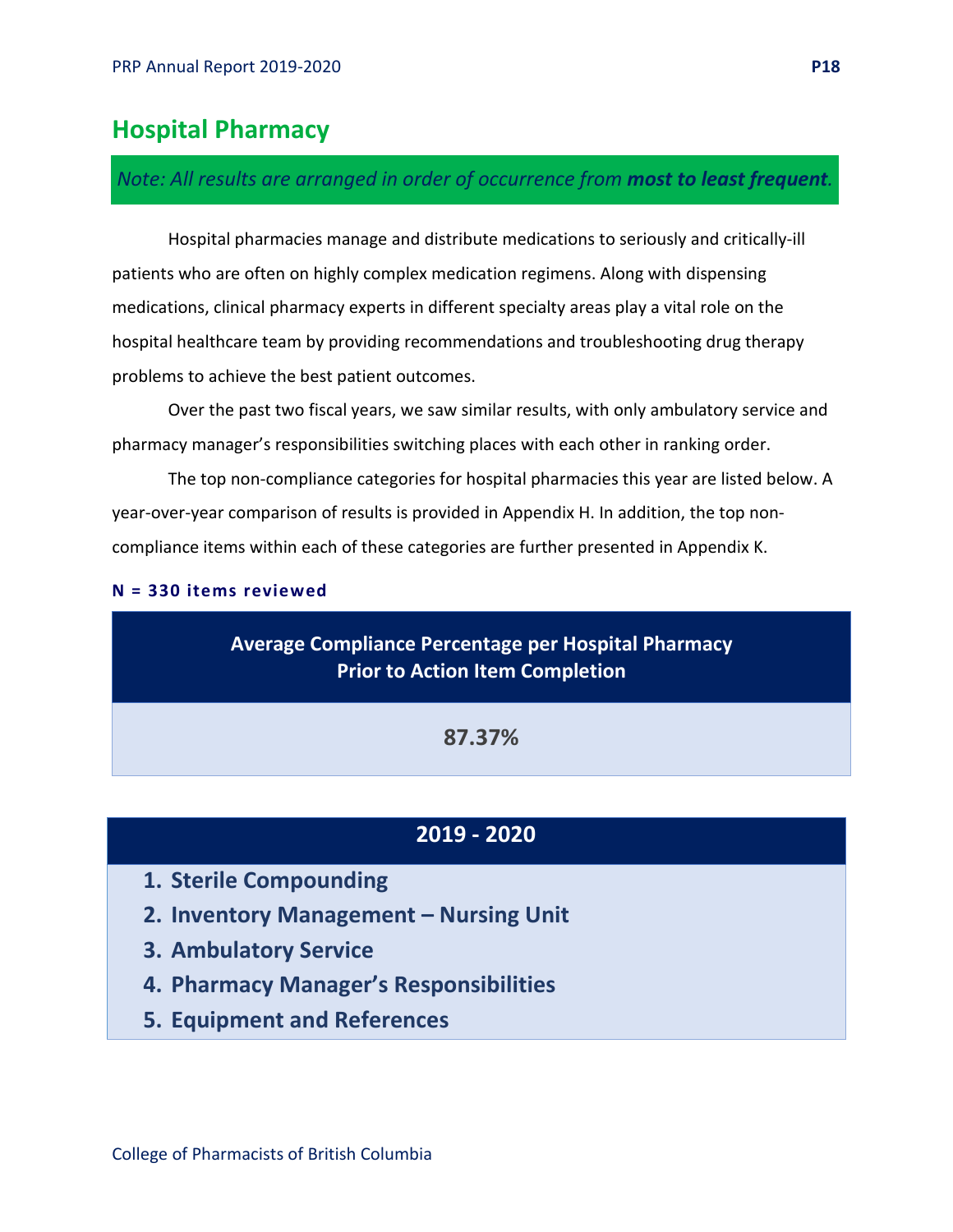# **Sterile Compounding**

Hospital pharmacies are responsible for the preparation of various sterile compounds such as IV solutions. Strict rules and processes are in place when preparing sterile compounds because of the risk of contamination and potential for patient harm.

The sterile compounding category saw the use and maintenance of the sterile compounding environment, not performing required activities in the ante-area, and inappropriate storage of hazardous medications as the most common areas of non-compliance.

### **Inventory Management – Nursing Unit**

Along with managing inventory in the dispensary, medications are also provided to nursing units by the pharmacy, including regular patient medications, frequently used and emergency medications. Despite being out of the pharmacy, the pharmacy retains responsibility for these medications and works with nursing staff to manage this out-ofdispensary inventory.

Security and storage of medications, refrigerator temperature monitoring, and food/beverage storage in medication refrigerators were the most common areas of noncompliance in the nursing unit inventory management category.

### **Ambulatory Service**

Ambulatory service in a hospital refers to the provision of services to outpatients. In the context of pharmacy care, ambulatory service has different requirements than inpatient care. Additional steps are required to prepare and manage medications for patients who will leave the hospital with medications to take home. For example, additional information on the label and counselling on how to properly use the medication are required for outpatient prescriptions.

Within the ambulatory service category the most common non-compliance areas include missing required documentation by a pharmacy professional on outpatient prescription hardcopies, and missing components of an outpatient prescription at the time of dispensing.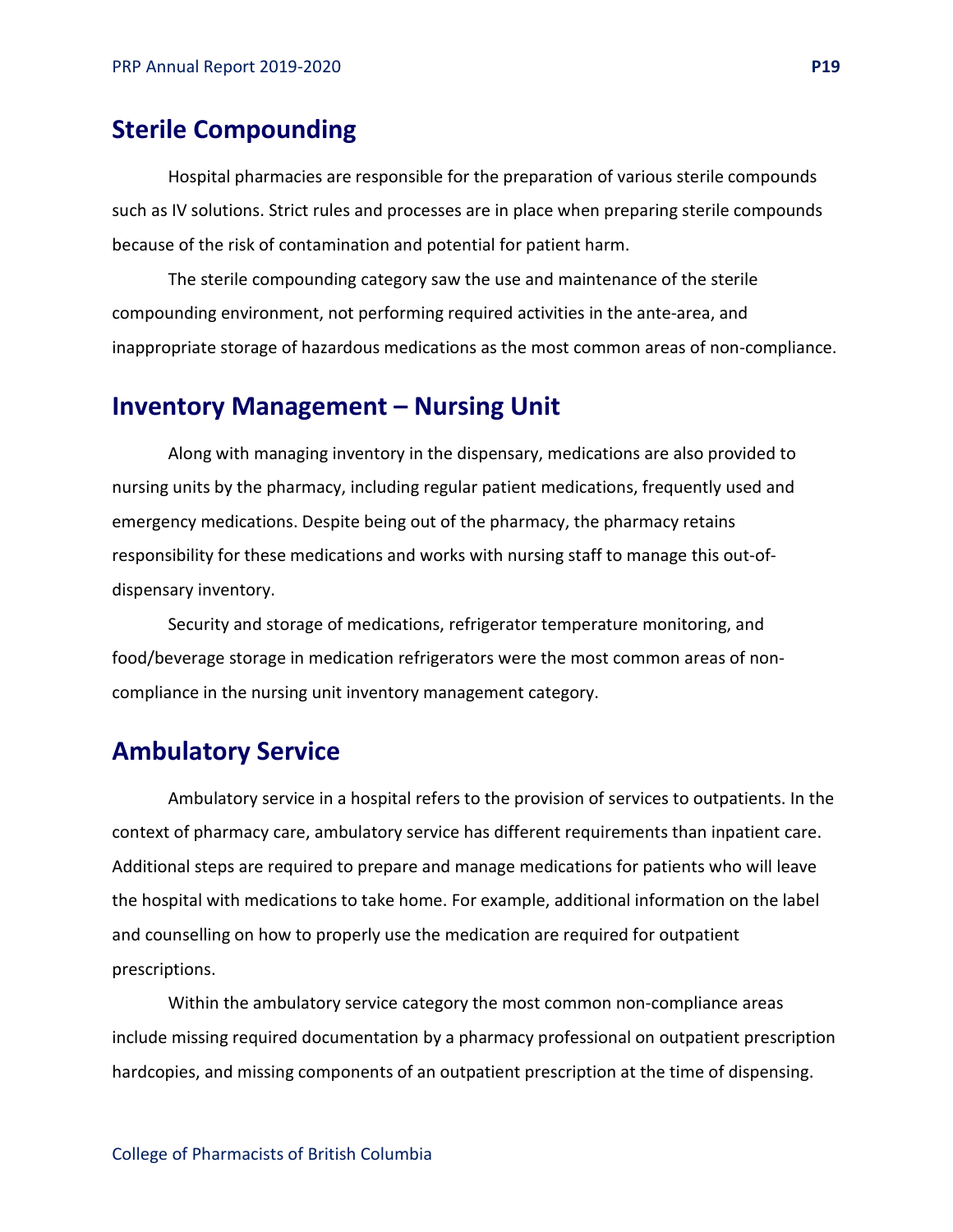### **Pharmacy Manager's Responsibilities**

Pharmacy managers play an important role in the operation of a hospital pharmacy. In the hospital setting, pharmacy managers may be responsible for multiple hospital pharmacies and/or hospital pharmacy satellites. Hospital pharmacy satellites are physically separate areas where pharmacy services are provided which rely on support from the main hospital pharmacy.

From hiring and screening staff, to establishing policies and procedures, to ensuring safe drug distribution and storage across the hospital network, pharmacy managers are responsible for ensuring their pharmacy is compliant with all legislated bylaws and requirements.

Insufficient staffing levels, incorrect name badges, and missing aspects of a complete ongoing quality management program were the most common non-compliance areas in the pharmacy manager's responsibilities category.

## **Equipment and References**

Hospital pharmacies contain a number of specialized pieces of equipment and hospital pharmacy professionals work in a number of specialized areas with appropriate references to support their work. Ensuring pharmacy professionals have appropriate access to important drug information, and all pharmacy equipment is in good working order is crucial for patient safety.

The equipment and references category identified the most common non-compliance areas as being inadequately equipped to perform certain pharmacy tasks and missing refrigerator requirements such as proper temperature monitoring equipment.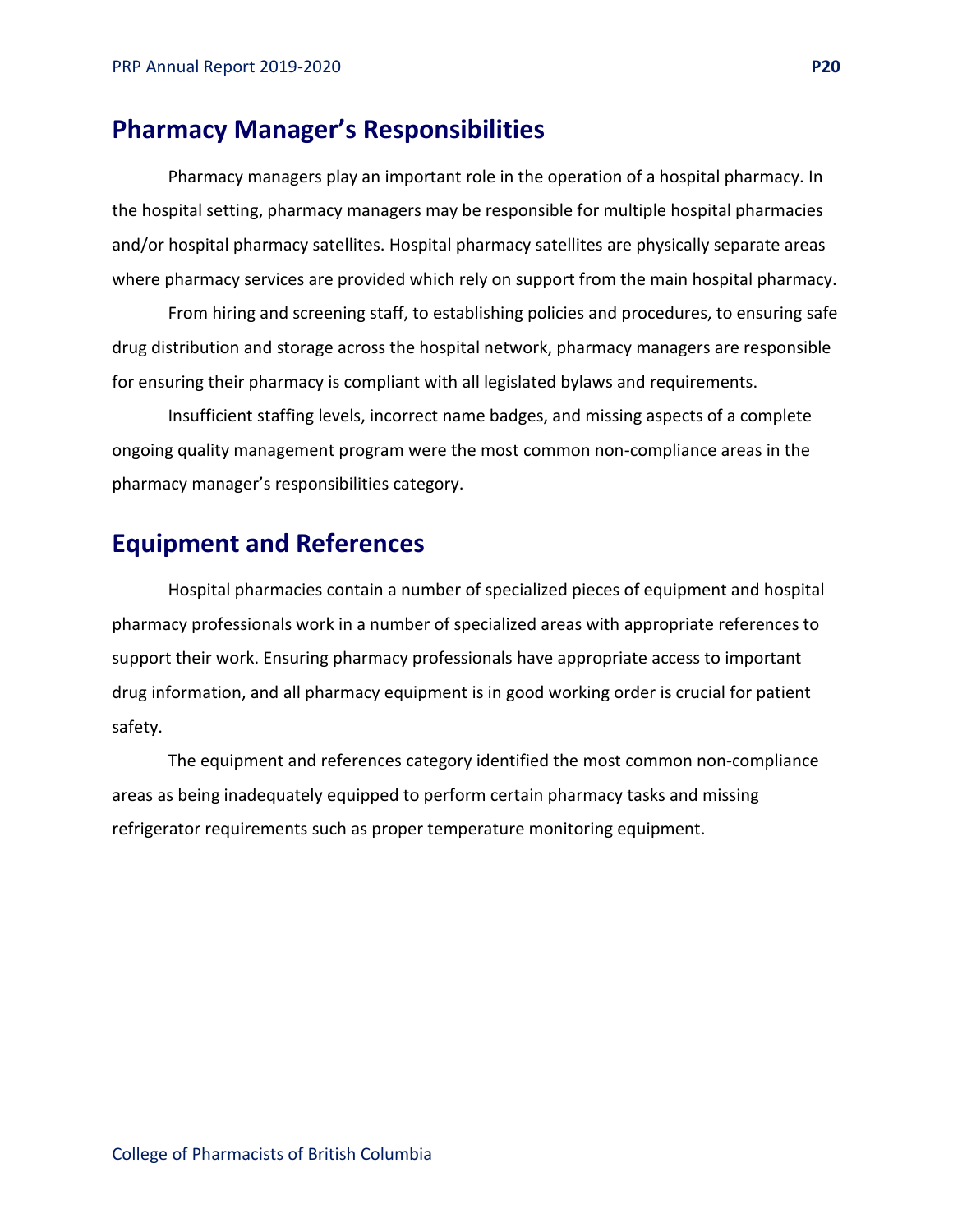# **Hospital Pharmacy Professionals**

*Note: All results are arranged in order of occurrence from most to least frequent.*

### **Hospital Pharmacists**

Hospital pharmacists play a key role in managing the medications of their patients and providing clinical information to healthcare providers in the hospital. They serve as an accessible health resource, review patient medications for drug therapy concerns and interactions, and work closely with other health professionals to provide clinical expertise and recommendations.

The top non-compliance categories for hospital pharmacists this year are listed below. A year-over-year comparison of results is provided in Appendix H. In addition, the top noncompliance items within each of these categories is further presented in Appendix L.

#### **N = 62 items reviewed**

### **2019 - 2020**

- **1. Counselling**
- **2. Documentation**
- **3. Profile Check**
- **4. Patient Identification Verification**

# **Counselling**

Pharmacist counselling helps patients understand important drug therapy issues such as how to use their medications, what to expect, and when to seek medical attention. While patient consultation is not a requirement for hospital inpatients as their medications are managed by their hospital healthcare team, patient counselling is required for outpatient prescriptions or upon the request of an inpatient or healthcare professional.

The most common non-compliance areas within the counselling category included missing required counselling points during patient consultation.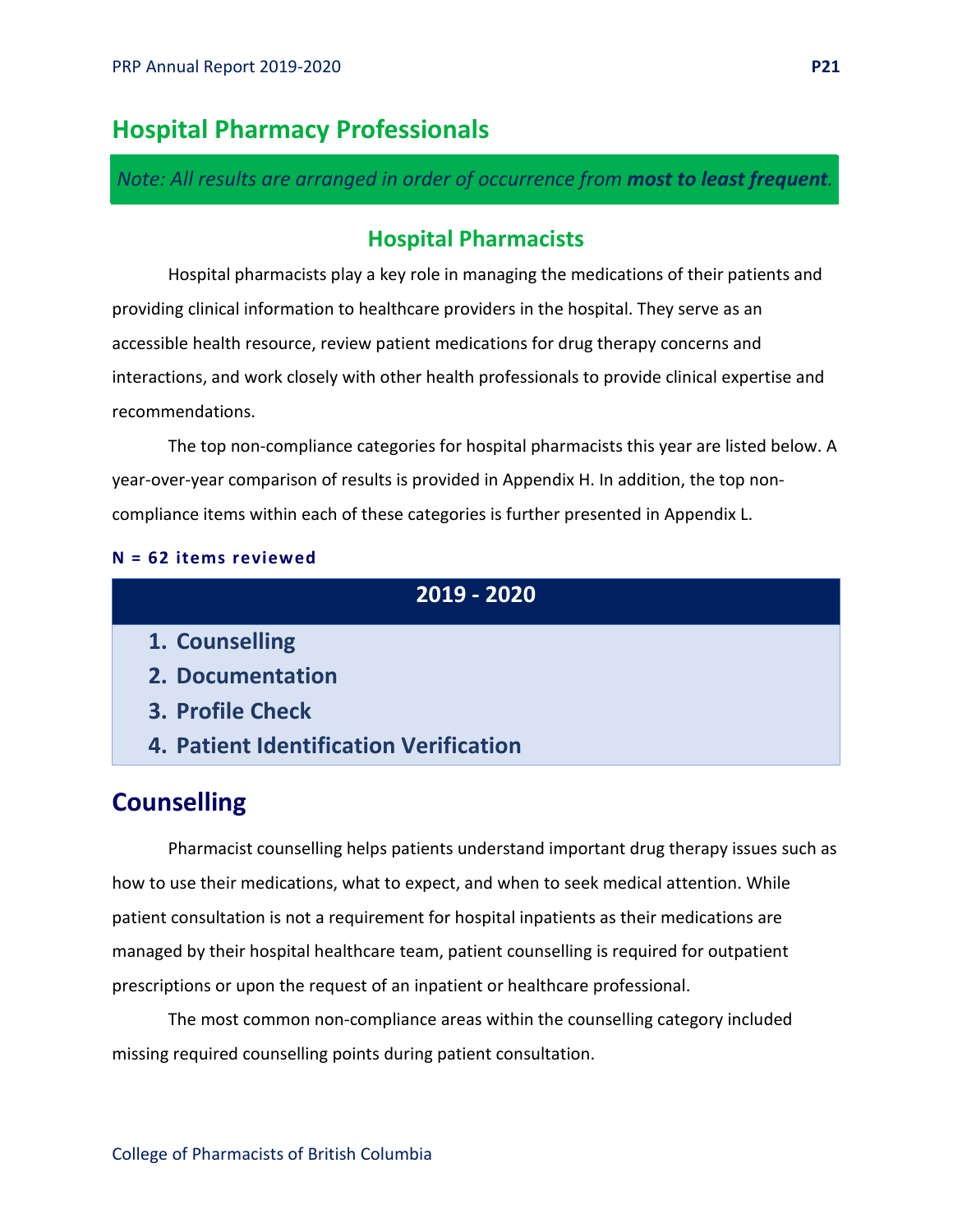## **Documentation**

Clear and complete documentation is a critical part in maintaining patient safety especially in an environment where different healthcare professionals depend on the same pieces of documentation such as a hospital. Different healthcare professionals access patient charts and hospital software systems to make vital decisions about a patient's medical care. Complete and accurate documentation allows correct decisions to be made for patients.

In the documentation category the most common non-compliance items included missing documentation for activities that require documentation on the patient record or outpatient prescription.

# **Profile Check**

Pharmacists are responsible for reviewing and updating a patient's medication profile when dispensing a prescription. This is a critical step to ensure changing medication regimens of hospital patients are being closely monitored for drug therapy problems and compatibility. In addition, pharmacists will review patient lab work to ensure issues such as kidney or liver function are addressed in their dosing recommendations and treatment plans.

In the profile check category the most common non-compliance items included assessing allergies, drug reactions and intolerances, checking drug orders for appropriate patient identifiers, and verifying identification for outpatients.

### **Patient Identification Verification**

Verifying a patient's identity when providing any pharmacy service helps maintain patient safety by ensuring pharmacy professionals are providing health information and medication to the correct patient. In the hospital setting where there are numerous patients on any particular ward, it is also vital to properly identify patients in discussions with healthcare providers to ensure everyone is on the same page and discussing the correct patient. Mistaking the identity of a patient could lead to a patient receiving medications meant for someone else.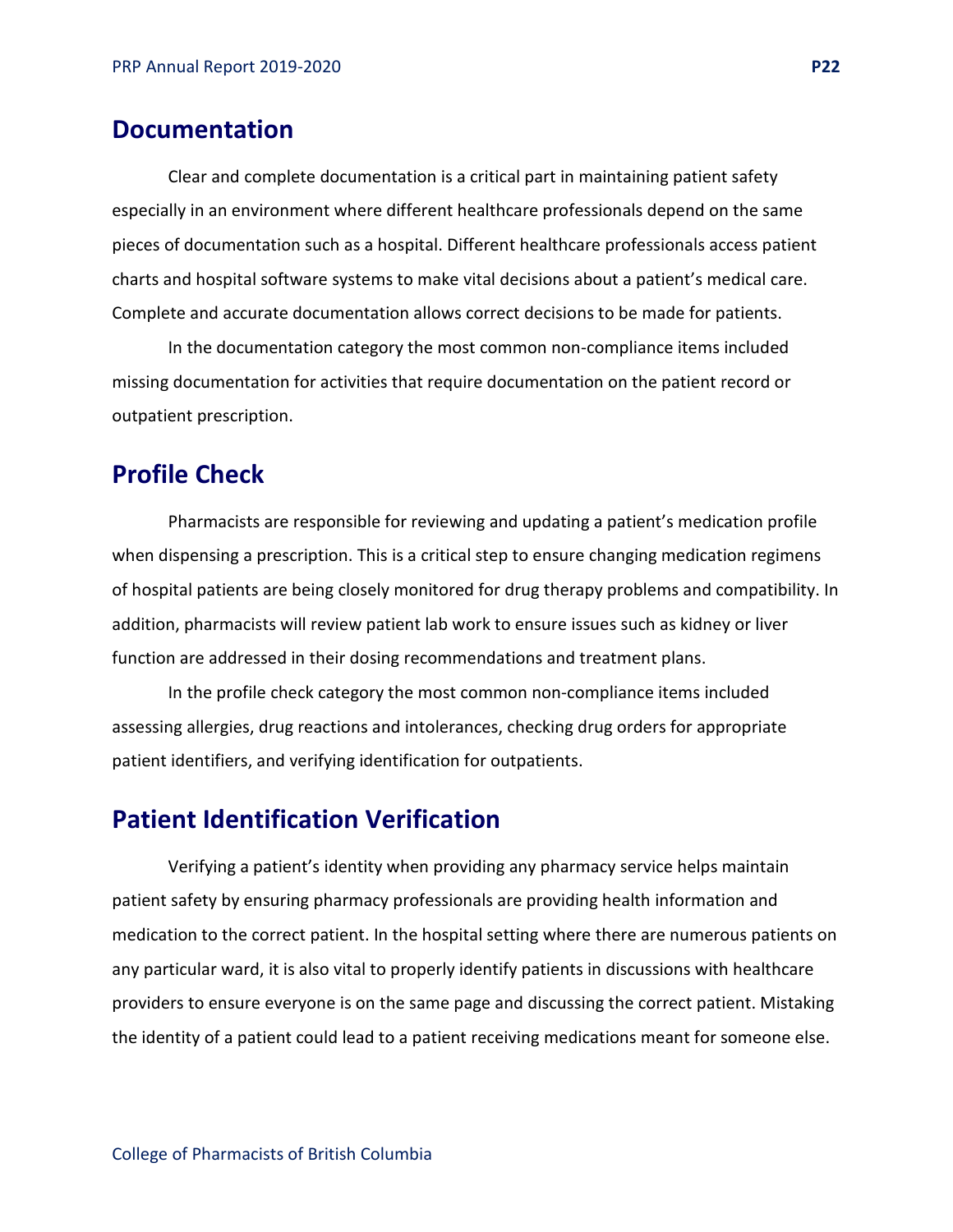The most common non-compliance areas in the patient identification verification category included using only a single person-specific identifier when confirming a patient's identity, and not taking reasonable steps to confirm a patient's identity.

### **Hospital Pharmacy Technicians**

Hospital pharmacy technicians play an important role on the healthcare team in the hospital setting. They help maintain the operation of a hospital pharmacy, prepare and distribute drug products, and collaborate with a wide range of healthcare professionals to provide correct medications to patients.

The top non-compliance categories for hospital pharmacy technicians this year are listed below. A year-over-year comparison of results is provided in Appendix H. In addition, the top non-compliance items within each of these categories is further presented in Appendix L.

#### **N = 60 items reviewed**

### **2019 - 2020**

- **1. Documentation**
- **2. Patient Identification Verification**
- **3. Collaboration**
- **4. Product Distribution**

### **Documentation**

Proper documentation is a critical part in ensuring the paper trail for any prescription dispensed is available, clear, and complete. In the hospital setting, pharmacy technicians are involved in the production of different types of medications including specialty compounded medications and IV mixtures. Clearly documenting the preparation and check process of each medication is important to maintain accountability and an appropriate audit trail. Understanding who performed a particular task and what went into a particular preparation can help resolve issues and clarify questions about a patient's medications.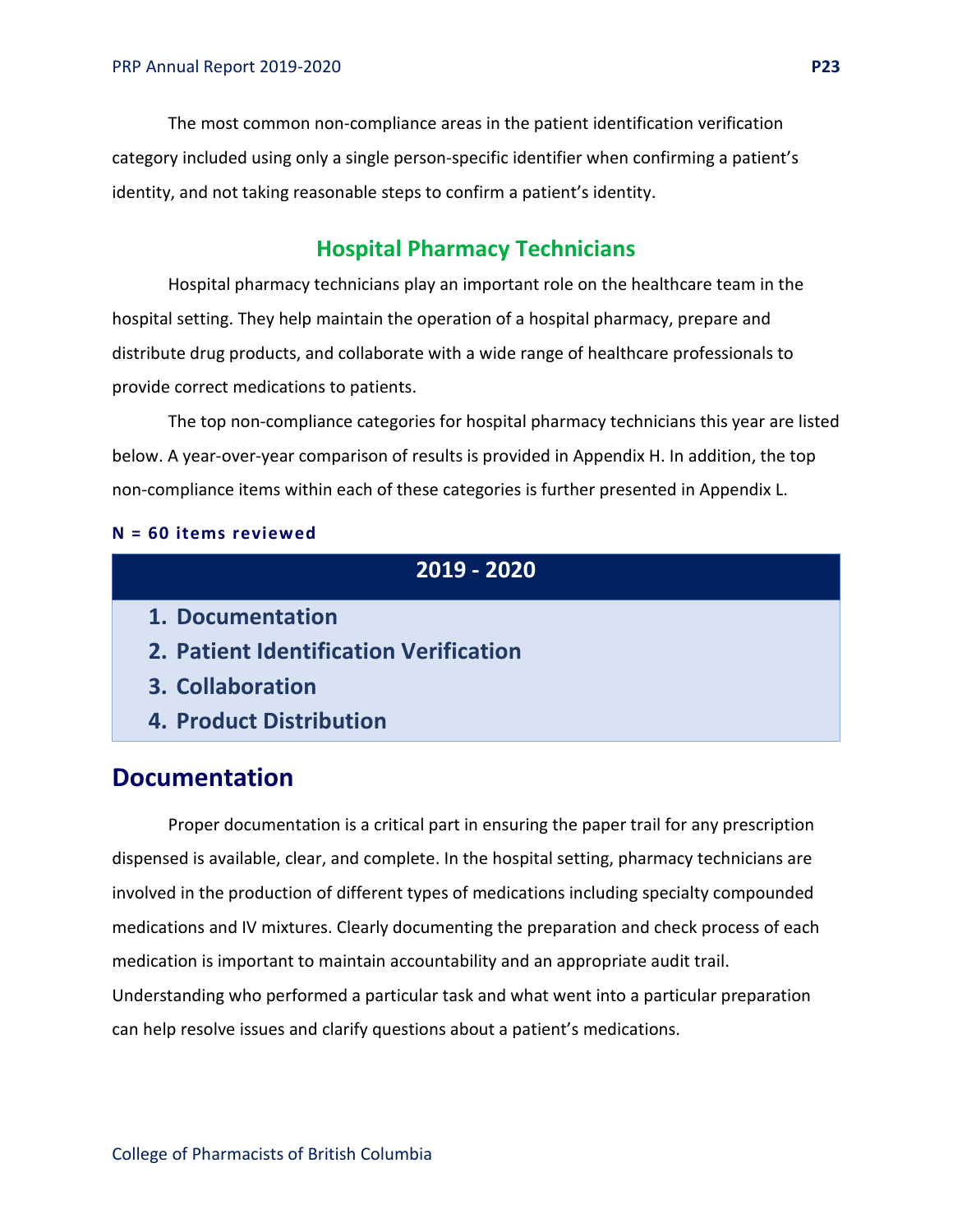In the documentation category the most common non-compliance areas included not recording a pharmacy technician's identity in writing after verifying allergy information or patient identification.

# **Patient Identification Verification**

Verifying a patient's identity is important for hospital pharmacy technicians to confirm they are entering the correct information into the correct patient profiles and preparing the right medications for the right patient. For example, information entered into the wrong patient profile could lead to incorrect decisions being made for a patient.

In the patient identification verification category the most common non-compliance areas included not using two person-specific identifiers or using inappropriate identifiers to confirm the identity of a patient.

### **Collaboration**

In the hospital setting, pharmacy technicians work closely with pharmacists and other healthcare professionals. Clear communication and collaboration between healthcare professionals helps avoid mix-ups and ensures patients are receiving safe and appropriate care from their healthcare team.

The most common non-compliance areas within the collaboration category included not identifying a pharmacy technician's registrant class during an interaction with another health professional or when answering the phone, performing patient consultation, and not reviewing a patient's allergies when updating the patient record.

### **Product Distribution**

Accurately preparing and checking prescriptions represents a vital part of a pharmacy technician's role. These efforts help maintain patient safety and ensure the correct drug is prepared and given to the correct patient.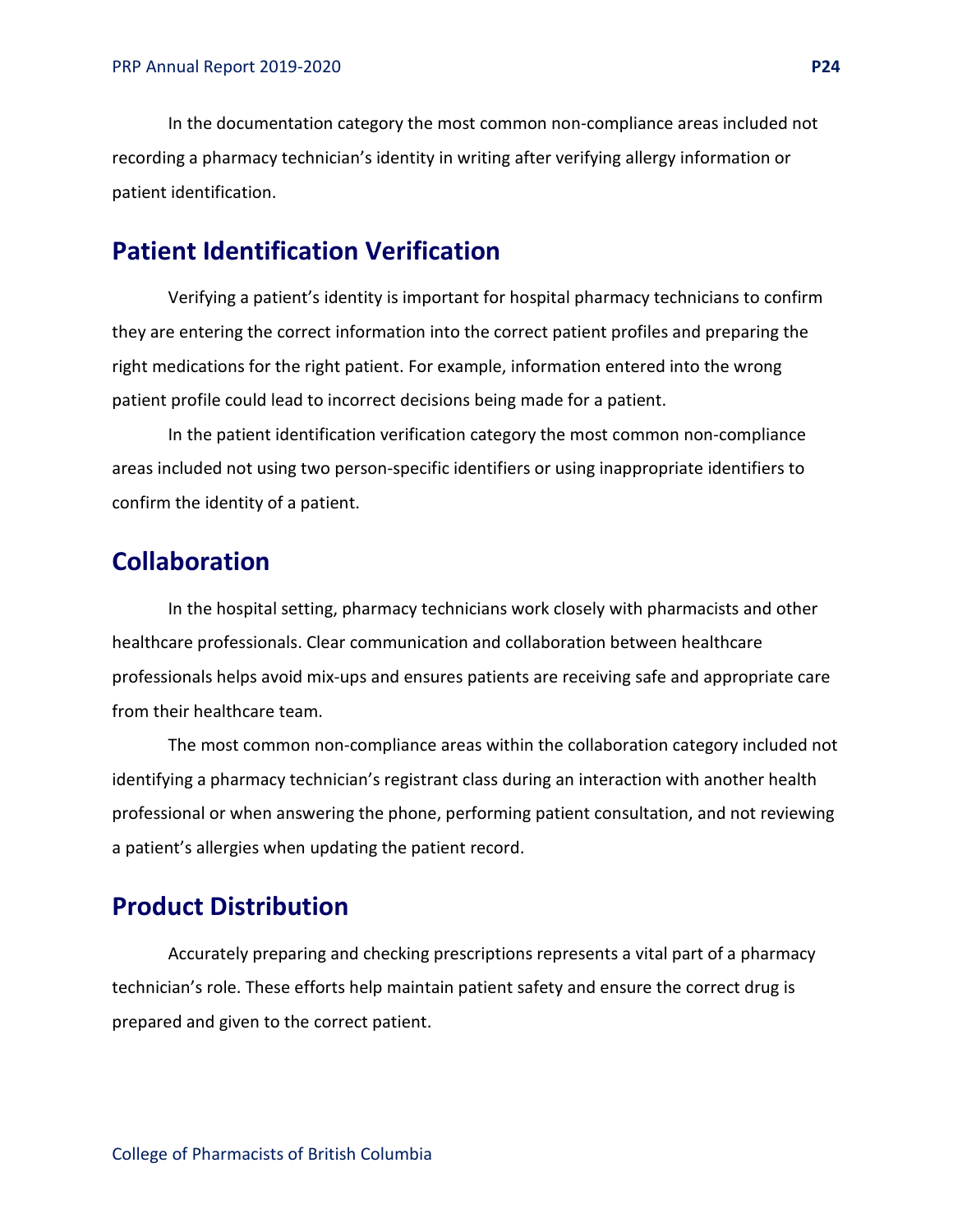In the product distribution category the most common non-compliance areas included missing certain required tasks during the preparation of a prescription product and its final check.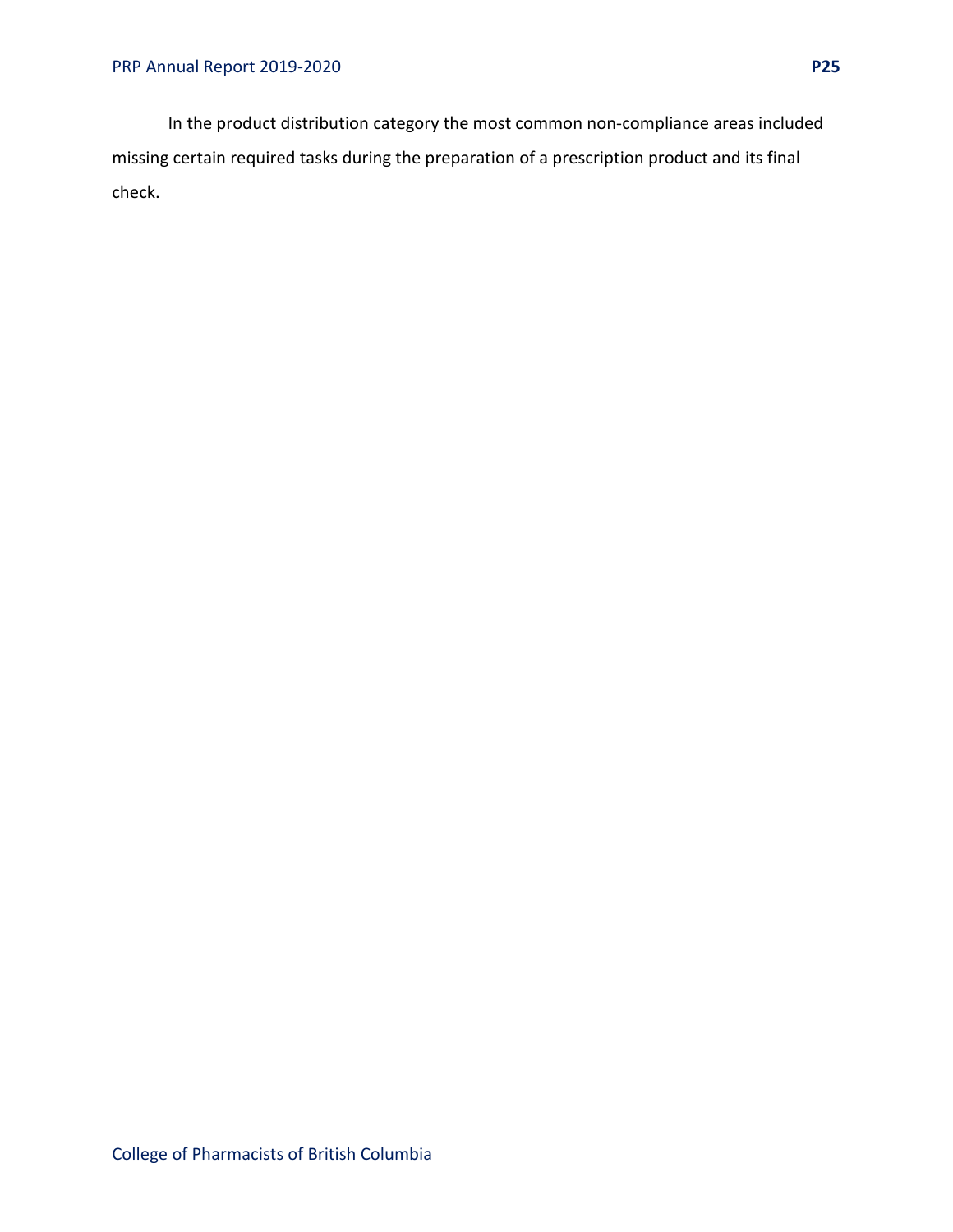# *Registrant Feedback Survey*

## <span id="page-25-0"></span>**Pharmacy Review**

Overall feedback concerning the processes and impact of the PRP was positive. Survey feedback has provided the PRP with valuable information for program evaluation and development. These findings will also help to support legislative and other program planning in other departments at the CPBC. Survey results by category are reported below along with summary tables of survey results.

### **Practice Review Program Tools**

The PRP provides online access tools to provide pharmacy managers information and instructions with respect to practice reviews. Community pharmacy managers overwhelmingly agreed (93% agreement rating) that the PRP tools provided were appropriate to the review process. Similarly, hospital pharmacy managers reported a 90% agreement in this category.

### **Practice Review Program Pre-Review**

Pharmacy managers complete and submit a pre-review questionnaire prior to a practice review. This questionnaire outlines the criteria that COs use during the on-site review. Survey questions focus on how appropriate, beneficial, user-friendly, and challenging this tool is. Community pharmacy managers largely agreed (85% agreement rating) with the overall suitability of the items examined in the pre-review process. Hospital pharmacy managers reported an 83% agreement rating with this process. In addition, 93% of community and 100% of hospital pharmacy managers reported no technical challenges with the pre-review.

Qualitative feedback received from community pharmacy managers voiced the desire to have a more user-friendly, concise, and easy-to-navigate pre-review tool.

### **Pharmacy Review Scheduling Process**

The Practice Review Program works with pharmacy managers to schedule practice reviews with the goal of minimizing disruption at review sites. Overall, 98% of community and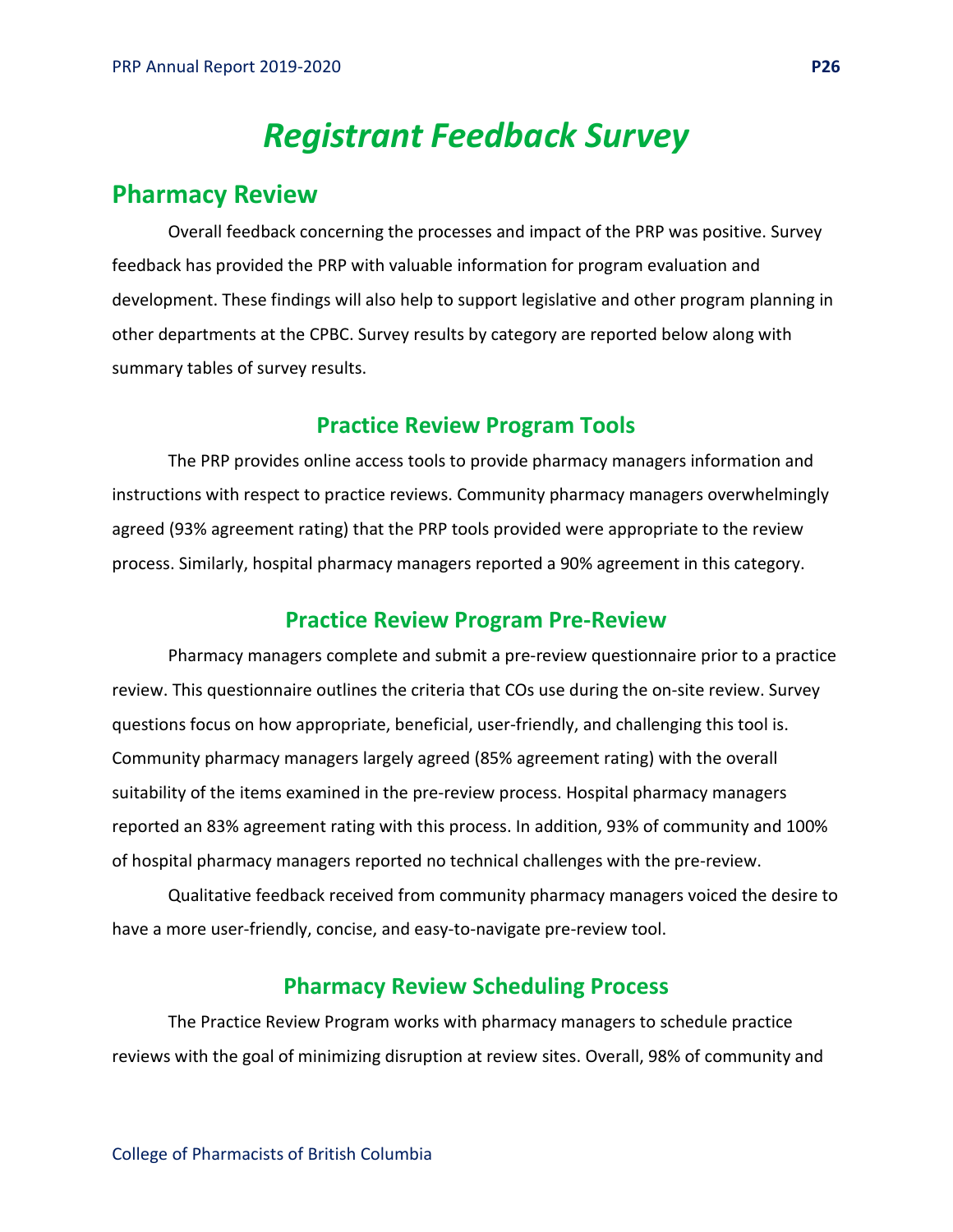67% of hospital pharmacy managers agreed that the scheduling experience was positive and that there was adequate time to prepare for the Pharmacy Review.

### **Pharmacy Review**

Pharmacy managers shared their feedback on the review experience in terms of duration, expectations, and the impact on regular work in the pharmacy. Overall, 94% of community and 83% of hospital pharmacy managers reported that their on-site pharmacy review experience was positive.

### **Pharmacy Review Results**

In this category, 93% of community and 100% of hospital pharmacy managers agreed that their results accurately reflected their pharmacy review experience and their work situation. Furthermore, the categories of the review examined were considered relevant to CPBC standards of practice and patient safety.

### **Pharmacy Review Impact**

Collectively, community and hospital pharmacy managers reported that the practice review had a positive impact on their practice. On an impact rating scale of -5 to +5, where a negative score represents a detrimental impact and a positive score represents a positive impact, community pharmacy managers reported an overall positive +2.84 impact rating while hospital pharmacy managers reported a slightly lower but still positive +2.00 impact rating. Any positive score here is considered a good sign the PRP is contributing to the advancement of pharmacy practice in a positive direction and helping to improve patient safety.

In addition, pharmacy managers ranked the areas assessed by COs they felt had the greatest impact on their practice. Community pharmacy managers highlighted documentation, prescriptions, and pharmacy manager responsibilities. Hospital pharmacy managers identified nursing unit inventory management, documentation, equipment and references, and narcotics and controlled drug substances as the pharmacy review categories having the greatest positive impact on their practice.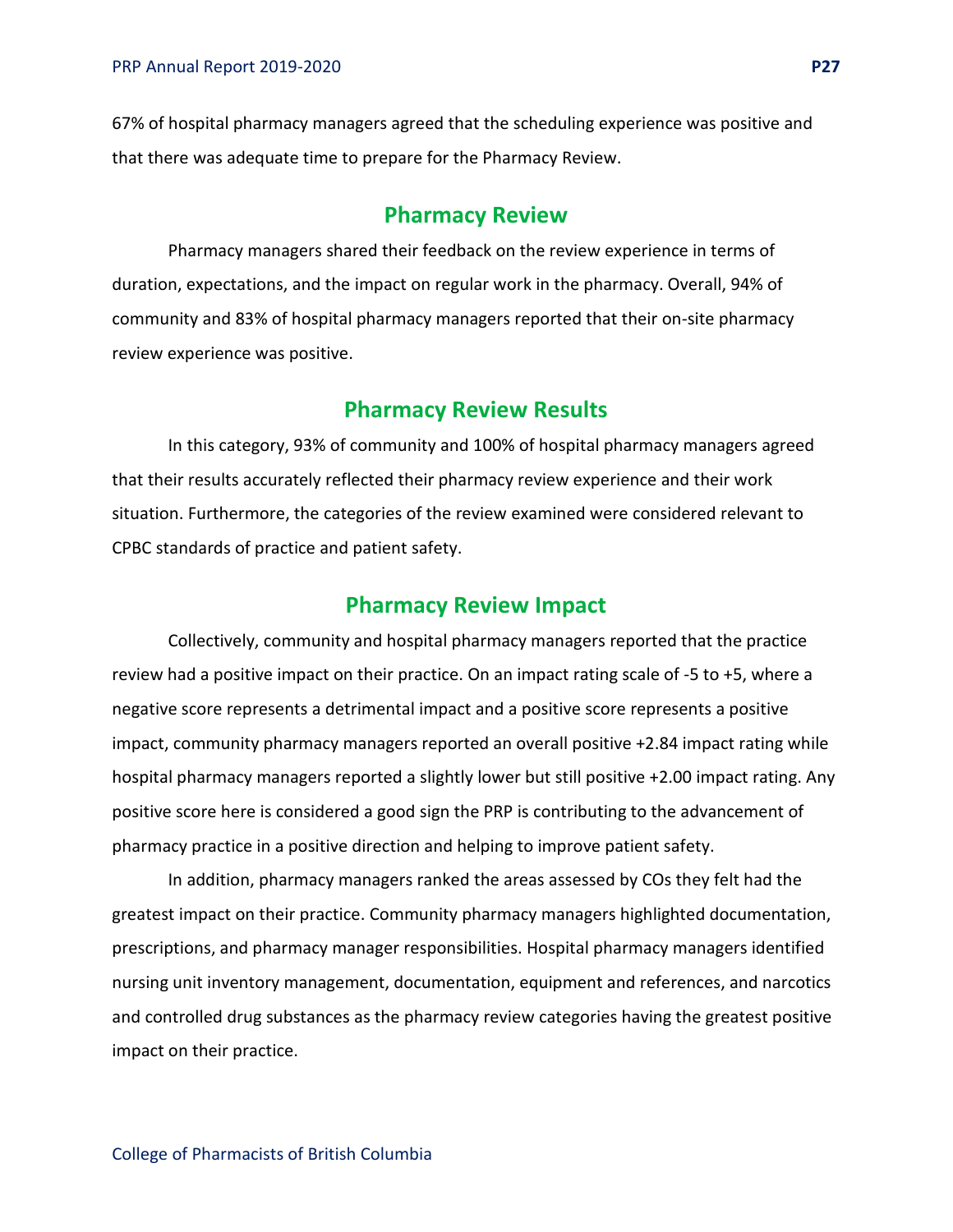# **Pharmacy Review Summary Tables**

### **Community Pharmacy Agreement Ratings**

|                                                    | <b>Agreement Rating</b> | <b>Neutral Rating</b> | <b>Disagreement Rating</b> |
|----------------------------------------------------|-------------------------|-----------------------|----------------------------|
| <b>Pharmacy Review</b><br>Scheduling ( $N = 68$ )  | 97.79%                  | 2.21%                 | 0.00%                      |
| <b>Pharmacy Review</b><br>$(N = 68)$               | 93.63%                  | 6.37%                 | $0.00\%$                   |
| <b>PRP Tools (Pharmacy</b><br>Review) ( $N = 68$ ) | 93.38%                  | 6.25%                 | 0.37%                      |
| <b>Pharmacy Review</b><br>Results ( $N = 68$ )     | 92.65%                  | 6.62%                 | 0.73%                      |
| <b>PRP Pre-Review</b><br>$(N = 68)$                | 85.29%                  | 13.73%                | 0.98%                      |

### **Hospital Pharmacy Agreement Ratings**

|                                                 | <b>Agreement Rating</b> | <b>Neutral Rating</b> | <b>Disagreement Rating</b> |
|-------------------------------------------------|-------------------------|-----------------------|----------------------------|
| <b>Pharmacy Review</b><br>Results $(N = 2)$     | 100.00%                 | 0.00%                 | 0.00%                      |
| <b>PRP Tools (Pharmacy</b><br>Review) $(N = 2)$ | 90.00%                  | 10.00%                | 0.00%                      |
| <b>PRP Pre-Review</b><br>$(N = 2)$              | 83.33%                  | 16.67%                | 0.00%                      |
| <b>Pharmacy Review</b><br>$(N = 2)$             | 83.33%                  | 16.67%                | 0.00%                      |
| <b>Pharmacy Review</b><br>Scheduling $(N = 2)$  | 66.67%                  | 33.33%                | 0.00%                      |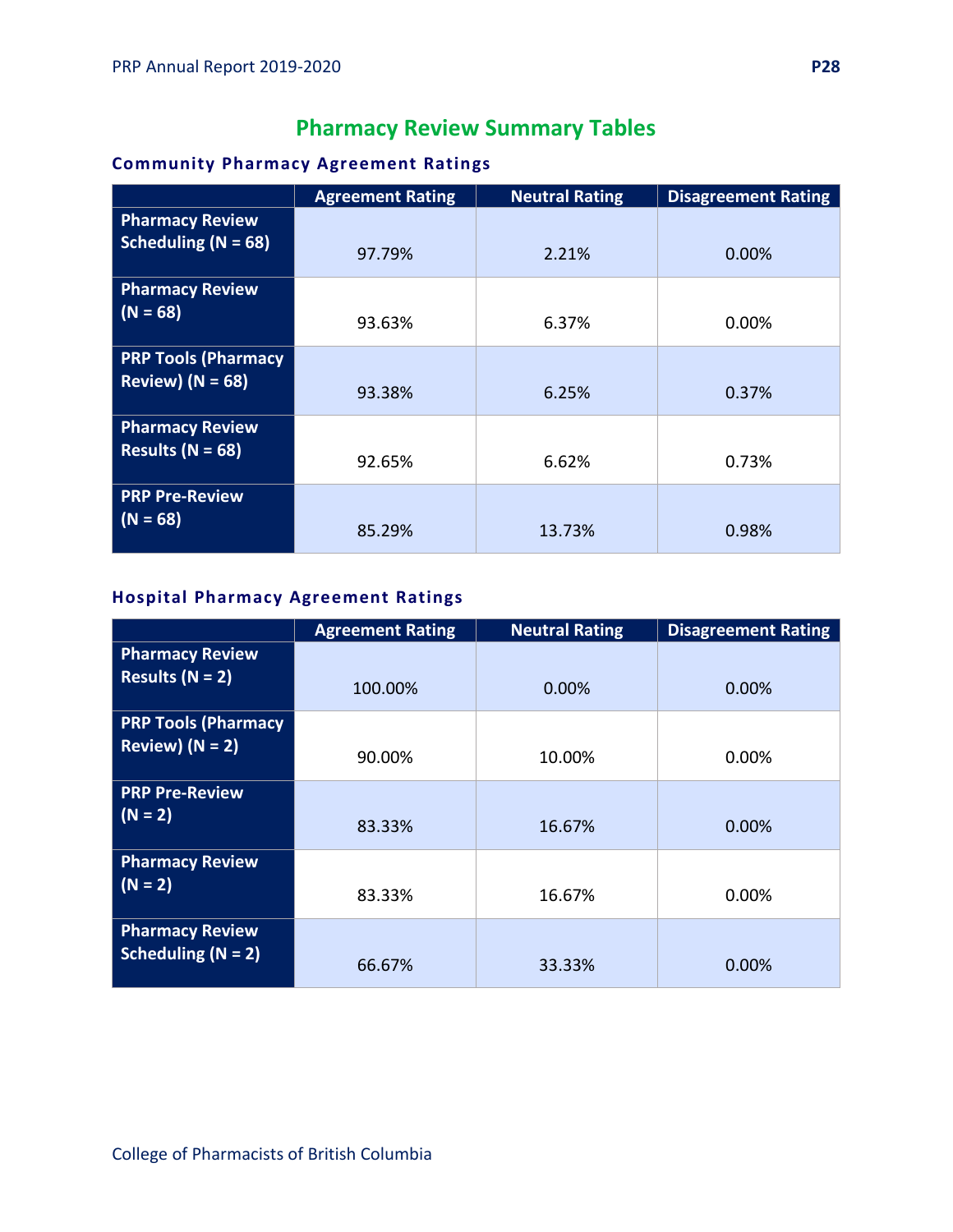| <b>Community Pharmacy Review Impact Ranking</b>                                                      |                |  |
|------------------------------------------------------------------------------------------------------|----------------|--|
| (Highest Impact = 3 points, Second Highest Impact = 2 points, Third Highest Impact = 1 point) (N=68) |                |  |
| <b>Documentation</b>                                                                                 | 140            |  |
| <b>Prescriptions</b>                                                                                 | 71             |  |
| <b>Pharmacy Manager's Responsibilities</b>                                                           | 49             |  |
| <b>Security</b>                                                                                      | 35             |  |
| <b>Equipment and References</b>                                                                      | 33             |  |
| <b>Inventory Management</b>                                                                          | 23             |  |
| <b>Dispensary</b>                                                                                    | 14             |  |
| <b>Owner/Director Responsibilities</b>                                                               | 14             |  |
| <b>Dispensed Products</b>                                                                            | 11             |  |
| <b>Confidentiality</b>                                                                               | 11             |  |
| <b>External to Dispensary</b>                                                                        | $\overline{7}$ |  |

*\*\*Overall Impact Score = Sum of (points X votes) for each level of impact (Highest, Second Highest, Third Highest)*

| <b>Hospital Pharmacy Review Impact Ranking</b>                                                      |                |  |
|-----------------------------------------------------------------------------------------------------|----------------|--|
| (Highest Impact = 3 points, Second Highest Impact = 2 points, Third Highest Impact = 1 point) (N=2) |                |  |
| <b>Inventory Management - Nursing</b><br><b>Units</b>                                               | 3              |  |
| <b>Patient Records and Documentation</b>                                                            | $\overline{3}$ |  |
| <b>Narcotic and Controlled Drug</b><br><b>Substances</b>                                            | $\overline{2}$ |  |
| <b>Equipment and References</b>                                                                     | $\overline{2}$ |  |
| <b>Pharmacy Manager's Responsibilities</b>                                                          | $\mathbf{1}$   |  |
| <b>Security</b>                                                                                     | $\Omega$       |  |
| <b>Dispensed Products</b>                                                                           | $\Omega$       |  |
| <b>Drug Orders</b>                                                                                  | $\Omega$       |  |
| <b>Confidentiality</b>                                                                              | $\Omega$       |  |
| <b>Inventory Management - Pharmacy</b>                                                              | $\Omega$       |  |
| <b>After Hours Services</b>                                                                         | 0              |  |

*\*\*Overall Impact Score = Sum of (points X votes) for each level of impact (Highest, Second Highest, Third Highest)*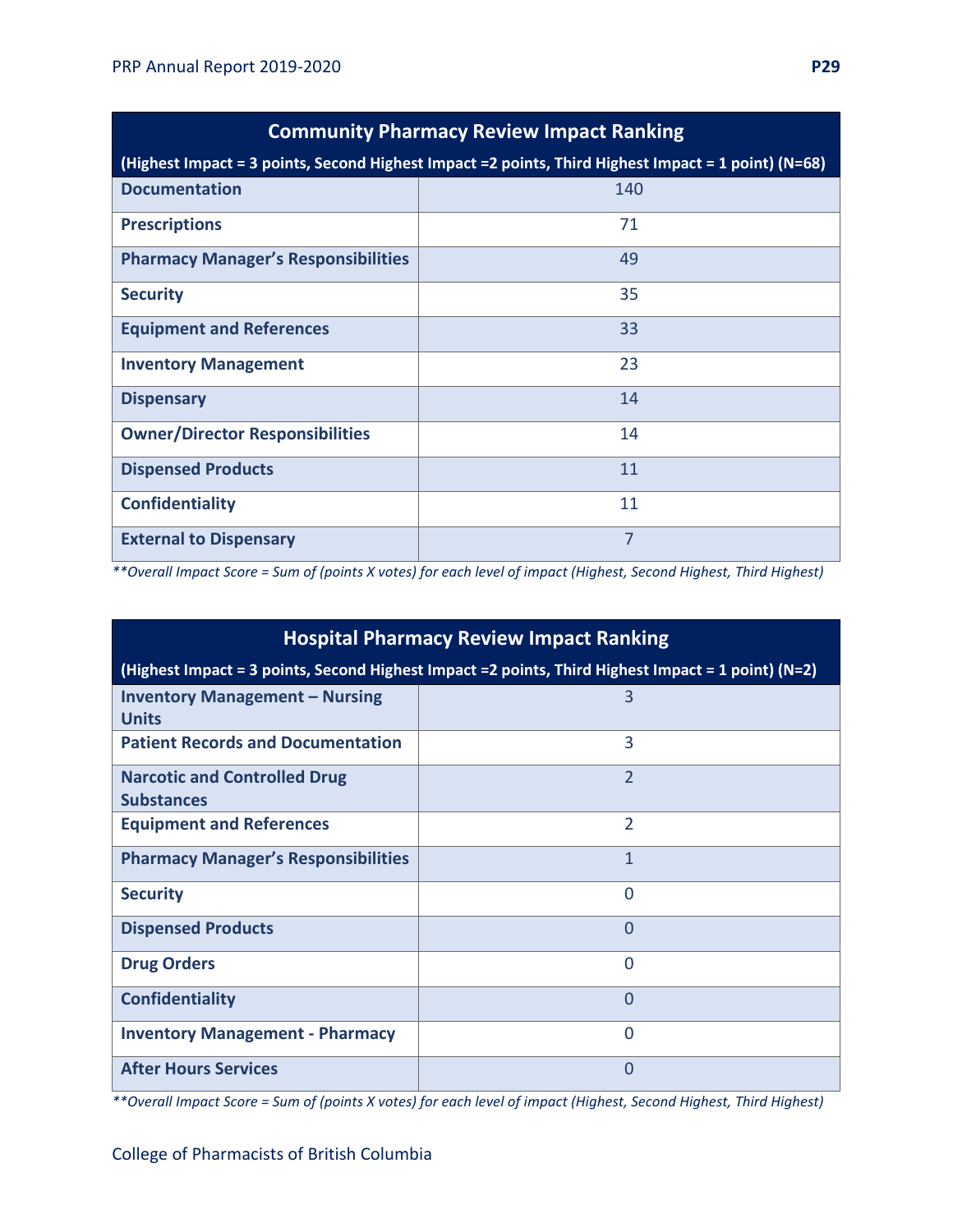### **Pharmacy Professionals Review**

Overall, 198 community pharmacy professionals and 120 hospital pharmacy professionals completed the post-review survey. Community pharmacies had 184 pharmacists and 14 pharmacy technicians respond, while hospital pharmacies had 69 pharmacists and 50 pharmacy technicians participate. The differences in respondent distribution across practice settings are not surprising as the ratio of pharmacists to pharmacy technicians reviewed in the community in 2019-2020 was 90:10 compared to hospital pharmacies where this ratio was 55:45.

### **Practice Review Program Tools**

An online survey and supporting educational tools were available to assist pharmacy professionals prepare for their practice review. To assess the value of these tools, pharmacy professionals were asked if they accessed these tools prior to the review. Users were prompted to provide feedback on the value of including clear instructions, website navigation and information, as well as educational tool support. Community pharmacists and pharmacy technicians reported agreement ratings of 89% and 84% respectively on the positive value of these educational tools. Hospital pharmacists and pharmacy technicians reported an agreement rating of 89% and 91% respectively.

Feedback received from registrants pointed out that some registrants did not know about the PRP tools or forgot to read them. Knowing this, the PRP will look more closely at our communications with registrants to ensure they are made aware of the various tools available to them.

### **Pharmacy Professionals Review**

Pharmacy professionals were asked if they believe that the Pharmacy Professionals Review reflects the standards of practice outlined by the CPBC; whether the review was conducted as expected based on pre-review materials; and whether the review was conducted in a manner that limits disruption of their practice. Community pharmacists and pharmacy technicians reported a very positive 92% and 98% agreement rating respectively. Hospital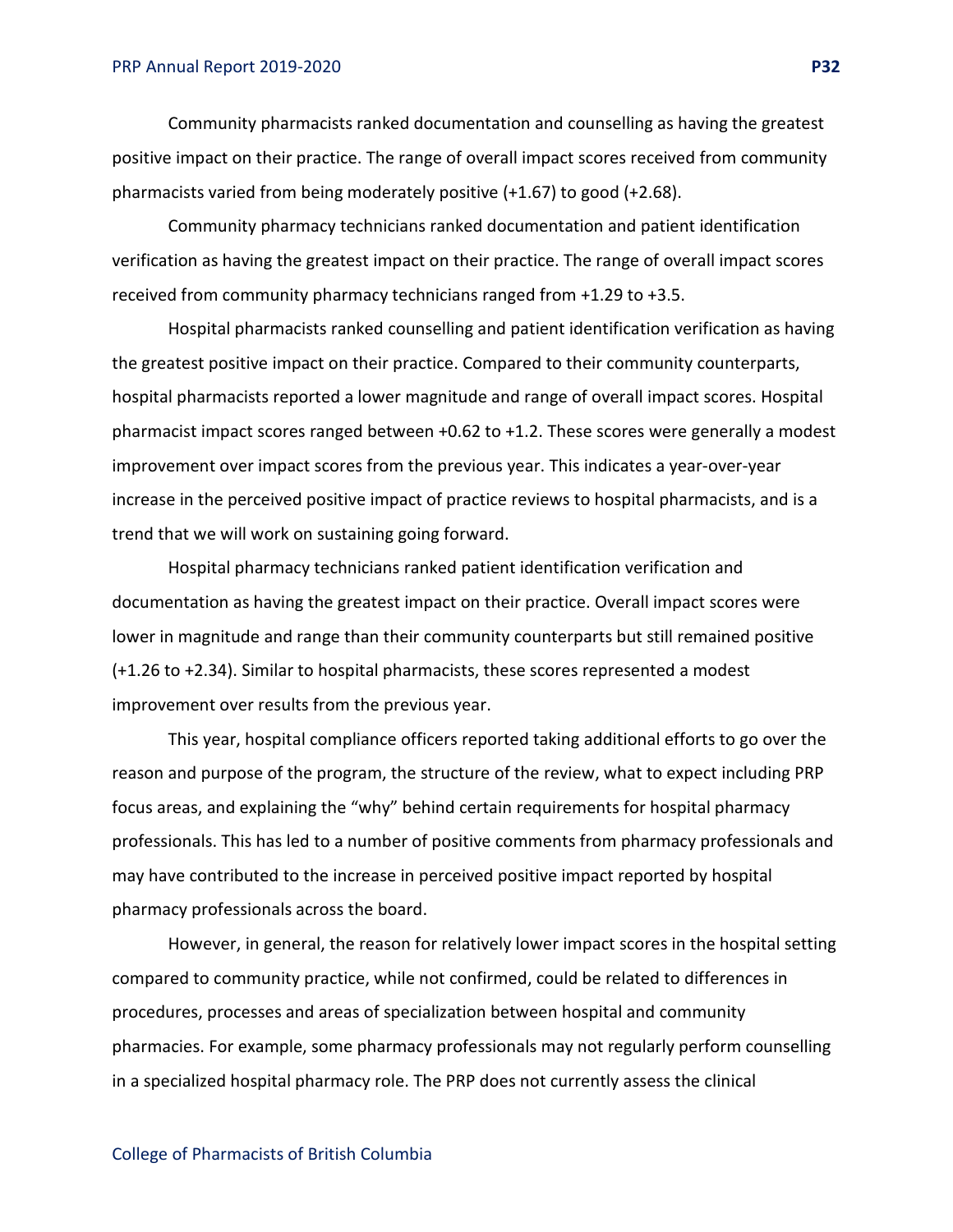knowledge of pharmacy professionals, and instead focuses on assessing key foundational areas of pharmacy practice identified as having the greatest impact on patient safety. The PRP acknowledges that pharmacy professionals would like to be assessed on their clinical practice and knowledge, and will consider this during future program development. In the meantime, we will continue to monitor feedback and make iterative changes as we go forward. The foregoing impact scores offer much opportunity for improvement and will be addressed in future PRC action planning.

### **Action Items / Action Item Portal**

After the completion of a practice review, action items related to non-compliance issues are assigned to pharmacy professionals for corrective action. In this feedback survey, pharmacy professionals were asked if they felt they had sufficient time to complete action items, if instructions on completing action items were clear, and if the tools and resources provided were useful and user friendly. Community pharmacy professionals felt the action item portal was reasonable with an agreement rating of 84%, however this agreement was much lower than their hospital pharmacy counterparts (93%). IT issues with action items were identified as an area of concern in received feedback. Community pharmacy professionals had trouble accessing and using the action item portal, experienced browser and mobile device incompatibility issues. Hospital pharmacy professionals did not like using an excel form for action item completion, and suggested alternatives such as being able to use online forms.

Pharmacy professionals were asked about their experience submitting their action items. Overall, 83% of community and 91% of hospital respondents reported having no technical difficulties when submitting action items. Of those who reported technical difficulties, 93% of community and 80% of hospital pharmacy professionals reported receiving satisfactory technical support from the PRP. This represents a significant improvement over 2018-2019 results. At that time, only 76.5% of respondents on average had no technical difficulties and 69% of those who reported technical difficulties received satisfactory technical support.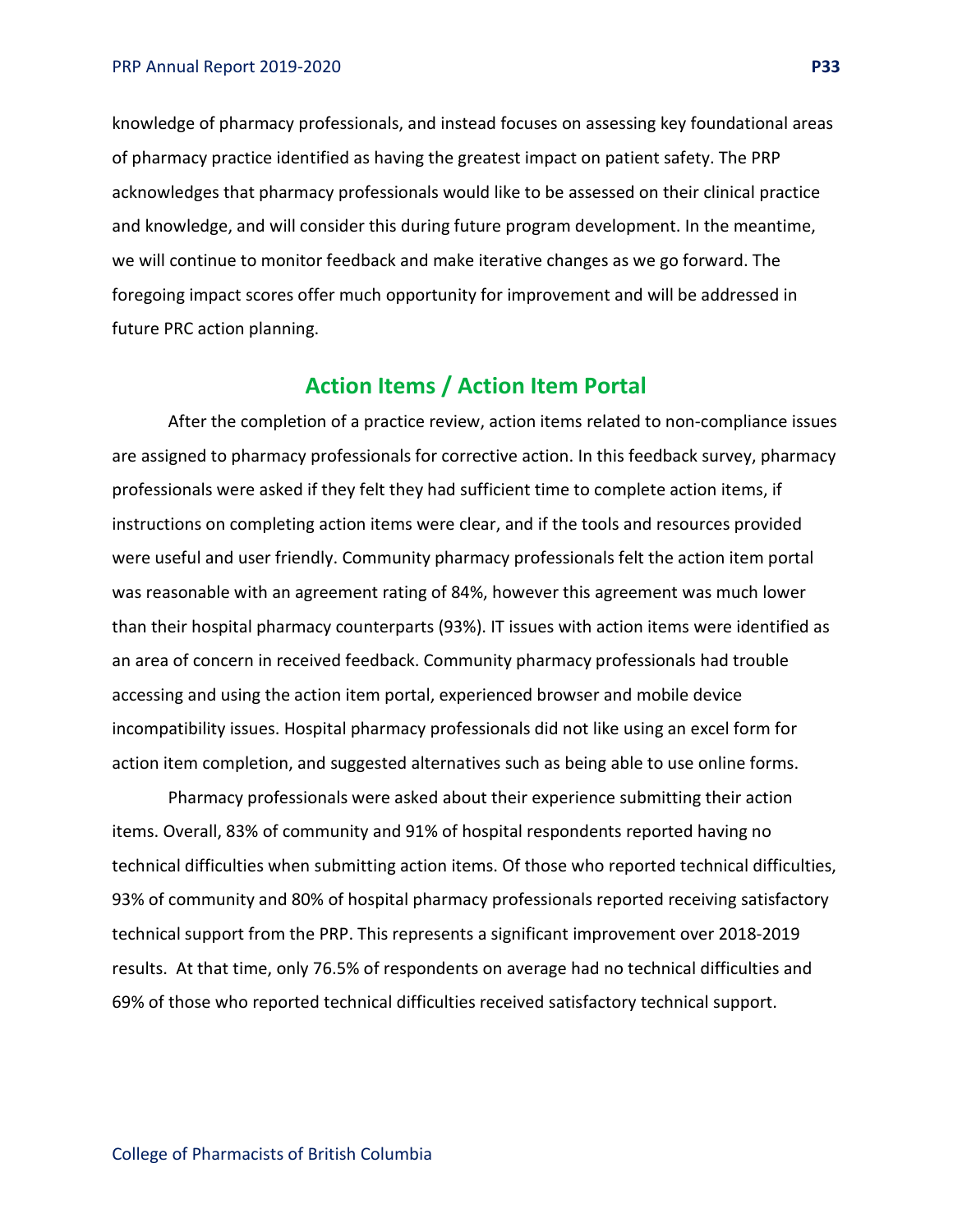### **Compliance Officers**

As representatives of the CPBC, COs play a vital and visible role in the practice review process. Pharmacy professionals were asked about their experience with their assigned CO. This included their perspectives on the CO's knowledge of bylaws, professionalism, and overall support and collaboration with pharmacy professionals throughout the review process. Results in this category were overwhelmingly positive from community and hospital professionals, with a 97% and 99% agreement rating respectively.

### **Pharmacy Professionals Review Summary Tables**

#### **Community Pharmacy Professionals Agreement Ratings**

|                                                                   | <b>Agreement Rating</b> | <b>Neutral Rating</b> | <b>Disagreement Rating</b> |
|-------------------------------------------------------------------|-------------------------|-----------------------|----------------------------|
| <b>Pharmacy Technician</b><br><b>Review Results</b><br>$(N = 14)$ |                         |                       |                            |
|                                                                   | 100.00%                 | 0.00%                 | 0.00%                      |
| <b>Pharmacy Technician</b><br><b>Review</b> $(N = 14)$            | 97.62%                  | 2.38%                 | 0.00%                      |
| <b>Compliance Officers</b><br>$(N = 198)$                         | 96.87%                  | 1.82%                 | 1.31%                      |
| <b>Pharmacist Review</b><br>$(N = 184)$                           | 92.39%                  | 6.16%                 | 1.45%                      |
| <b>PRP Tools</b><br>(Pharmacist)<br>$(N = 184)$                   | 88.91%                  | 10.11%                | 0.98%                      |
| <b>Pharmacist Review</b><br>Results ( $N = 184$ )                 | 86.96%                  | 11.14%                | 1.90%                      |
| <b>PRP Tools (Pharmacy</b><br><b>Technician)</b><br>$(N = 14)$    | 84.29%                  | 11.43%                | 4.28%                      |
| <b>Action Item Portal</b><br>$(N = 198)$                          | 83.84%                  | 14.09%                | 2.07%                      |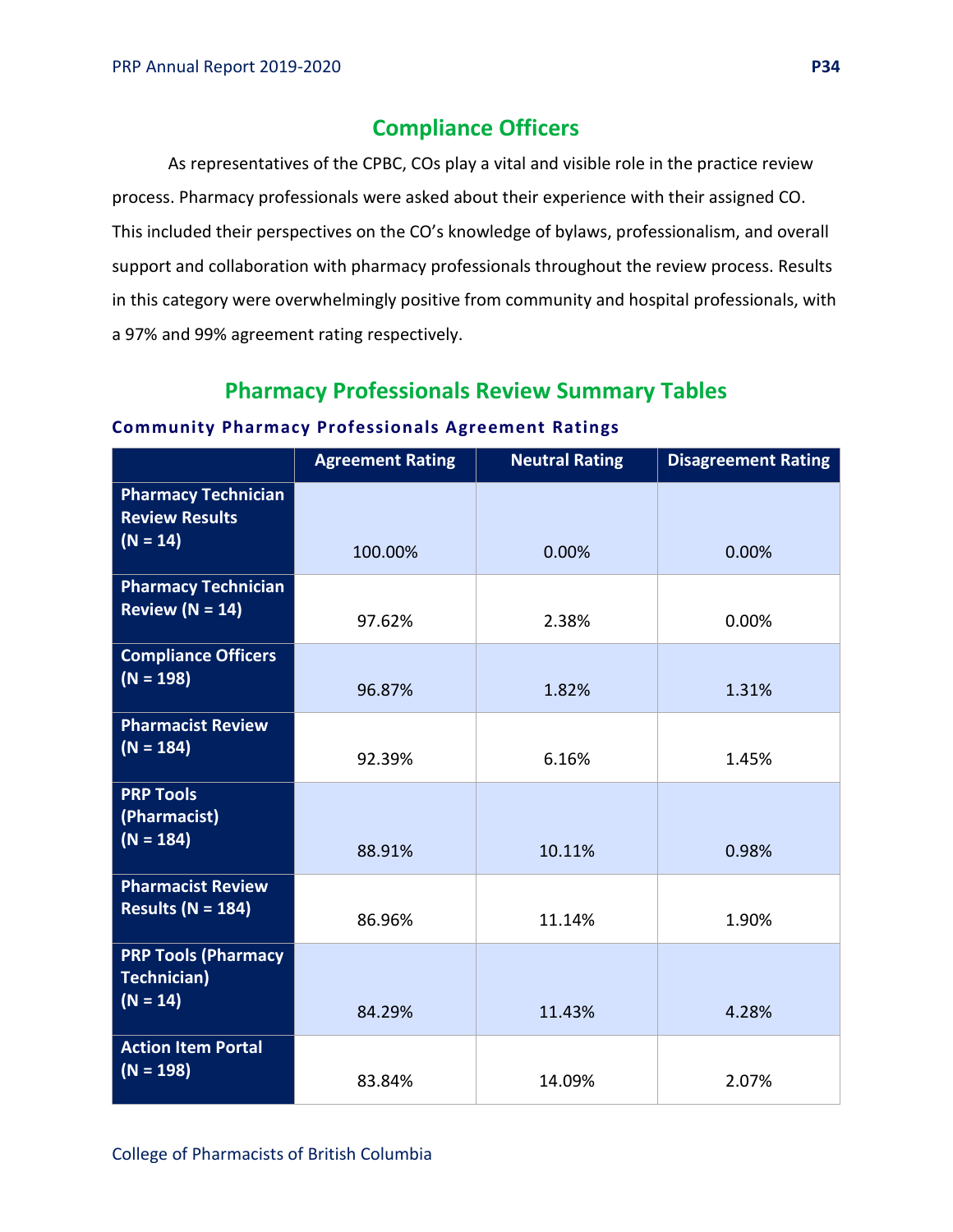### **Hospital Pharmacy Professionals Agreement Ratings**

|                                                                   | <b>Agreement Rating</b> | <b>Neutral Rating</b> | <b>Disagreement Rating</b> |
|-------------------------------------------------------------------|-------------------------|-----------------------|----------------------------|
| <b>Compliance Officers</b><br>$(N = 119)$                         | 99.33%                  | 0.67%                 | 0.00%                      |
| <b>Pharmacy Technician</b><br><b>Review Results</b><br>$(N = 50)$ | 97.00%                  | 2.00%                 | 1.00%                      |
| <b>Pharmacy Technician</b><br>Review ( $N = 50$ )                 | 94.00%                  | 6.00%                 | 0.00%                      |
| <b>Action Items</b><br>$(N = 119)$                                | 92.98%                  | 7.02%                 | 0.00%                      |
| <b>PRP Tools (Pharmacy</b><br>Technician)<br>$(N = 50)$           | 91.00%                  | 9.00%                 | 0.00%                      |
| <b>PRP Tools</b><br>(Pharmacist)<br>$(N = 69)$                    | 88.77%                  | 11.23%                | 0.00%                      |
| <b>Pharmacist Review</b><br>Results ( $N = 69$ )                  | 86.23%                  | 13.04%                | 0.73%                      |
| <b>Pharmacist Review</b><br>$(N = 69)$                            | 85.99%                  | 12.56%                | 1.45%                      |

### **Community Pharmacists Review Impact Rating (N = 184)**

| <b>Category</b>                            | <b>Overall Impact Rating</b> |
|--------------------------------------------|------------------------------|
| <b>Documentation</b>                       | $+2.68$                      |
| <b>Counselling</b>                         | $+2.52$                      |
| <b>Patient Identification Verification</b> | $+2.15$                      |
| <b>PharmaNet Profile Check</b>             | $+1.67$                      |

*Rate the impact to your practice after the Pharmacy Review on a scale of -5 to +5. Use 0 as the baseline (i.e. before the practice review).*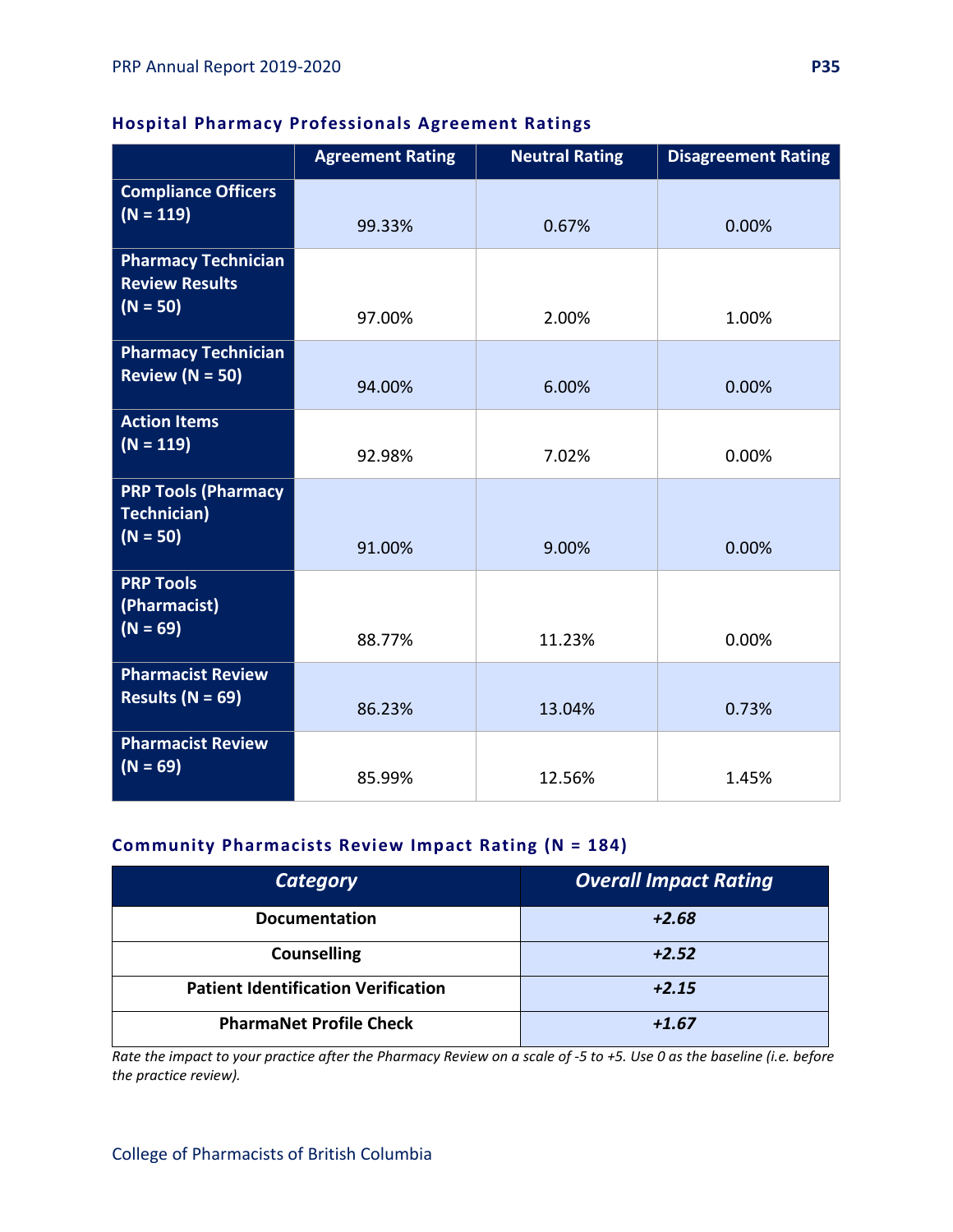### **Community Pharmacy Technicians (N = 14)**

| <b>Category</b>                            | <b>Overall Impact Rating</b> |
|--------------------------------------------|------------------------------|
| <b>Documentation</b>                       | $+3.50$                      |
| <b>Patient Identification Verification</b> | $+2.71$                      |
| <b>Collaboration</b>                       | $+1.79$                      |
| <b>Product Distribution</b>                | $+1.29$                      |

*Rate the impact to your practice after the Pharmacy Review on a scale of -5 to +5. Use 0 as the baseline (i.e. before the practice review).*

#### **Hospital Pharmacists (N = 69)**

| <b>Category</b>                            | <b>Overall Impact Rating</b> |
|--------------------------------------------|------------------------------|
| <b>Counselling</b>                         | $+1.20$                      |
| <b>Patient Identification Verification</b> | $+0.78$                      |
| <b>Documentation</b>                       | $+0.78$                      |
| <b>Profile Check</b>                       | $+0.62$                      |

*Rate the impact to your practice after the Pharmacy Review on a scale of -5 to +5. Use 0 as the baseline (i.e. before the practice review).*

#### **Hospital Pharmacy Technicians (N = 50)**

| <b>Category</b>                            | <b>Overall Impact Rating</b> |
|--------------------------------------------|------------------------------|
| <b>Patient Identification Verification</b> | $+2.34$                      |
| <b>Documentation</b>                       | $+1.92$                      |
| <b>Collaboration</b>                       | $+1.32$                      |
| <b>Product Distribution</b>                | $+1.26$                      |

*Rate the impact to your practice after the Pharmacy Review on a scale of -5 to +5. Use 0 as the baseline (i.e. before the practice review).*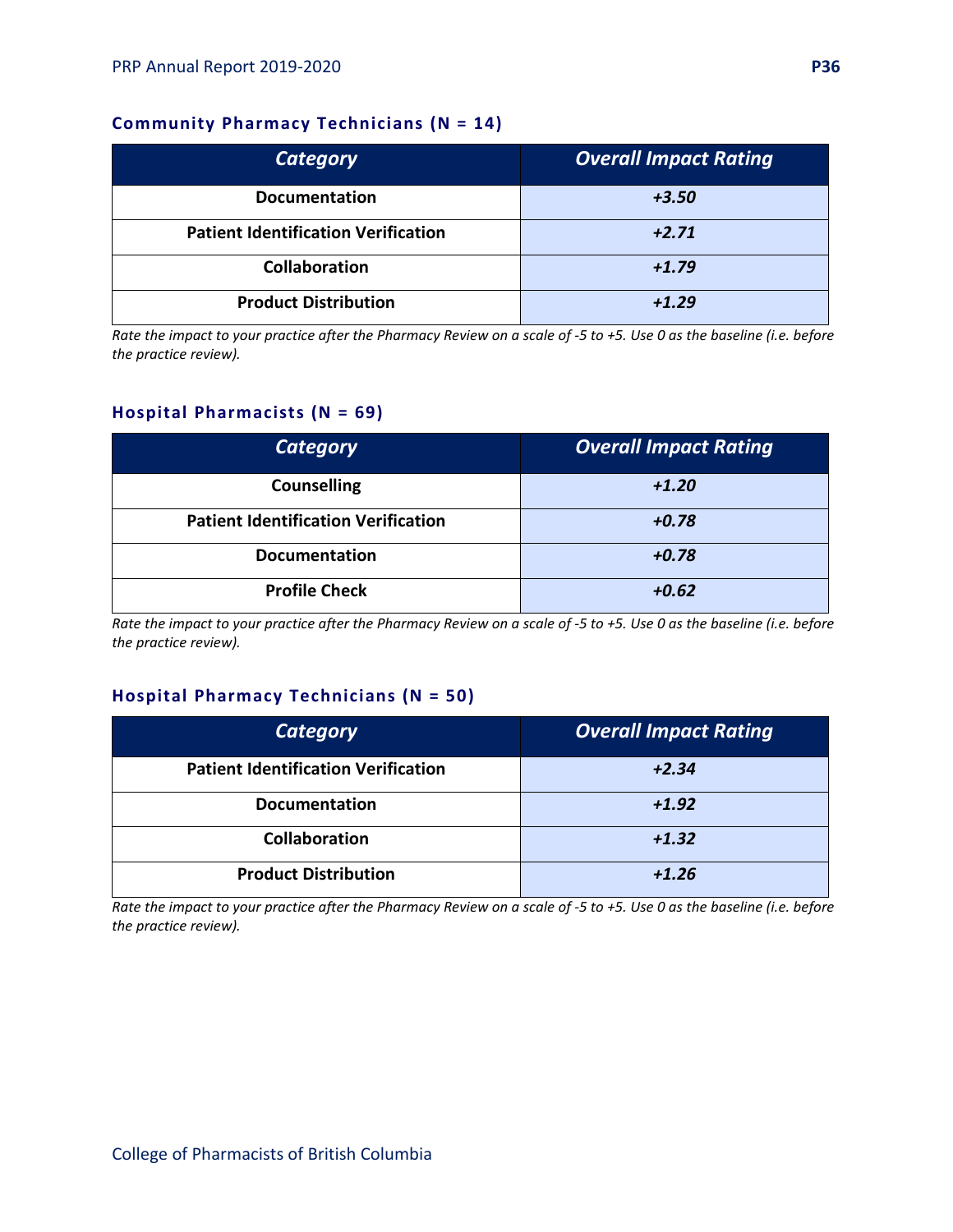## Application of Findings

The findings from the Practice Review Survey have reinforced its utility in identifying opportunities to improve the PRP's effectiveness in pursuing its mandates. Feedback survey results are regularly reviewed by PRP staff to ensure early identification of potential areas of compliance concern as well as ways of providing timely and helpful responses to pharmacy professionals. As a collaborative program the feedback is appreciated and valued as a key component of the PRP's internal quality assurance and program development efforts.

Overall responses indicate a positive response to, and uptake of, the PRP by pharmacy professionals. As review programs are often seen as cumbersome and time-consuming, we are pleased that the PRP's focus on working collaboratively with pharmacy professionals throughout the review process has resulted in strong and relatively positive feedback.

Since the inception of the program, the PRP has continuously made iterative changes in a number of areas including scheduling, IT and process changes, and developing additional review focus areas to address feedback received. With each year of operation, the PRP is finding a gradual reduction in the number of program changes needed. This is likely attributed to all the feedback received from pharmacy professionals since the beginning of the program and the improvements that have been made so far. For reference, a full list of program improvements as a result of feedback to the PRP over time is presented in Appendix M.

This year a significant program change made by the PRP involved the scheduling of residential care pharmacy reviews. Due to the unique nature of residential care practice and the number of additional inspection items that are evaluated, the PRP implemented an additional day of review time for COs to be able to complete residential care practice reviews.

Survey and data findings also drive the regular PRP publication called *PRP Insights*. *PRP Insights* are articles written and available through *Readlinks* on the CPBC website that address areas identified by the PRP review process, as being of interest or educational need for pharmacy professionals. The publication of articles plays a key role in maintaining patient safety by raising awareness, educating, and clarifying issues to pharmacy professionals in order to improve compliance in their practice. This year the PRP program published *PRP Insights* on 7 topics, which addressed pharmacy renovations, blister packing and patient records, updating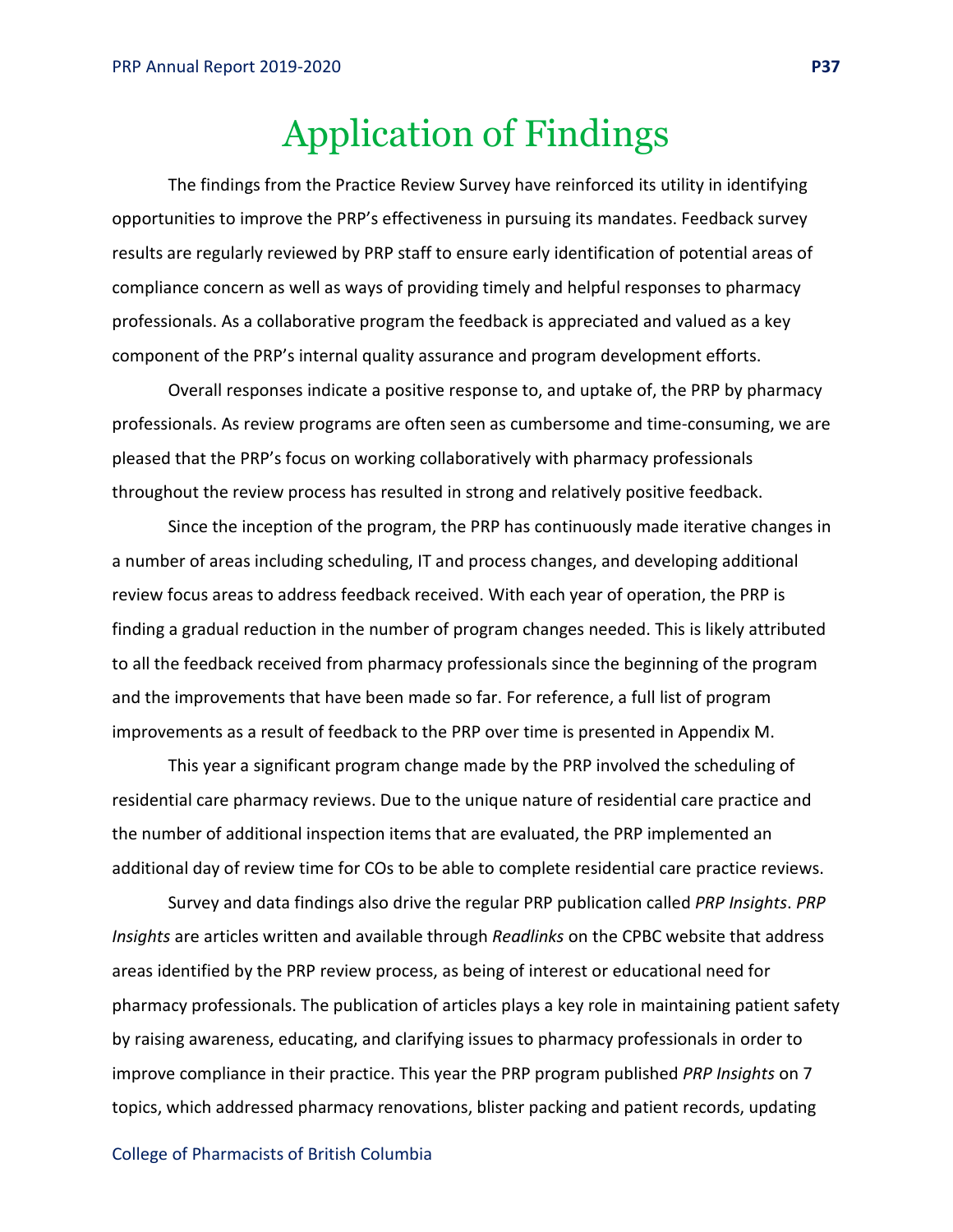pharmacy information, hospital outpatient medications, residential care, updating allergies and intolerances in the hospital, and the role of the hospital pharmacy manager when scheduling for practice reviews (Appendix N).

Along with feedback received through surveys, COs also receive informal feedback from pharmacy professionals through normal conversation. By being in-touch with the sentiments of pharmacy professionals, COs play a key role in interdepartmental collaboration. One example of this is providing real world feedback during bylaw and policy updates including PODSA ownership requirements, Opioid Agonist Treatment policies, and electronic record keeping updates. It is expected that this information sharing will continue to add an important voice to the HPA and PODSA bylaw modernization projects as well as the mandatory incident reporting project currently underway at the CPBC.

In addition to effecting change and improvements, the Practice Review Survey also reinforces the strengths in the PRP. A strong consensus (98%) exists amongst pharmacy professionals that the PRP contributes in a variety of ways to improved practice. In addition, the ongoing focus on collaboration, open communication, and shared learning with pharmacy professionals by our COs provides the foundation for positive review experiences. Our COs and their impact on the overall program is an area of great pride for the PRP. Pharmacy professional feedback is very positive for each component of the review process, including identifying the review as positively impacting practice overall. This supports the strong Practice Review Program foundation and ongoing development. Additionally, a positive impact on practice coupled with ensuring standards of pharmacy practice in British Columbia are met ultimately enhances patient safety through excellence in pharmacy.

Despite the positive responses, the PRP continues to strive to improve the impact of practice reviews for pharmacy professionals by effectively and openly communicating with pharmacy professionals to share program objectives, outcomes and changes.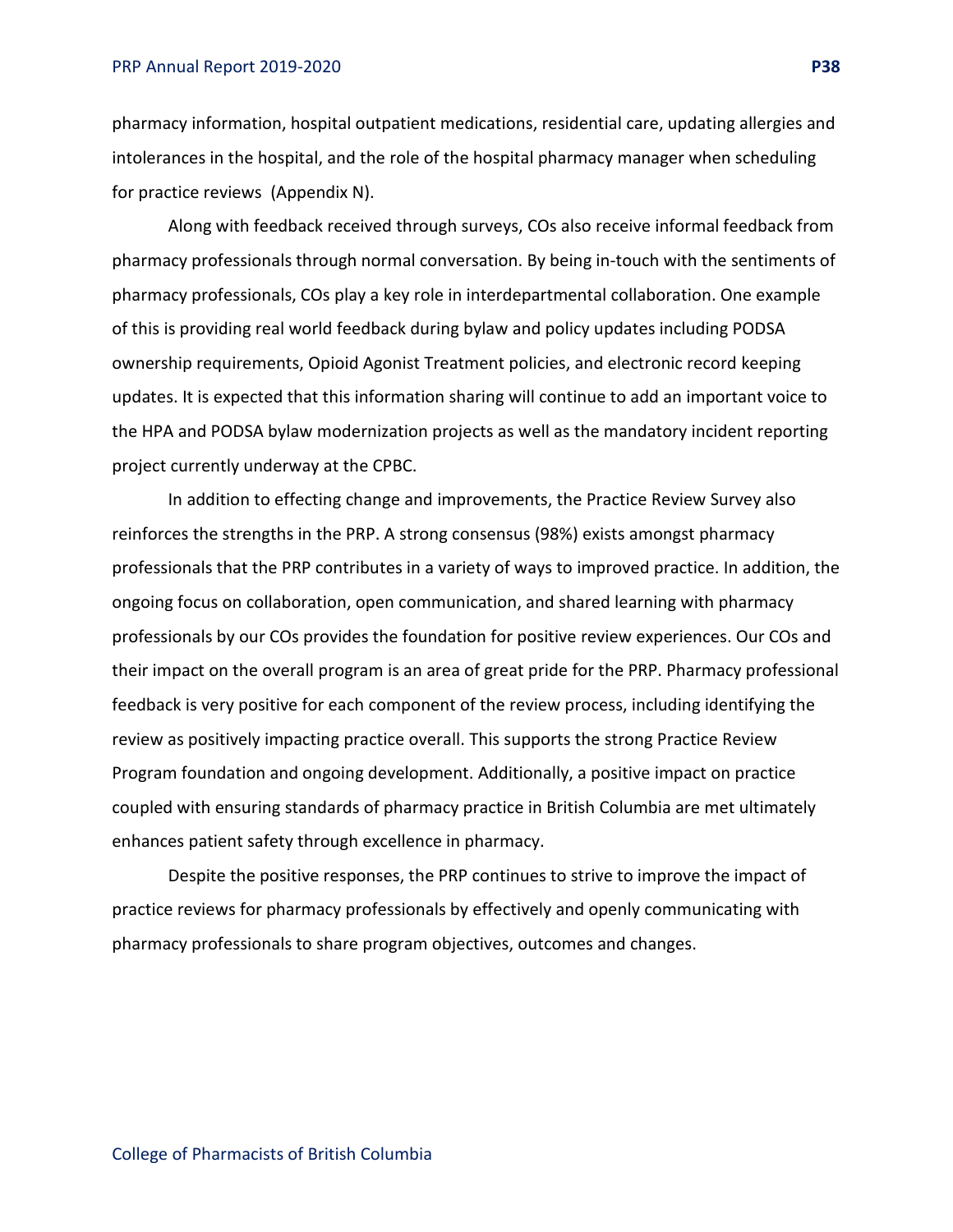## Conclusion

## **Findings**

Overall results of practice reviews have been positive, with our data showing an average compliance percentage of about 93% for community pharmacy reviews and 87% for hospital pharmacy reviews. While these results are generally positive, it is important to emphasize that the PRP department views this result as more work still needs to be done in order to move closer towards our goal of 100% compliance. The PRP considers improving compliance with established bylaws and policies as a proxy to improving patient safety. As a result, regardless of how compliant a pharmacy practice may be, our COs will focus on addressing each and every non-compliant item that is identified with pharmacy professionals. Each non-compliant item, triggers a discussion with pharmacy professionals to help them recognize the importance of and establish concrete corrective actions to achieve compliance going forward.

Along with the direct practice reviews conducted by the PRP, it is also important to recognize the far-reaching indirect effects that the presence of a mandatory enforcement program like the PRP can have on compliance. Pharmacy professionals are aware that all pharmacies and pharmacy professionals in British Columbia will undergo a practice review at some point. Knowing this, the PRP believes that along with professional expectations this adds an extra incentive for pharmacy professionals to maintain a high level of voluntary compliance. By being compliant, the number of corrective action items and changes that must be made within the 30 day post-review window is minimized while patient safety is enhanced. Both these direct and indirect effects on compliance are ways in which the PRP fulfills its duty as a regulatory college according to the Health Professions Act to maintain continuing competency and quality assurance.

The year-over-year comparison of top non-compliance categories and items reveals many similarities with findings from prior review years. This information helps us both validate and if necessary adjust our approaches to practice reviews. Increasingly, we are more confident that the information we have gathered is indeed reflective of common non-compliance issues in the field. This awareness helps COs hone in on telltale signs that something may be missing.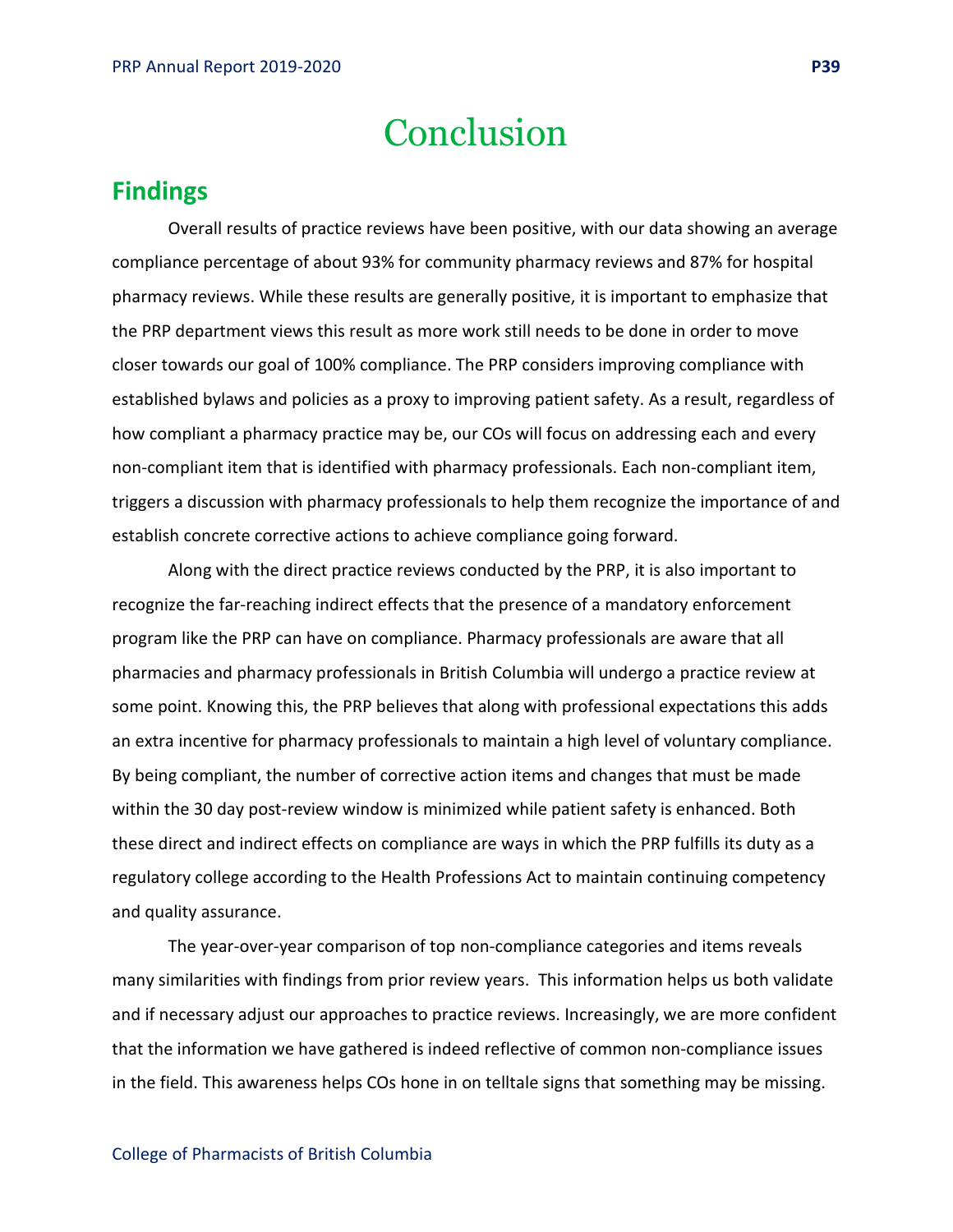#### PRP Annual Report 2019-2020 **P40**

COs use their experience and expertise to ask the right questions, observe the right people, and know when to dig deeper. Overall this understanding helps COs more effectively identify potential issues during their limited time at a pharmacy and have outstanding concerns corrected quickly to increase patient safety.

In addition, while trickle down learning effects and peer-to-peer information sharing is observed by COs in pharmacy practice, their impacts are likely limited. We would otherwise expect average non-compliance counts to trend down, or top non-compliance categories to shift to other areas year-over-year.

These observations further highlight the need for the PRP to continue conducting practice reviews as common non-compliance areas continue to be identified and trickle down learning effects alone are not sufficient to correct these issues.

In our registrant feedback survey, we analyzed the vast amounts of information received to understand the sentiments and perspectives of pharmacy professionals. This feedback plays a crucial part in program development and the iterative changes that are made to improve the PRP. Below are some of the more prominent messages that stood out in our review of pharmacy professional feedback.

Community pharmacy managers voiced a desire for the pharmacy pre-review tool to become more user friendly, concise and easy to navigate. While the practice review was seen by community pharmacy managers as having a positive impact on their practice overall, improvements to documentation were seen as the most impactful part of the review. Community pharmacy managers also voiced the desire for future practice reviews to look at clinical decision making and specialized services such as medication reviews, adaptations, and immunizations.

Community pharmacists shared that they were not always aware of the PRP support tools available to them or forgot to read them. This tells us improved emphasis and messaging surrounding these support tools may be needed. Some community pharmacists felt the review focused more on trivial issues rather than on broader patient safety. While the PRP review criteria does encompass a large list of items that must be inspected for, each are fundamental to patient safety in their own way. However, this long list of items combined with the lack of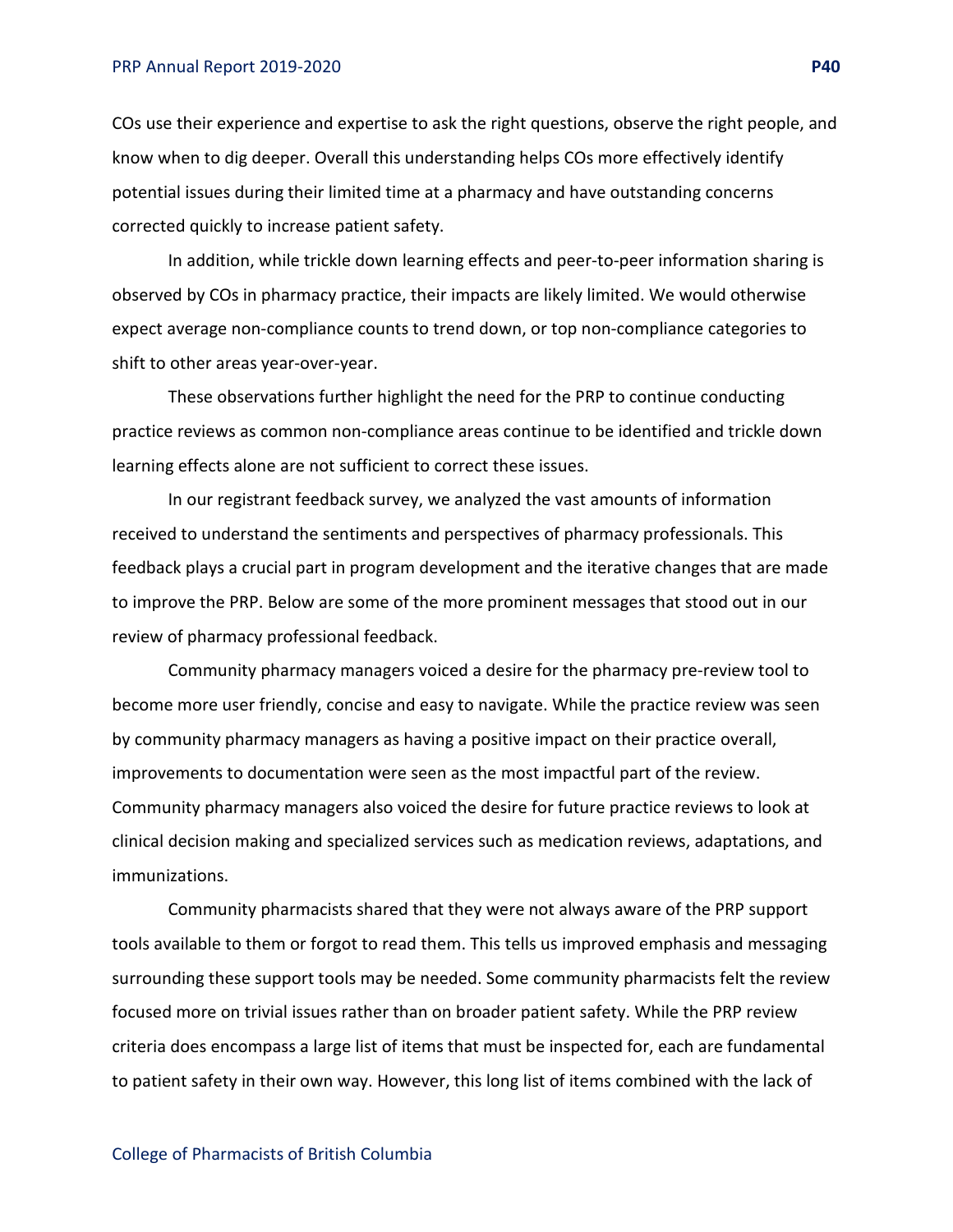#### PRP Annual Report 2019-2020 **P41**

clinical knowledge assessment for pharmacy professionals may lead to the impression that the PRP is focusing on smaller details rather than the bigger picture. Ensuring each individual piece of the pharmacy puzzle is in the right place is what helps the PRP ensure the big picture of patient safety can be met. The mandate of the PRP remains aligned with the vision of the CPBC, which is *better health through excellence in pharmacy,* and the PRP recognizes that there is more work to be done to communicate to pharmacy professionals the reason "why" we approach reviews the way we do.

Community pharmacy professionals further voiced their desire to have the PRP review more specialty practice activities, and praised compliance officers for their knowledge and professionalism. In addition, community pharmacy professionals want the CPBC to better understand real world working conditions and the pressures that community pharmacy professionals face. This is something that the PRP has taken concrete steps to acknowledge and improve through changes such as not scheduling reviews during the busy winter holiday period, and using our observations in the field to guide common sense bylaw changes such as in our PODSA bylaw modernization project. The PRP also recognizes that there are often many things that pharmacy professionals may have wanted to change about their practice but may not have had an opportunity to do so. This could be due to a lack of consensus amongst staff and/or owners, or a lack of buy-in and understanding of its importance. Compliance officers often help create consensus amongst staff by being able to see the current state of the pharmacy, explain what changes are legally required, how they are important, and how a pharmacy's work could look like after the change.

An unexpected piece of feedback received was that a number of community pharmacy professionals asked for an increase in the length of the practice review, an increased frequency of reviews, as well as regular follow ups to ensure compliance. This feedback from practicing professionals helps acknowledge and reinforce the important role the PRP's efforts play in supporting pharmacy compliance.

Action item portal access, saving, and technical difficulties were identified as another area of concern for pharmacy professionals. The PRP has been working closely with the IT department to address these concerns while developing an updated platform for the program.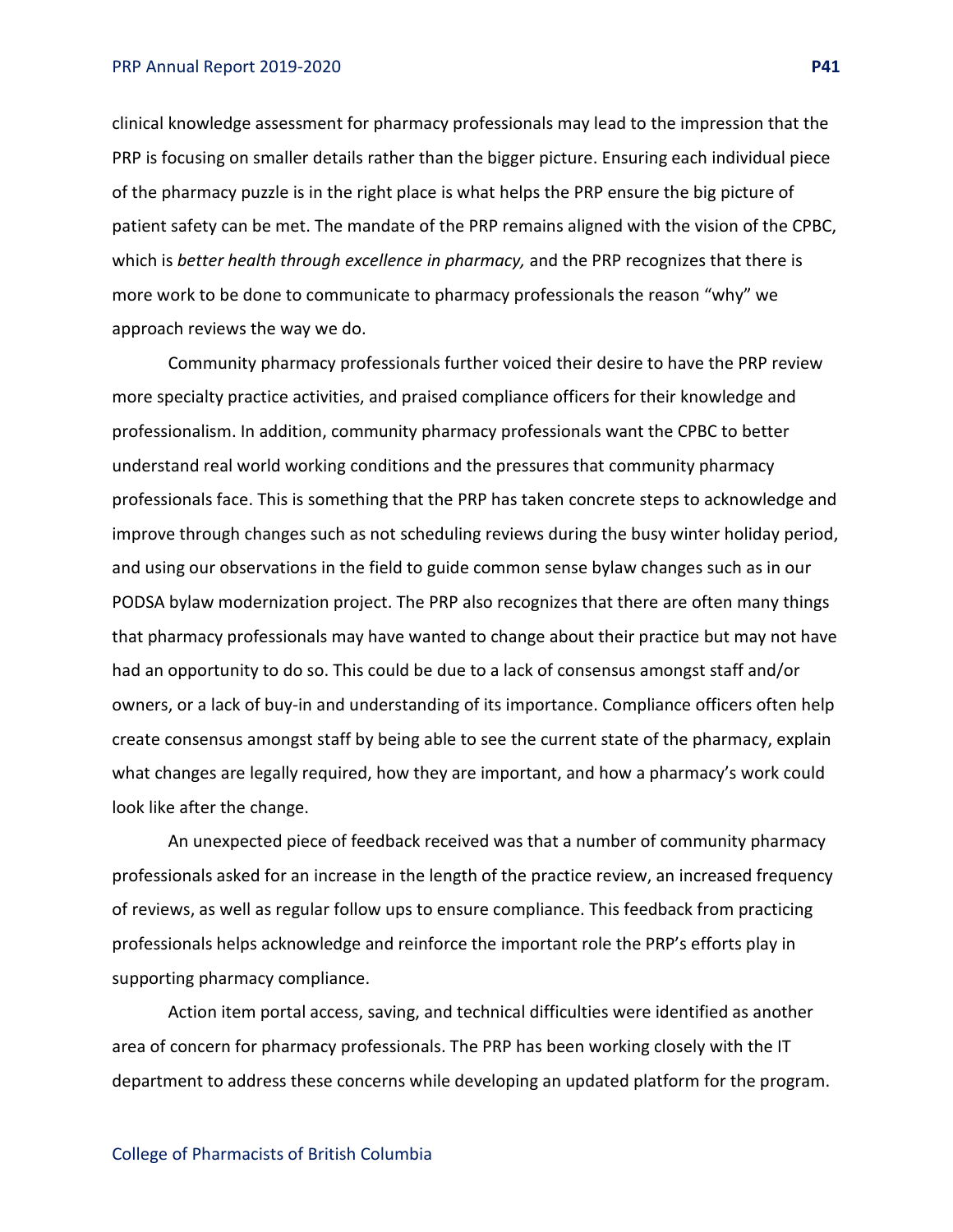In the hospital setting, pharmacists expressed difficulties keeping up with their regular duties during practice reviews without having replacement staff available. The PRP aims to perform practice reviews by seeking ways to be as minimally intrusive as possible. Further exploration into this issue based on the feedback received will help guide any further adjustments to the program.

Some hospital pharmacists didn't feel the Pharmacy Professionals Review had much of an impact to their practice, while others thought the most impactful part of the review was counselling. This is likely due to the higher number of specialty practice areas in the hospital environment where pharmacists may play unique roles. While the Pharmacy Professionals Review may not perfectly assess the work environment of each and every pharmacy professional, it encompasses areas that are fundamental to the practice of the majority of pharmacy professionals. The PRP continues to monitor and adjust accordingly so as to help improve the perceived impact of the program for pharmacy professionals.

Some hospital pharmacy professionals commented that they would have liked compliance officers to spend more time with them so as to provide a more thorough picture of their work for COs. The PRP aims to maintain a balance between being able to perform a comprehensive review while being minimally intrusive to work obligations. Comments such as this highlight the fine line that must be considered between professionals who want more rigorous practice reviews, and those who want less.

Lastly, hospital pharmacy professionals shared strong positive comments about their experiences with compliance officers. However, they felt that responding to compliance action items could be accomplished in a better manner than through an excel form being sent back and forth. Suggestions for alternatives included employing online forms, or live spreadsheets such as Google Sheets to make discussions around action items easier to address.

## **Future Development**

Going forward, the PRP department will continue to capture and evaluate data and feedback obtained during practice reviews. We will look at unique ways to identify and examine any trends which may be developing in the profession. This can be accomplished by further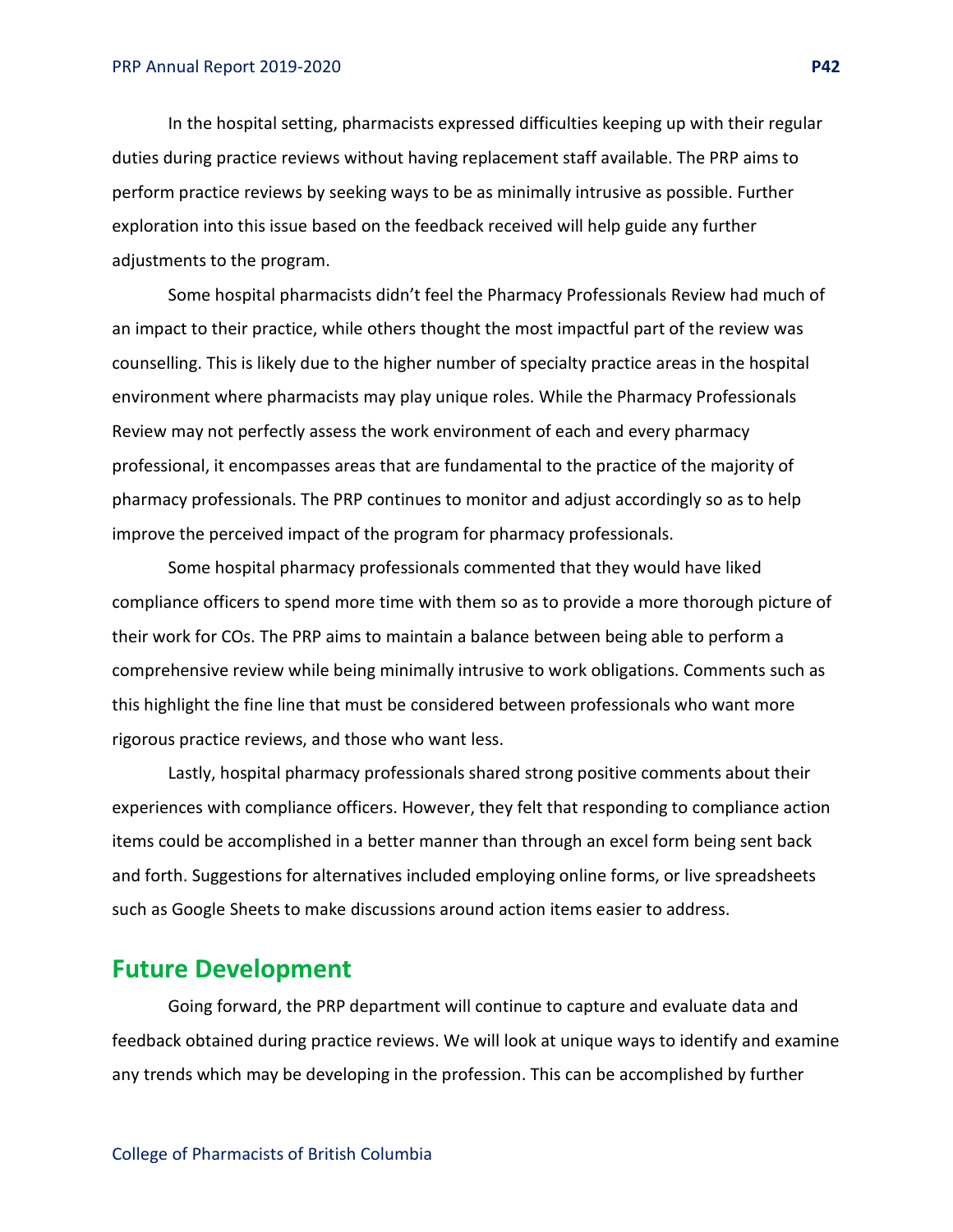building on the information gathered from existing tools as well as developing new tools and methods in the future.

As our understanding of common non-compliance areas increases with baseline data established during this cycle, the PRP is able to use this information to potentially shift the focus of practice reviews in subsequent cycles. For example, eliminating high compliance, low patient safety-risk inspection items and replacing them with lower compliance issues, linked to high safety-risk items could increase the effectiveness and impact of the PRP on growing concerns about patient safety.

In the upcoming year, the PRP will continue to work on our residential care review processes as we gain more experience and insight into conducting these specialty reviews.

The PRP and IT department have been working closely together to develop an updated version of the PRP application. At present, pharmacy professionals are linked to a pharmacy where they are currently employed and reviewed at that location. However, pharmacy professionals who are away or ill during the CO's pharmacy visit are unable to be reviewed at a later date under the existing system. With the launch of the updated PRP application, COs will gain the ability and flexibility to review pharmacy professionals independent of where they are working at that time if necessary.

The PRP will also train compliance officers in new and revised compliance review categories that accompany emerging pharmacy legislation. This includes areas such as mandatory medication incident reporting and specialty compounding.

Prior to the next cycle of practice reviews, the Practice Review Committee will have the opportunity to evaluate the Practice Review Program and recommend changes to its objectives and the desired goals of the collected data to the Board. The PRP will then be able to consult with experts in the areas of study design, data analysis, and statistics to make necessary changes to ensure that any data collected and analyzed is conducted in a manner that achieves the goals of the program.

In response to the breaking development of the COVID-19 pandemic just after the 2019- 2020 fiscal year, the PRP is currently exploring different opportunities and formats to resume practice review activity in the safest way possible. This may be through a combination of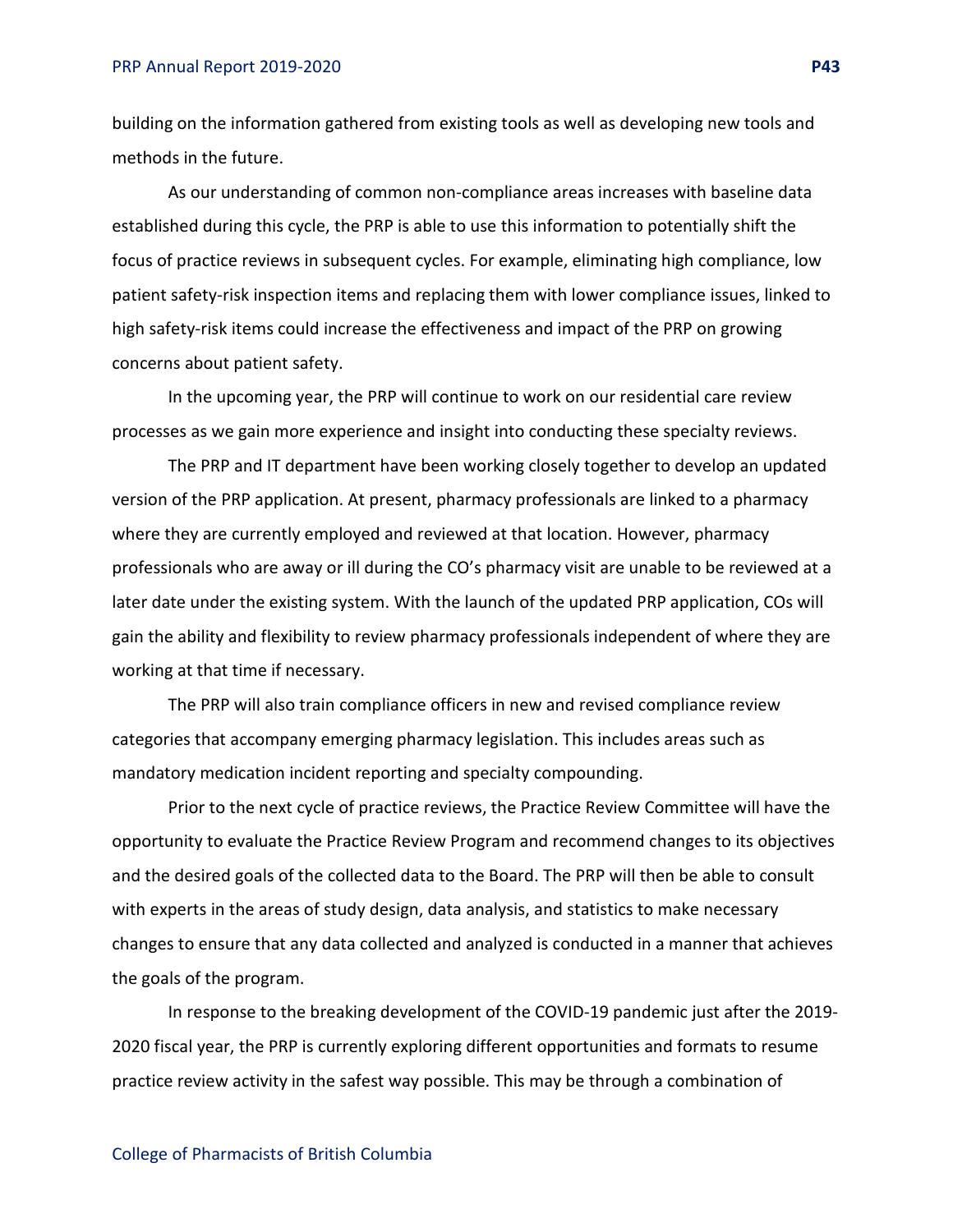personal protective equipment, remote review activities, and in-person visits with appropriate precautions. Maintaining the health and well-being of pharmacy professionals, the public, and compliance officers is of the utmost importance.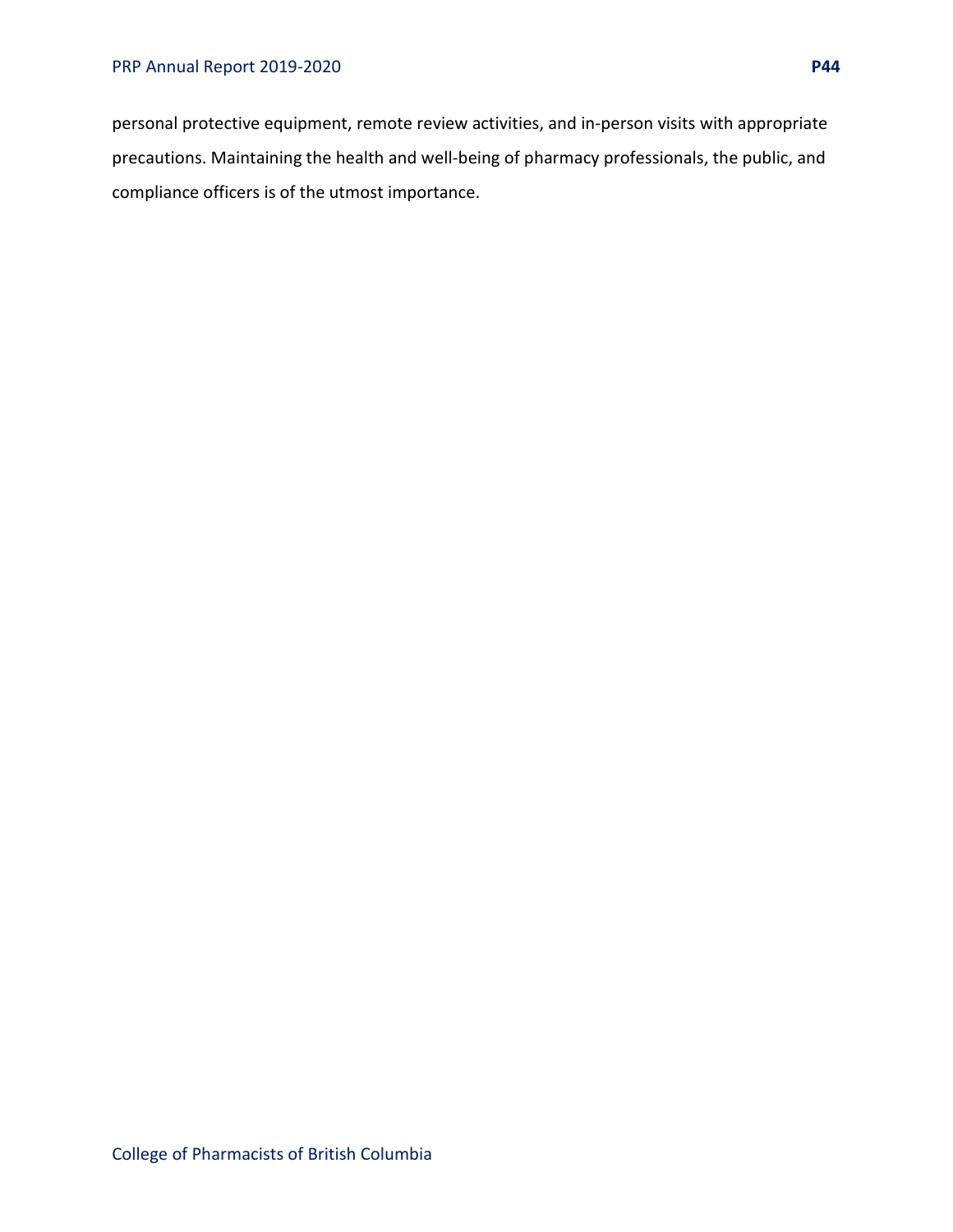## **Appendix A: Practice Review Process (Detailed)**

The practice review process consists of three components that are completed over a 2-3 month period. The first component, the pre-review, involves collaborating with pharmacy managers to determine scheduling of the on-site review, email confirmation and access to the online pre-review questionnaire with supporting online educational tools.

Selected community pharmacies are notified via email at least 1 month prior to the scheduled review date. Hospital pharmacies are notified via email at least 2 months prior to the scheduled review date. Pharmacy managers are asked to complete and submit an online pharmacy pre-review in preparation for the upcoming visit. This allows them to compare the practice at their pharmacy to the legislation, standards, and expectations for all pharmacies in British Columbia.

Follow up phone calls are made to pharmacy managers by PRP staff to confirm dates, address potential concerns, and reinforce the collaborative nature of the review. The prereview questionnaire is available online to all pharmacy managers and takes approximately 2-3 hours to complete. The time spent completing this questionnaire can be applied toward nonaccredited continuing education annual requirements for pharmacy managers. The first component of the review is complete once the pre-review online questionnaire is submitted.

Pharmacy professionals are also provided with a number of resources to help them prepare for their Pharmacy Professionals Review. This includes emailed instructions, pharmacy professional review forms available online, an online FAQ, PRP support tools for community pharmacy professionals, and direct support available from PRP staff.

The second component of the practice review is comprised of an in-person review by a CPBC Compliance Officer (CO). This review includes evaluation of up to 516 unique, equallyweighted items and processes that directly relate to CPBC standards of practice (Appendix C). During the on-site review, pharmacy professionals are observed performing day-to-day pharmacy activities including patient interactions. Pharmacist reviews focus on compliance with standard processes related to patient identification verification, profile check, counselling, and documentation. Pharmacy technician reviews focus on compliance with standard processes related to patient identification verification, product distribution, collaboration, and

#### College of Pharmacists of British Columbia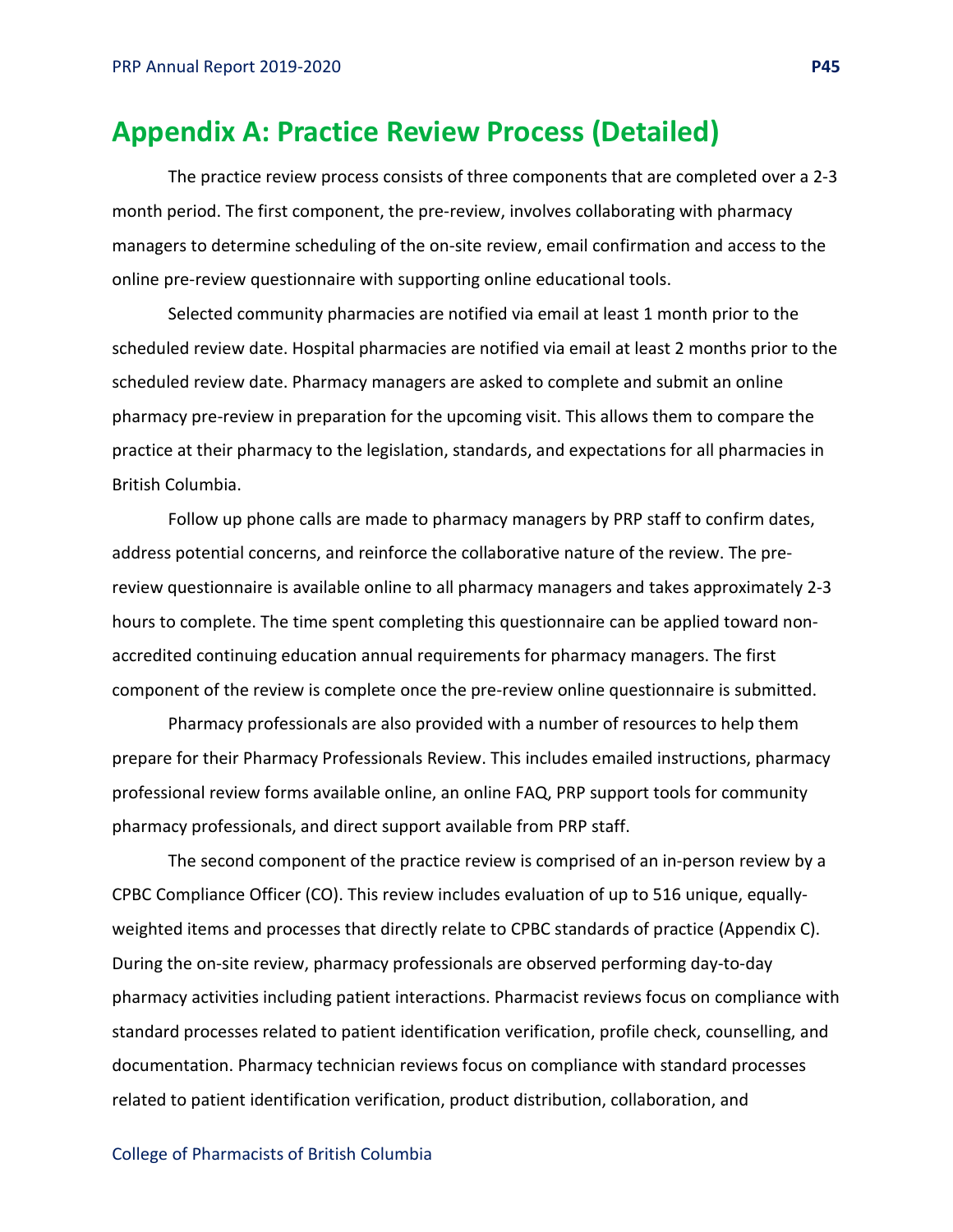#### PRP Annual Report 2019-2020 **P46**

documentation. The review of the pharmacy site takes about 6-7 hours to complete while each professional review requires about 2-3 hours to complete. Pharmacies that service residential care facilities are allocated an additional day of review time so as to accommodate their specific requirements and processes. During the on-site review, the goal of the CO is to work collaboratively with professionals, ensuring minimal disruption to the regular operation of the pharmacy while promoting the bilateral sharing of knowledge.

At the end of the on-site visit, pharmacy managers and pharmacy professionals are provided a verbal debrief followed by a written report. Both debriefs identify any noncompliance action items that require attention by the pharmacy manager and the pharmacy professionals. By discussing action items in person and then reinforcing them in writing, pharmacy managers and professionals are given the opportunity to ask COs questions about the nature of any issues identified and how best to correct them. Through this added level of engagement, pharmacy professionals are better able to enter their 30 day action item completion period with a clear sense of what is required and why.

For the third component, community pharmacy professionals correct and report their action item compliance requirements through an online action item portal. Hospital pharmacy professionals correct and report their action items via a customized Excel spreadsheet that is emailed to their CO. This variance is due to differences in data collection methods between the two types of reviews. However, collaboration with the CPBC IT department is underway to migrate information collected from both types of reviews to a unified PRP application.

Once identified action items have been addressed by the pharmacy and its pharmacy professionals, they are submitted to the CO for approval of their alignment with the standards of practice of the CPBC. However, a pharmacy or pharmacy professional can be referred to the Inquiry Committee in cases where action items are not corrected, and non-compliance is not addressed. For the fiscal year 2019-2020, 1 referral was made to the Inquiry Committee.

After the practice review has been completed and closed, all participants are invited to provide feedback by completing the Practice Review Survey.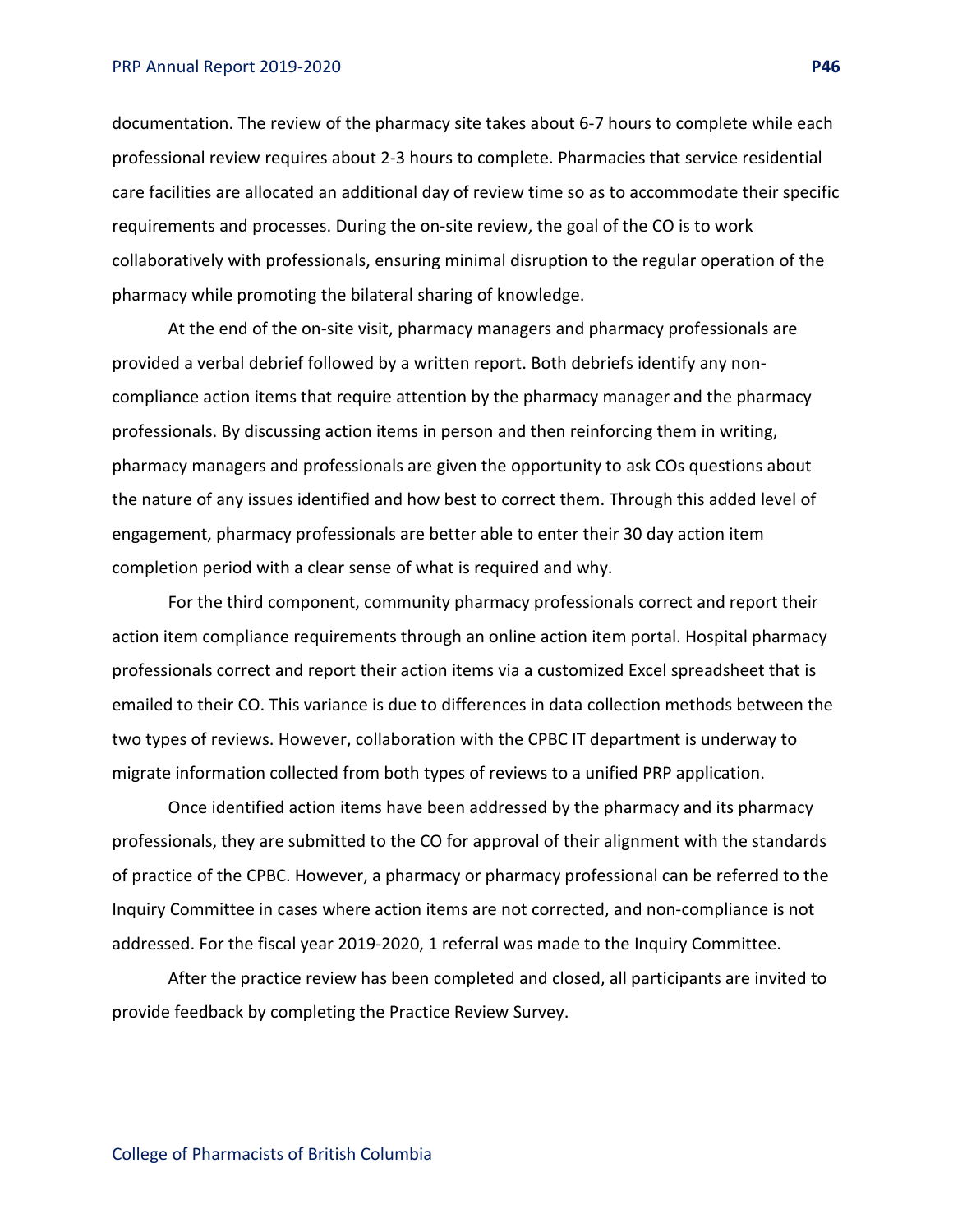## **Appendix B: Site Selection Breakdown**

## **Community Pharmacy Sites Reviewed**

| <b>Site Type</b>                                                        | <b>District 1</b> | <b>District 2</b> | <b>District 3</b> | <b>District 4</b> | <b>District 5</b> | <b>Total</b> |
|-------------------------------------------------------------------------|-------------------|-------------------|-------------------|-------------------|-------------------|--------------|
| <b>Cycle-Based</b>                                                      | 41                | 11                | 18                | 12                | $6\phantom{1}6$   | 88           |
| <b>Risk-Based</b>                                                       | 27                | 10                | 11                | 4                 | 3                 | 55           |
| (Complaints)                                                            |                   |                   |                   |                   |                   |              |
| <b>Risk-Based</b><br>(New Openings -<br>no review since<br>pre-opening) | 34                | 71                | 12                | 14                | 5                 | 136          |
| <b>Totals</b>                                                           | 102               | 92                | 41                | 30                | 14                | 279          |

*District 1 - Metro Vancouver, District 2 - Fraser Valley, District 3 - Vancouver Island/Coastal, District 4 - Kootenay/Okanagan, District 5 - Northern BC*

## **Hospital Pharmacy Sites Reviewed**

|                                     | <b>District 6 District 7</b> |          |
|-------------------------------------|------------------------------|----------|
| <b>Hospital Pharmacies Reviewed</b> | 5                            | <b>R</b> |
| <b>Total</b>                        |                              | 13       |

*District 6 – Urban Hospitals, District 7 – Community Hospitals*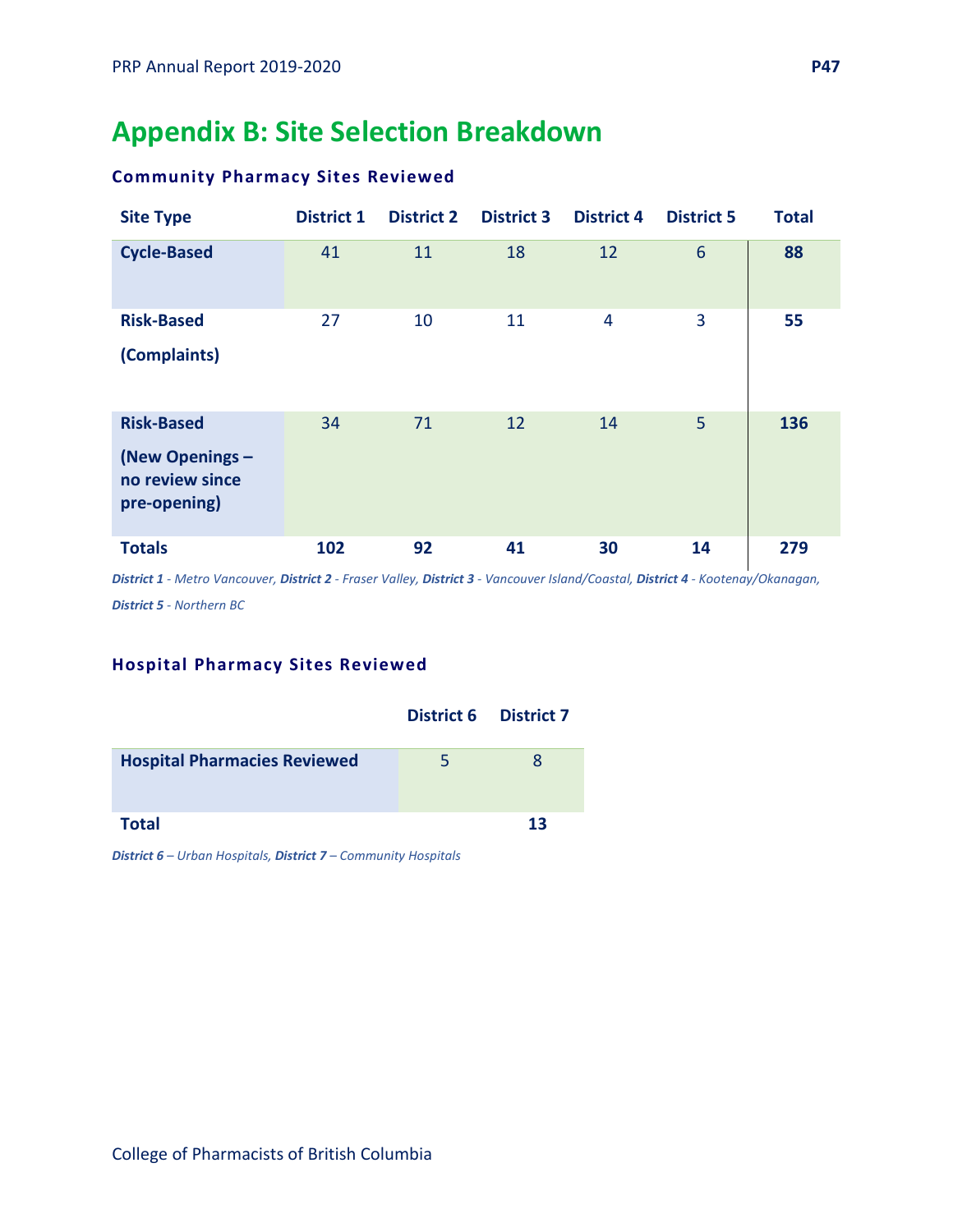## **Appendix C: Practice Review Forms and Criteria**

#### **Community Pharmacy Review Form**

[http://library.bcpharmacists.org/5\\_Programs/5-2\\_PRP/5164-PRP\\_PharmReview\\_Form.pdf](http://library.bcpharmacists.org/5_Programs/5-2_PRP/5164-PRP_PharmReview_Form.pdf)

### **Hospital Pharmacy Review Form**

[http://library.bcpharmacists.org/5\\_Programs/5-2\\_PRP/5209-](http://library.bcpharmacists.org/5_Programs/5-2_PRP/5209-PRP_Hospital_PharmReview_Form.pdf) [PRP\\_Hospital\\_PharmReview\\_Form.pdf](http://library.bcpharmacists.org/5_Programs/5-2_PRP/5209-PRP_Hospital_PharmReview_Form.pdf)

#### **Community Pharmacist Review Form**

[http://library.bcpharmacists.org/5\\_Programs/5-2\\_PRP/5163-PRP\\_PharmProReview\\_Form.pdf](http://library.bcpharmacists.org/5_Programs/5-2_PRP/5163-PRP_PharmProReview_Form.pdf)

### **Community Pharmacy Technician Review Form**

[http://library.bcpharmacists.org/5\\_Programs/5-2\\_PRP/5234-](http://library.bcpharmacists.org/5_Programs/5-2_PRP/5234-PRP_Community_PT_ProReview.pdf) [PRP\\_Community\\_PT\\_ProReview.pdf](http://library.bcpharmacists.org/5_Programs/5-2_PRP/5234-PRP_Community_PT_ProReview.pdf)

### **Hospital Pharmacist Review Form**

[http://library.bcpharmacists.org/5\\_Programs/5-2\\_PRP/5300-](http://library.bcpharmacists.org/5_Programs/5-2_PRP/5300-PRP_Hospital_PSPharmProReview_Form.pdf) [PRP\\_Hospital\\_PSPharmProReview\\_Form.pdf](http://library.bcpharmacists.org/5_Programs/5-2_PRP/5300-PRP_Hospital_PSPharmProReview_Form.pdf)

## **Hospital Pharmacy Technician Review Form**

[http://library.bcpharmacists.org/5\\_Programs/5-2\\_PRP/5301-](http://library.bcpharmacists.org/5_Programs/5-2_PRP/5301-PRP_Hospital_PTPharmProReview_Form.pdf) [PRP\\_Hospital\\_PTPharmProReview\\_Form.pdf](http://library.bcpharmacists.org/5_Programs/5-2_PRP/5301-PRP_Hospital_PTPharmProReview_Form.pdf)

#### **Community Pharmacy Review Categories and Item Counts**

| <b>CATEGORY</b>               | # ITEMS |
|-------------------------------|---------|
| <b>External to Dispensary</b> | 20      |
| Dispensary                    | 7       |
| Security                      | 22      |
| Equipment & References        | 47      |
| Prescriptions                 | 57      |
| Confidentiality               | 15      |
| <b>Inventory Management</b>   | 40      |
| <b>Dispensed Products</b>     | 17      |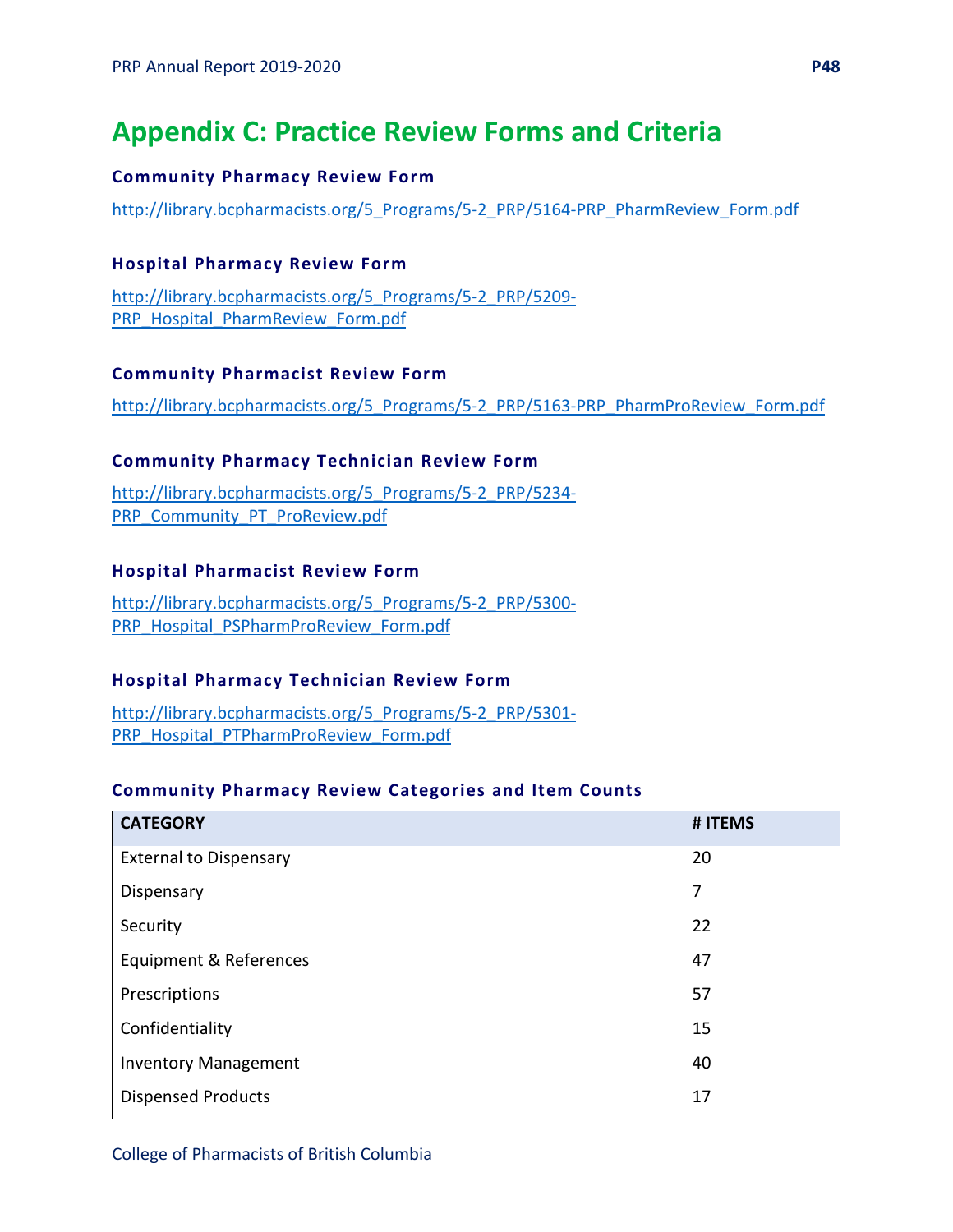| Documentation                              | 43  |
|--------------------------------------------|-----|
| <b>Pharmacy Manager Responsibilities</b>   | 45  |
| <b>Owner and Director Responsibilities</b> | 7   |
| Non-Sterile Compounding                    | 8   |
| Sterile Compounding*                       | 26  |
| <b>Residential Care*</b>                   | 114 |
| <b>Opioid Agonist Treatment*</b>           | 43  |
| Injectable Opioid Agonist Treatment*       | 5   |
| <b>Total</b>                               | 516 |

*\*Optional categories that would only be reviewed for community pharmacies that offer these services* 

## **Hospital Pharmacy Review Categories and Item Counts**

| <b>CATEGORY</b>                              | # ITEMS |
|----------------------------------------------|---------|
| <b>Pharmacy Security</b>                     | 3       |
| Equipment & References                       | 18      |
| Drug Orders                                  | 10      |
| Confidentiality                              | 10      |
| Inventory Management - Pharmacy              | 8       |
| <b>Inventory Management - Nursing Units</b>  | 20      |
| Narcotics and Controlled Drug Substances     | 30      |
| <b>Dispensed Products</b>                    | 36      |
| Patient Records / Documentation              | 18      |
| <b>After Hours Services</b>                  | 6       |
| <b>Pharmacy Manager Responsibilities</b>     | 59      |
| <b>Owners and Directors Responsibilities</b> | 6       |
| <b>Non-sterile Compounding*</b>              | 13      |
| <b>Sterile Compounding*</b>                  | 21      |
| <b>Residential Care*</b>                     | 6       |
| <b>Bulk Repackaging*</b>                     | 24      |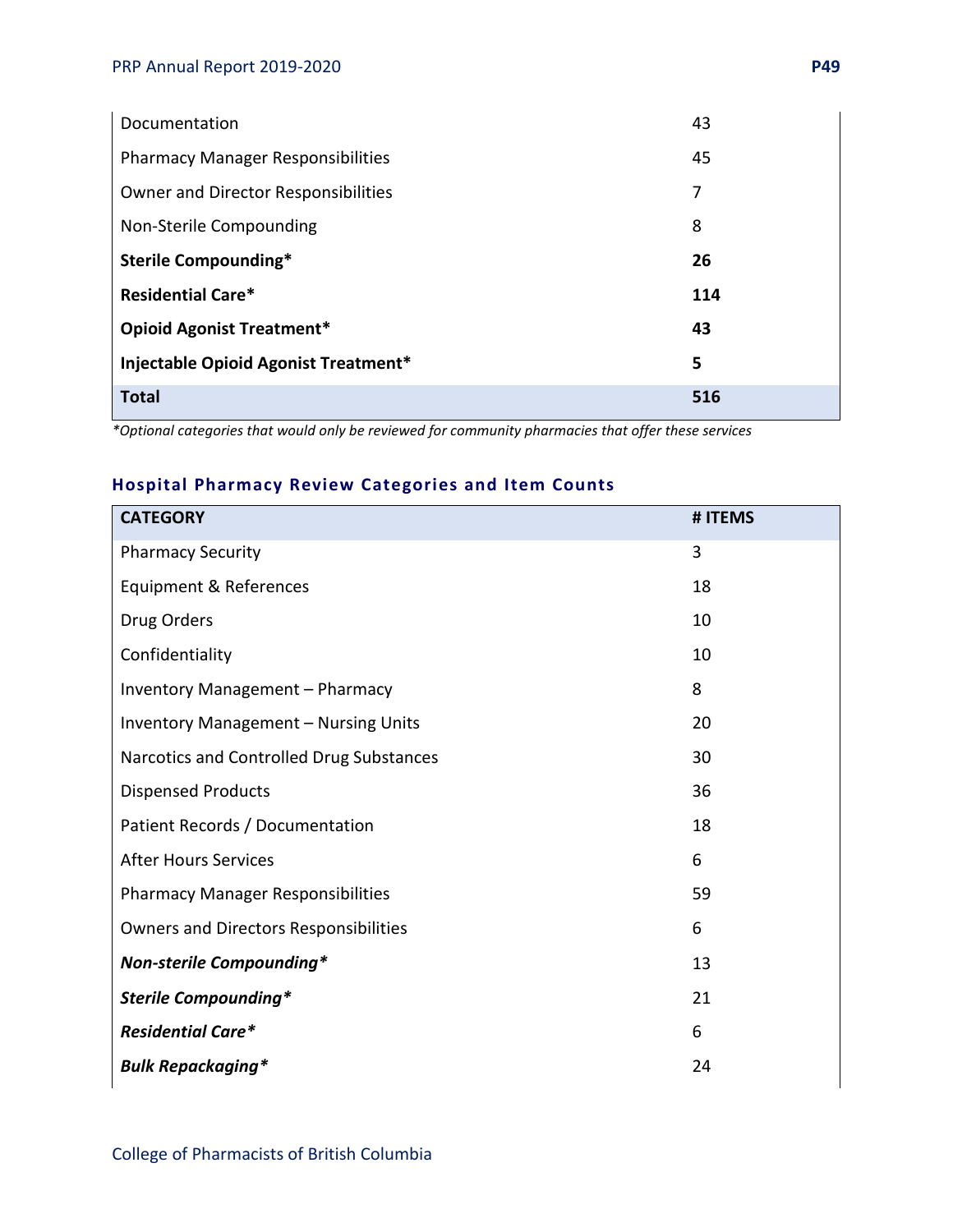| <b>Ambulatory / Outpatient Services*</b> | 45  |
|------------------------------------------|-----|
| <b>Total</b>                             | 330 |

*\*Optional categories that would only be reviewed for hospital pharmacies that offer these services*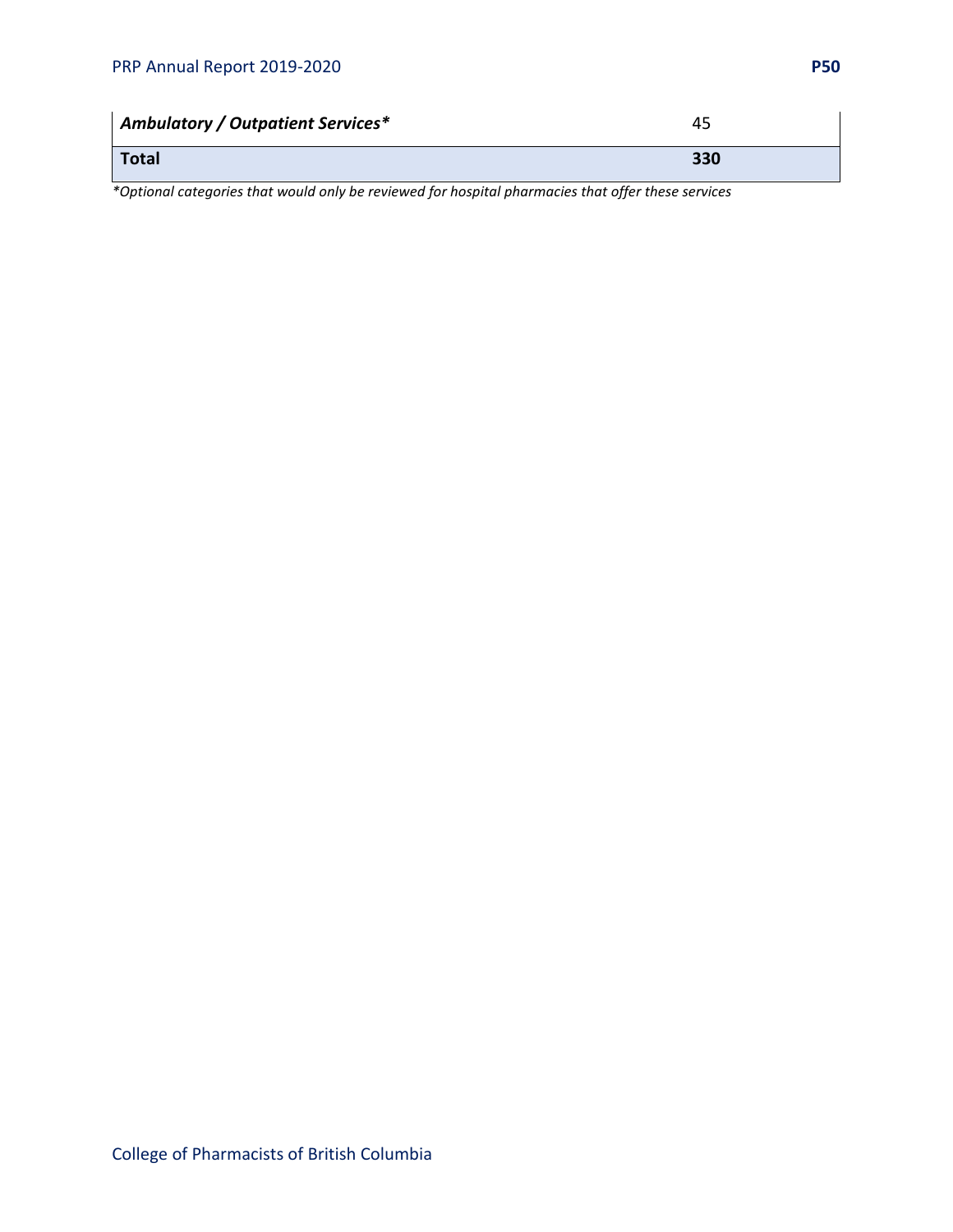## **Appendix D: Pharmacy Professional Review Statistics and Review Categories**

## **Number of Community Pharmacy Professionals Reviewed**

| <b>Pharmacists</b>          | 666 |
|-----------------------------|-----|
| <b>Pharmacy Technicians</b> |     |

## **Community Pharmacist Review Categories and Item Counts**

| <b>CATEGORY</b>                     | # ITEMS |
|-------------------------------------|---------|
| Patient Identification Verification | 6       |
| <b>PharmaNet Profile Check</b>      | 17      |
| Counselling                         | 28      |
| Documentation                       | 34      |
| <b>Total</b>                        | 85      |

## **Community Pharmacy Technician Review Categories and Item Counts**

| <b>CATEGORY</b>                            | # ITEMS |
|--------------------------------------------|---------|
| <b>Patient Identification Verification</b> | 6       |
| <b>Product Distribution</b>                | 33      |
| Collaboration                              | 24      |
| Documentation                              | 15      |
| <b>Total</b>                               | 78      |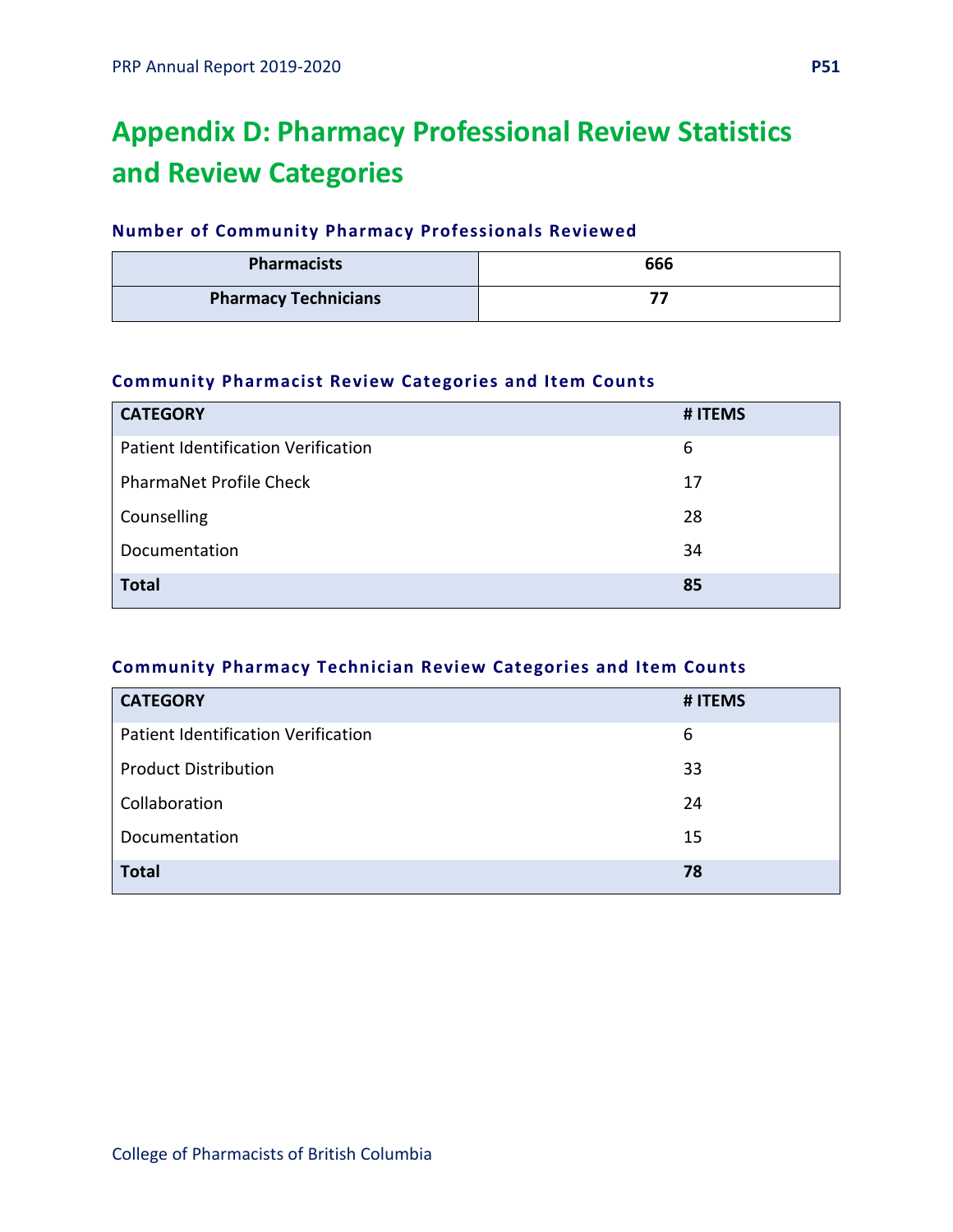## **Number of Hospital Pharmacy Professionals Reviewed**

| <b>Pharmacists</b>          | 241 |
|-----------------------------|-----|
| <b>Pharmacy Technicians</b> | 200 |

## **Hospital Pharmacist Review Categories and Item Counts**

| <b>CATEGORY</b>                            | # ITEMS |
|--------------------------------------------|---------|
| <b>Patient Identification Verification</b> | 3       |
| Profile Check                              | 21      |
| Counselling                                | 21      |
| Documentation                              | 17      |
| <b>Total</b>                               | 62      |

## **Hospital Pharmacy Technician Review Categories and Item Counts**

| <b>CATEGORY</b>                     | # ITEMS |
|-------------------------------------|---------|
| Patient Identification Verification | 3       |
| <b>Product Distribution</b>         | 45      |
| Collaboration                       | 4       |
| Documentation                       | 8       |
| <b>Total</b>                        | 60      |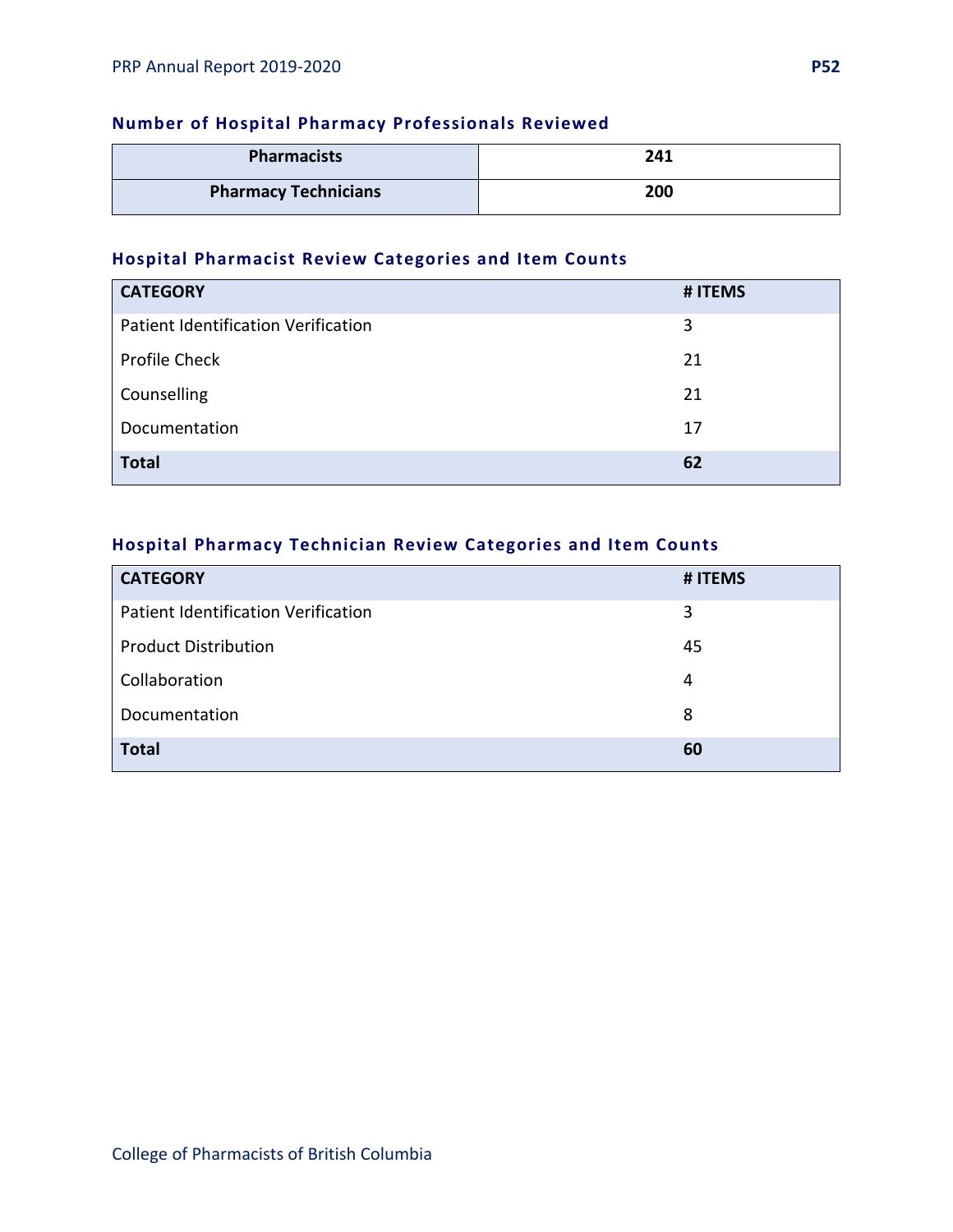## **Appendix E: Practice Review Survey**

#### **Sample Practice Review Survey Invitation**





## of British Columbia

#### Dear Name,

The goal of the Practice Review Program is to have all registrants and practice settings not only meet, but exceed College standards. We encourage you and your staff to continue to self-assess your pharmacy and practice on a regular basis in order to provide your patients with "better health through excellence in pharmacy".

This email confirms that your Pharmacy Professionals Review conducted at PHARMACY between Review Dates is now complete. A full Pharmacy Professionals Review report is available on eServices.

We invite and encourage you to complete a voluntary survey on the Practice Review Program at http://questionnaire.simplesurvey.com/f/l/PRPCommunityPracticeRegistrantFeedbackSurvey2019-20 before Due Date. If you are a Pharmacy Manager, you only need to complete the survey once.

Regards, Ashifa Keshavji, B.Sc. (Pharm.), R.Ph. Director of Practice Reviews and Quality Assurance | College of Pharmacists of BC 604.733.2440 | 1.800.663.1940 | www.bcpharmacists.org

This email may contain confidential information which may be privileged and is intended for the exclusive use of the addressee. Any other person is strictly prohibited from disclosing, distributing or reproducing it. If the addressee cannot be reached or is unknown to you, please inform us immediately by telephone or email. Please consider the environment before printing this email.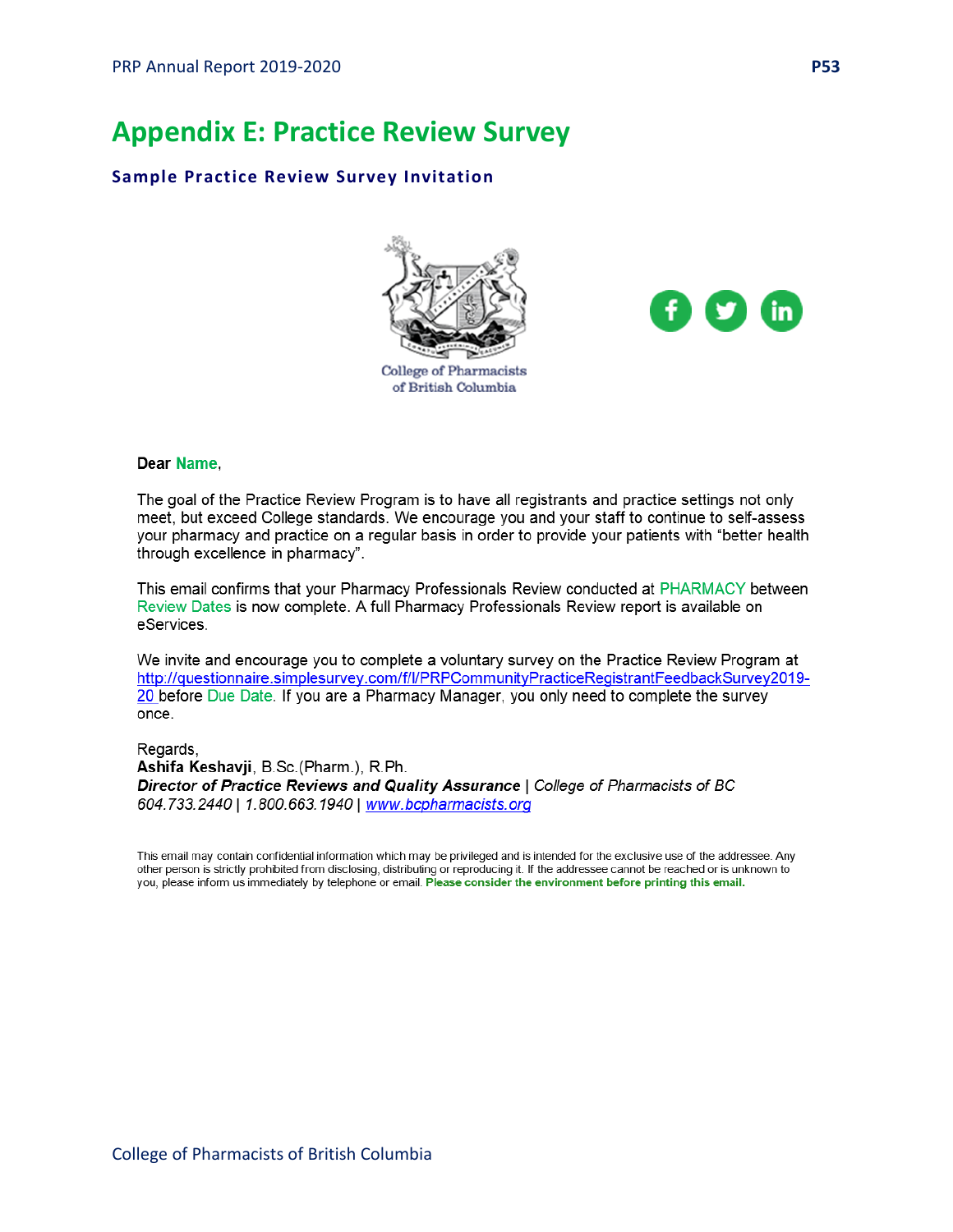### **Sample Email Reminder**





#### Dear Name

This is a reminder to complete the voluntary Practice Review Program Feedback **Evaluation Survey by Due Date** Please ignore this email if you have already completed the survey. We appreciate your feedback.

#### Sincerely,

Ashifa Keshavji, B.Sc. (Pharm.), R.Ph. Director of Practice Reviews and Quality Assurance | College of Pharmacists of BC 604.733.2440 | 1.800.663.1940 | www.bcpharmacists.org

This email may contain confidential information which may be privileged and is intended for the exclusive use of the addressee. Any other person is strictly prohibited from disclosing, distributing or reproducing it. If the addressee cannot be reached or is unknown to you, please inform us immediately by telephone or email. Please consider the environment before printing this email.

#### **Survey Questions**

#### **Practice Review Program Tools Section Questions:**

- 1. I received clear instruction on how to access the Practice Review Program information on the College website.
- 2. The Practice Review Program webpage has clear information about the program, including the overall review process.
- 3. I received clear instructions on how to complete the Pharmacy Pre-Review.
- 4. The How-To-Guide and the Pharmacy Pre-Review Tutorial were helpful resources. **(Community Only)**
- 5. The selection email received from the College contained appropriate and clear information. **(Hospital Only)**
- 6. The "Practice Reviews in Progress" poster was a valuable resource for my staff. **(Hospital Only)**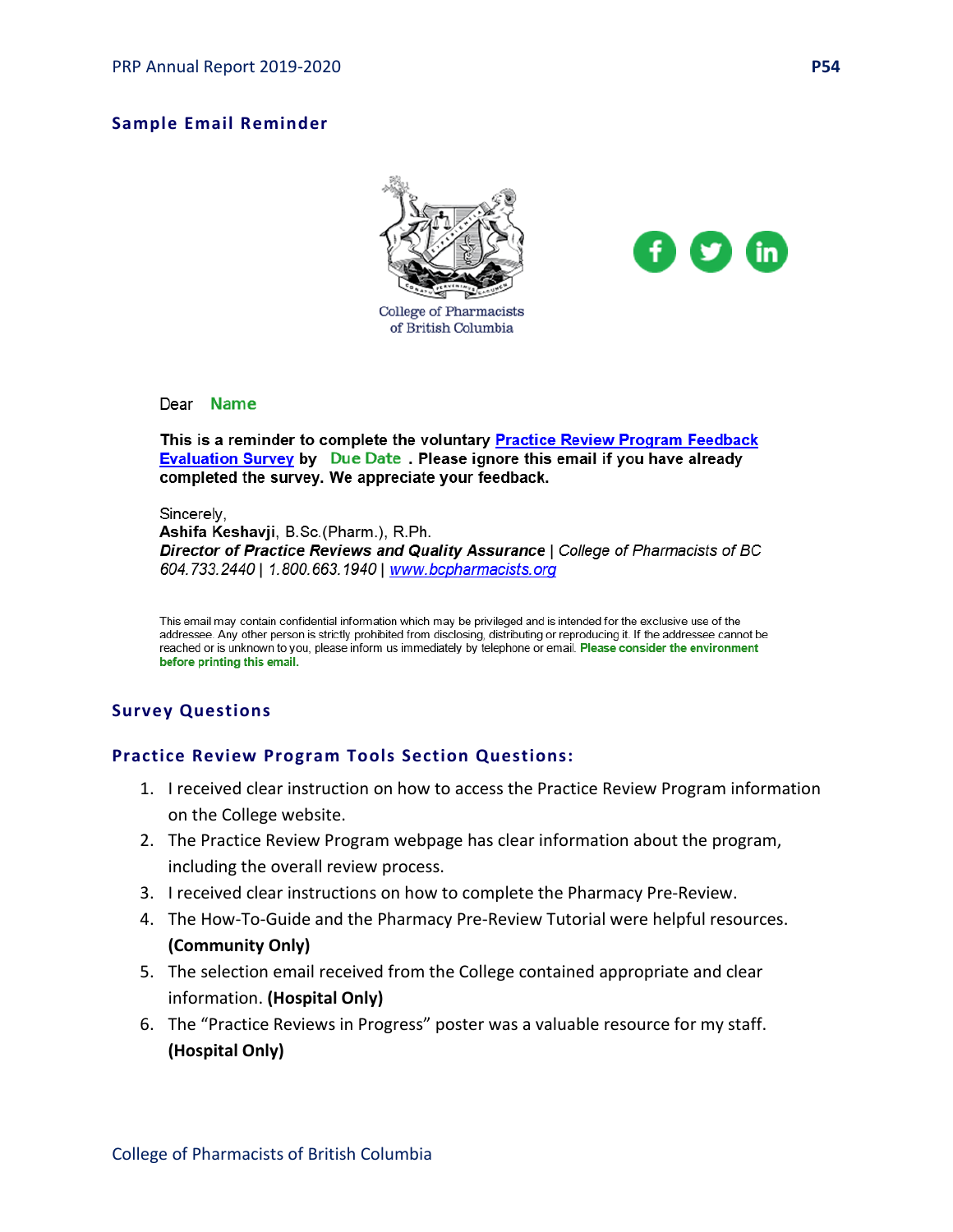### **Practice Review Program Pre-Review Section Questions:**

- 1. The online Pharmacy Pre-Review tool was user-friendly.
- 2. The pre-review took an appropriate amount of time.
- 3. I had clear expectations of the Pharmacy Review after completing the Pharmacy Pre-Review.
- *How many hours did it take you to complete the Pharmacy Pre-Review online?*
- *Did you experience any technical difficulties when completing the online Pharmacy Pre-Review?*
- *Did you receive satisfactory technical support from the PRP department?*
- *How could the online Pharmacy Pre-Review tool be improved?*

## **Pharmacy Review Scheduling Process Section Questions:**

- 1. The PRP department was helpful when I had questions or concerns related to scheduling.
- 2. I had adequate time to prepare for the Pharmacy Review.
- 3. I had clear instructions on how to schedule the Pharmacy Professionals Reviews. **(Hospital Only)**
- *How could the scheduling process be improved?*

### **Pharmacy Review Section Questions:**

- 1. The duration of the Pharmacy Review was sufficient to thoroughly review my pharmacy.
- 2. The Pharmacy Review was conducted as expected from the Pharmacy Pre-Review and the program information received.
- 3. The Pharmacy Review was conducted in a manner that was as least disruptive to my pharmacy as possible.

#### **Pharmacy Review Results Section Questions:**

- 1. My Pharmacy Review results accurately reflected the review.
- 2. The categories of the Pharmacy Review are relevant to patient safety.

## **Pharmacy Review Impact Section Questions:**

- *Rate the impact to your pharmacy after the Pharmacy Review. Use 0 as the baseline (i.e. before the practice review).*
- *Rank the top 3 areas in the Pharmacy Review that have the highest positive impact on your pharmacy after the review.*
- *How has the pharmacy review impacted your pharmacy overall?*
- *How could the pharmacy review better assess your pharmacy?*
- *Is there any other area of pharmacy practice that should also be included in the Pharmacy Review?*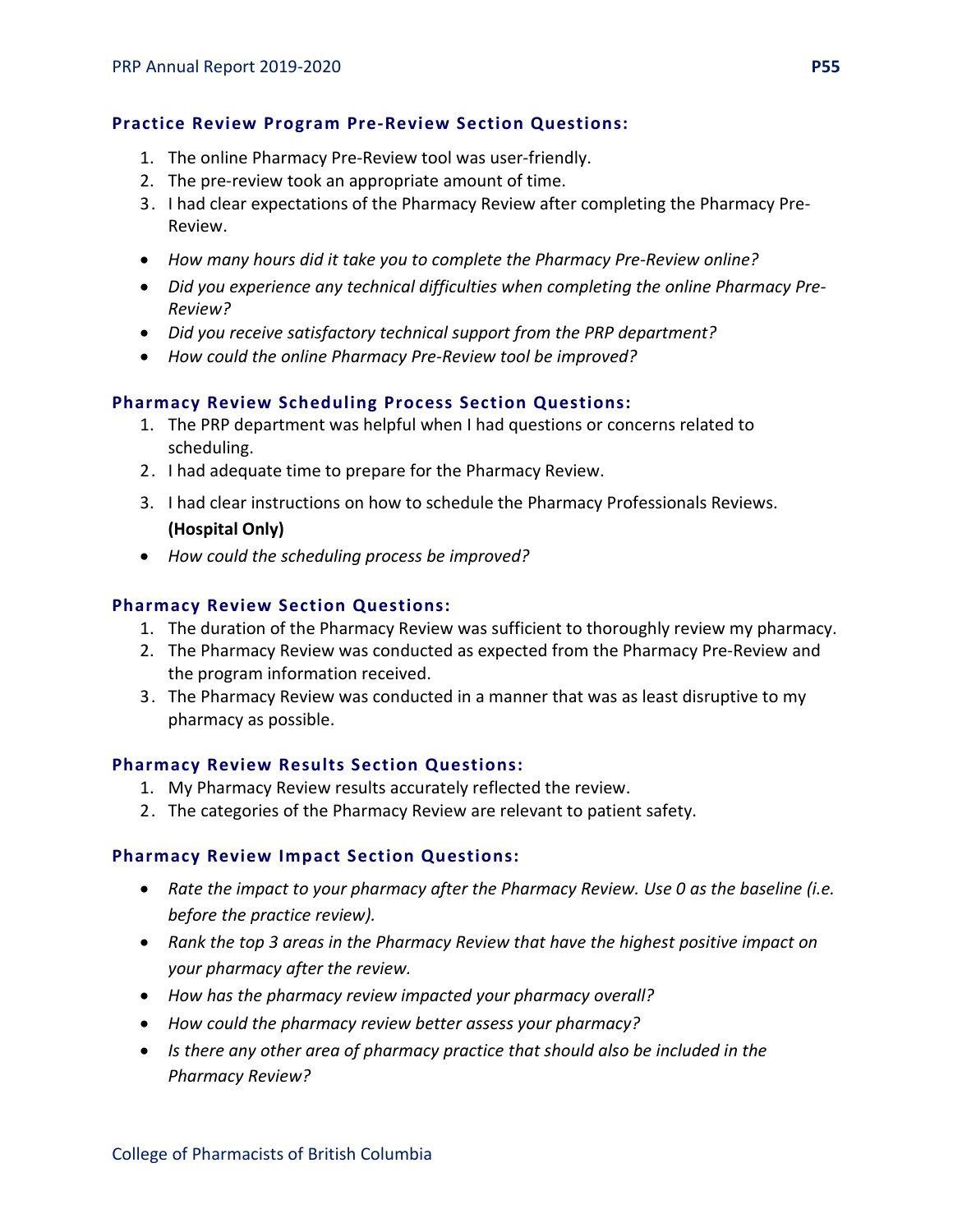## **Practice Review Program Tools (Pharmacy Professionals) Section Questions:**

- 1. I received clear instructions on how to access the Practice Review Program information on the College website.
- 2. The Practice Review Program webpage has clear information about the program, including the overall review process.
- 3. I read the Pharmacy Professionals Review Form before my review.
- 4. I understood what to expect from a Pharmacy Professionals Review after reading the form.
- 5. The PRP Support Tools for the focus areas were helpful resources. **(Community Only)**

## **Pharmacy Professionals Review Section Questions:**

- 1. My Pharmacy Professionals Review reflects minimum standards as set by the College under the 4 focus areas.
- 2. The Pharmacy Professionals Review was conducted as expected from the program information I received.
- 3. My Pharmacy Professionals Review was conducted in a manner that was as least disruptive to my practice as possible.

## **Pharmacy Professionals Review Results Section Questions:**

- 1. My Pharmacy Professional Review results accurately reflected the review.
- 2. The focus areas of the Pharmacy Professionals Review are relevant to my practice.

## **Pharmacy Professionals Review Impact Section Questions:**

- *Rate the impact to your practice after the Pharmacy Review. Use 0 as the baseline (i.e. before the practice review).*
- *How has the Pharmacy Professionals Review impacted your practice overall?*
- *How could the Pharmacy Professionals Review better assess your practice?*

## **Action Items / Action Item Portal Section Questions:**

- 1. I had sufficient time to complete my action item(s).
- 2. I received clear instructions on how to review my action items and submit them on the Action Item portal. **(Community Only)**
- 3. The Action Item Tutorial was helpful. **(Community Only)**
- 4. The Action Item Portal was user-friendly. **(Community Only)**
- 5. I received clear instructions on how to review and submit my action item(s). **(Hospital Only)**
- *Did you experience any technical difficulties when submitting your action item(s)?*
- *Did you receive satisfactory technical support from the PRP department?*
- *How could the Action Item Portal/submitting action items be improved?*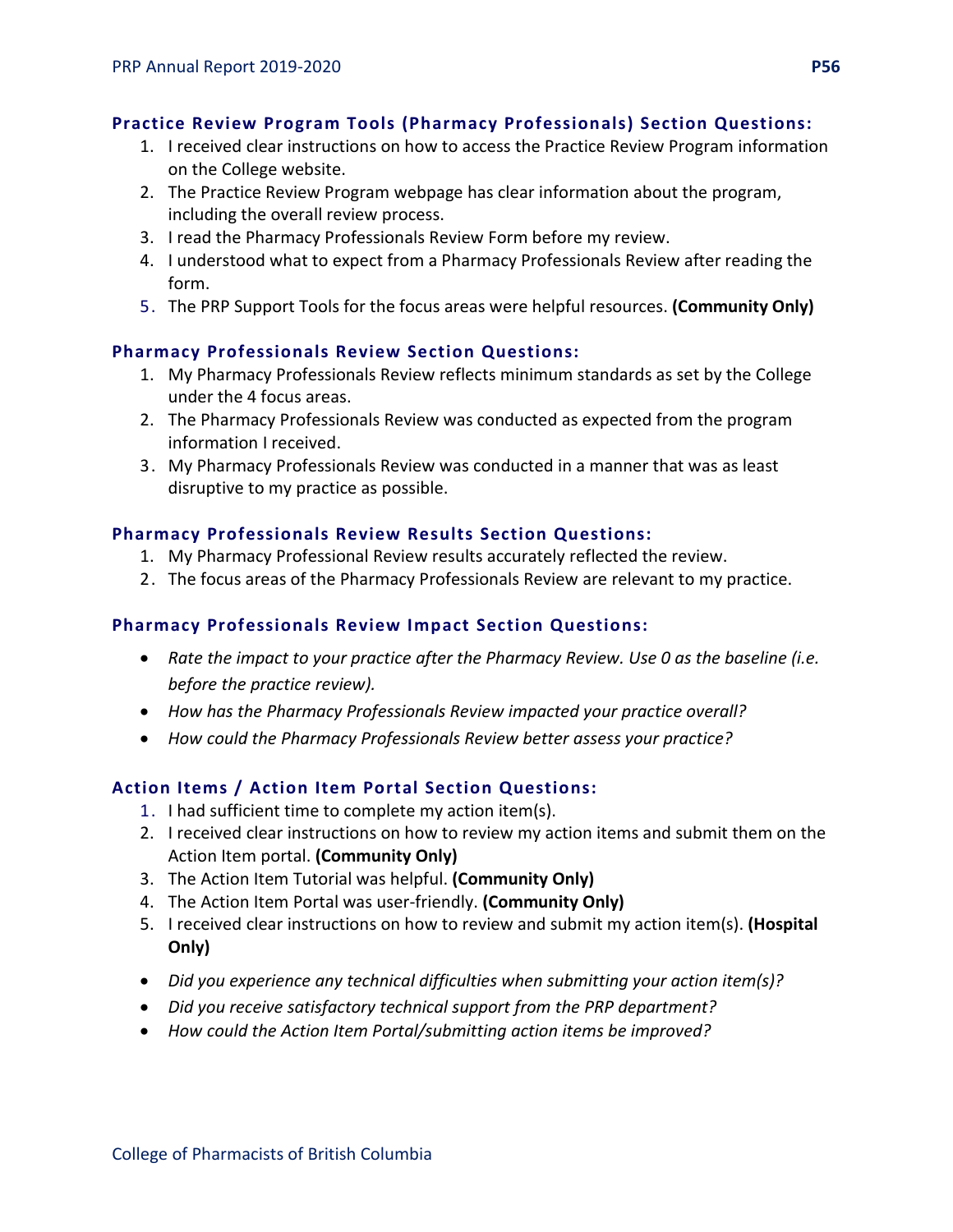## **Compliance Officer Section Questions:**

My Compliance Officer:

- 1. Was knowledgeable in current bylaws.
- 2. Was polite and professional.
- 3. Was able to answer my questions during and/or after the review.
- 4. Provided adequate support to complete my action item(s).
- 5. Made me feel comfortable to ask questions or seek clarification.

### **Additional Feedback Section Questions:**

• *Please provide any feedback on the Practice Review Program that has not been addressed in the survey*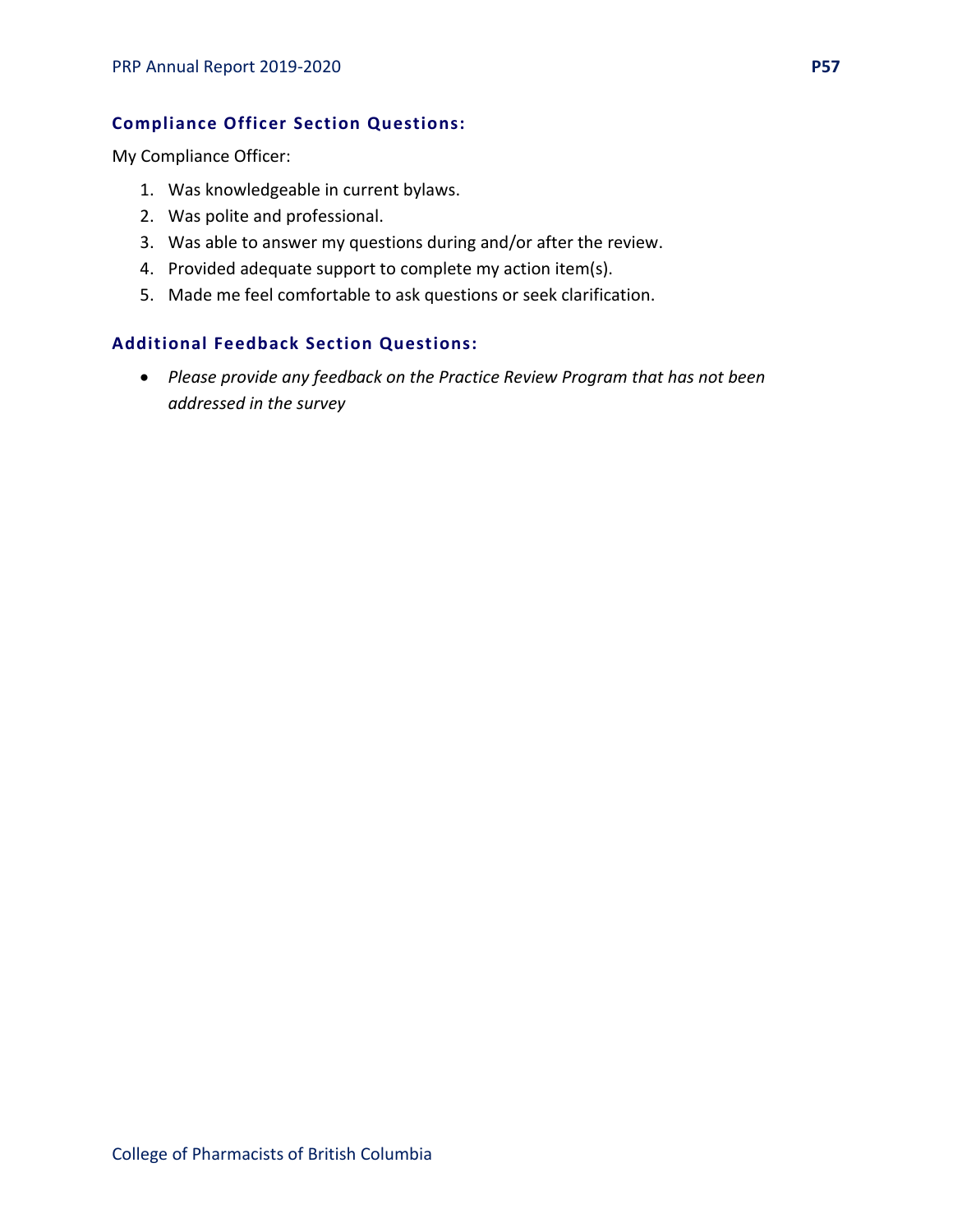## **Appendix F: Survey Data Collection and Processing Methodology**

## **Overall Rating Score**

The 7-point Likert scale provides respondents the opportunity to rate their agreement/disagreement to practice review related statements. Responses range from *strongly agree* to *strongly disagree*. When analyzing responses, *agree* and *strongly agree* indicated agreement, while *disagree* and *strongly disagree* indicated disagreement, and *somewhat agree*, *neutral,* and *somewhat disagree* indicated a neutral response.

Responses to several statements within each category are collected. For example, in the Compliance Officers category, responses to 5 individual statements are collected. The overall rating score combines the feedback of all 5 statements into an overall rating to provide a measure of performance for the Compliance Officers category as a whole. Managing data in this manner allows for a large volume of discrete data points to be more easily interpreted and actionable. These overall rating scores provide a substantive summary of collected responses, ultimately providing a proxy measurement of the PRP's performance according to pharmacy professionals.

The formulas below outline the overall rating score calculation used. The limitation of using overall rating scores is that while it provides an overview of performance within a category there is the potential for loss of specific feedback related to individual statements. Poor scores and positive scores will lower and raise an overall rating score respectively, however, which specific statement within a category may have led to the positive or negative shift would not be known using an overall rating score. This concern can readily be addressed as overall rating scores that raise concern can be investigated further by reviewing more detailed data.

#### **Overall Rating Score Calculation**

Agreement Rating  $\% = \frac{\text{#} \text{Agree} + \text{#} \text{ strongly Agree}}{\text{Total} \# \text{ of } \text{Response}} \times 100$ 

College of Pharmacists of British Columbia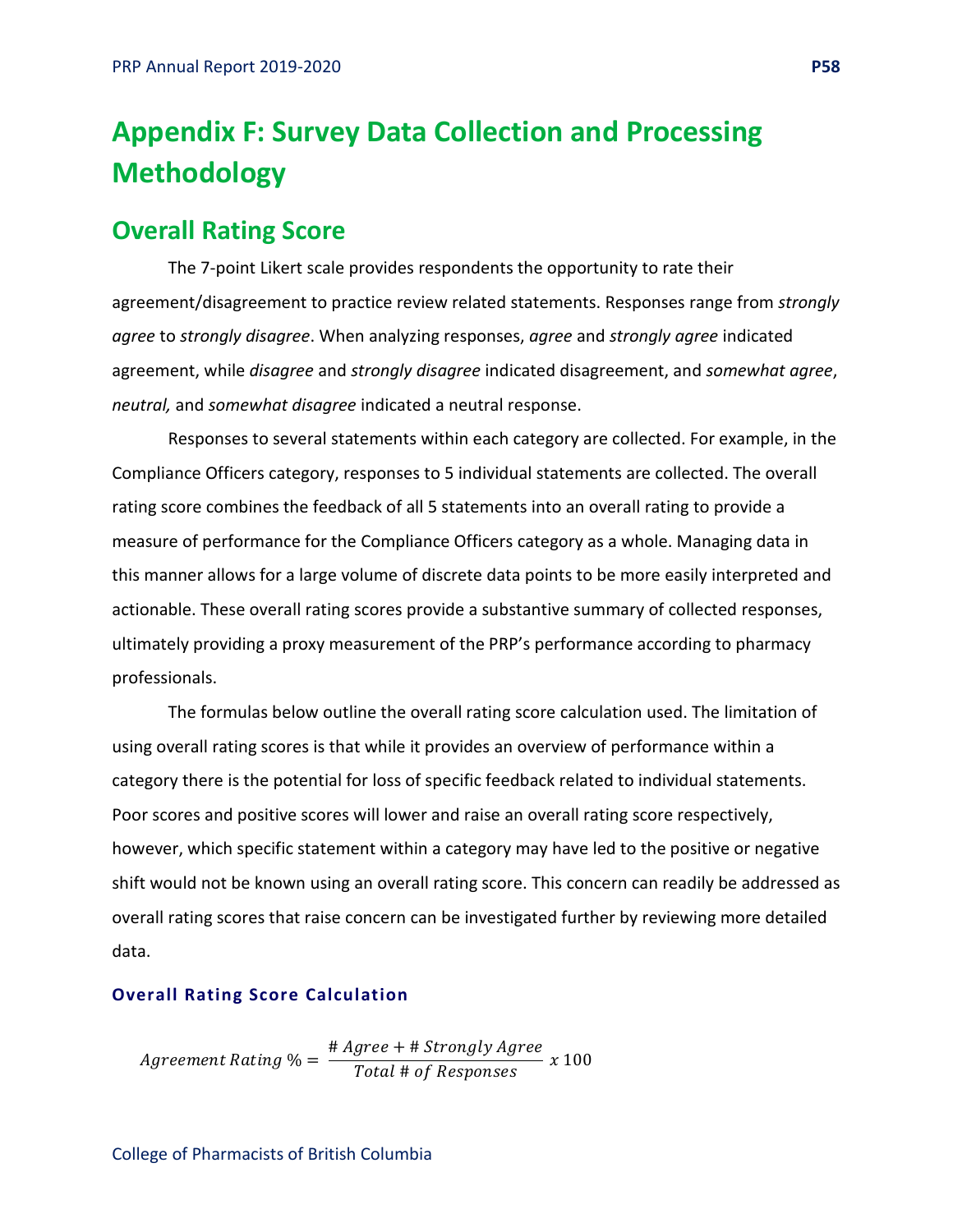$$
Neutral \; Rating \; \% = \frac{\# \; Somewhat \; Argree + \# \; Neutral + \# \; Somewhat \; Disagree}{Total \; # \; of \; Resposes} \; \ge 100
$$

Disagreement Rating  $\% = \frac{\text{\#} \text{Disagree} + \text{\#} \text{Strongly Disagree}}{\text{Total \# of Resposes}} \ x \ 100$ 

## **Overall Impact Rating**

Impact rating questions ask respondents to rate how they feel the practice review has impacted their practice. A scale of +5 to -5 was used with 0 identified as the baseline of no impact at all. A positive score indicates a positive impact on practice while a negative score indicates a negative impact on practice.

Feedback collected from impact rating questions is analyzed and collated into an overall impact rating with the formula below. Using an averaging approach, information from hundreds of individual impact rating scores are combined and interpreted as a whole. Substantively summarizing data in this way enhances understanding and allows the PRP to make responsive changes as necessary.

A limitation of using the overall impact rating is that averaging can obscure information related to the distribution of responses. For example, an average score of +2.5 does not tell us whether the majority of scores received were around +2.5, or whether half of the scores received were +5 and the other half were 0. Similar to overall rating scores, the entirety of the raw data for impact rating questions is available for review if further analysis is required.

#### **Overall Impact Rating Calculation**

*Overall Impact Rating* =  $\frac{Sum\ of\ imp}{Total\ count\ of}$ 

## **Impact Ranking**

Respondents are also asked to rank the impact specific categories of the review had on their practice. The impact ranking is calculated by assigning points for the top three impact areas reported by each respondent and adding up the scores for each impact area. A vote for highest impact area is given 3 points, second highest 2 points, and third highest 1 point. A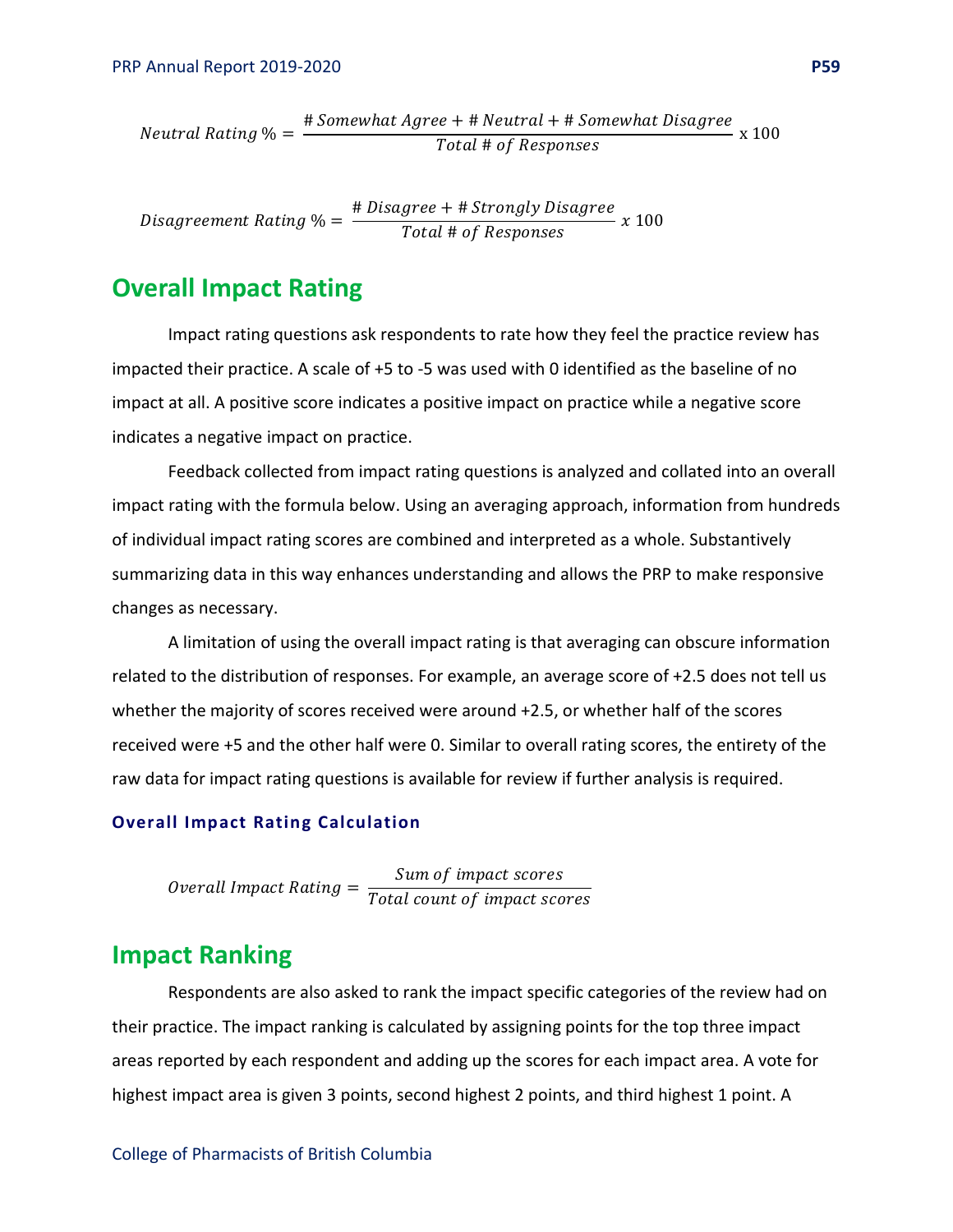limitation to impact rankings is that these questions only ask for the top 3 impact areas, and may not accurately reflect other review categories which could be impactful as well but may be number 4 on the list or lower.

## **Open-Ended Comments**

Qualitative data obtained from open-ended comments provides valuable feedback on respondents' personal experiences. Each comment is reviewed by PRP staff and grouped into themes. When theming, PRP staff review each submission to identify the underlying message within the comment. To minimize the risk of misinterpretation, comments that do not clearly fit within an existing category are placed in a category of their own. These single outlier comments, while small in number, are still valuable as they provide insight that may otherwise not be available to the PRP team. Once comments are themed they are added to a tally. For example, the comment:

"*The website is not user friendly. My browser was not supported, College email response was 3 days later. Even then the only suggestion was to download Chrome. I use Safari, a commonly used browser. This should be an option for members to use*."

is themed "would like Safari compatibility" and tallied with that category.

This process of theming comments was implemented with the goal of improving interpretation of the large amount of raw comment data. While the PRP recognizes a limitation of theming comments is that not all individual nuances in comments can be captured through theming, the benefit of being able to clearly identify and act on trends is felt to outweigh the risk of losing some of the individual nuances in comments. Risks associated with theming are minimized through retaining all raw data to allow for the review of individual comments. Respondent comments are a valuable part of the overall data collected to establish a clear picture of PRP performance.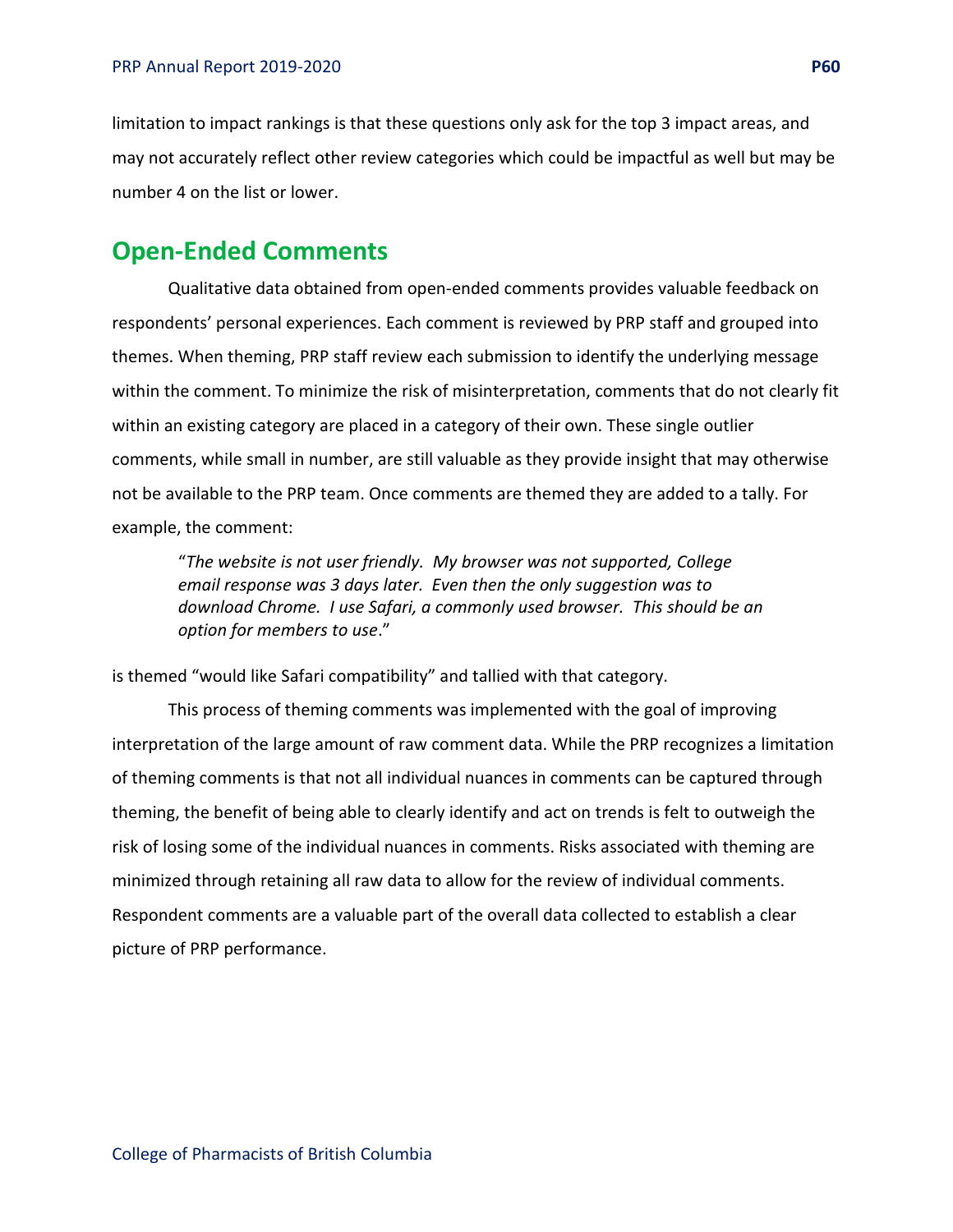## **Appendix G: Survey Responses and Practice Reviews Completed by District and Practice Setting**

## **Survey Responses by Practice Setting**

|                          | <b>Community Pharmacy Feedback Survey Statistics</b> |
|--------------------------|------------------------------------------------------|
| <b>Partial Responses</b> | 52 (7%)                                              |
| Complete Responses*      | 198 (28%)                                            |
| <b>Total Responses</b>   | 250 (36%)                                            |

\* Only completed surveys included for analysis

**68 of the 198 community pharmacy respondents were pharmacy managers**

**25 of the 68 community pharmacy managers were pharmacy owners/directors**

|                            | <b>Hospital Pharmacy Feedback Survey Statistics</b> |
|----------------------------|-----------------------------------------------------|
| <b>Partial Responses</b>   | 17 (4%)                                             |
| <b>Complete Responses*</b> | 120 (30%)                                           |
| <b>Total Responses</b>     | 137 (35%)                                           |

\*Only completed surveys included for analysis

**2 of the 120 hospital pharmacy respondents were pharmacy managers**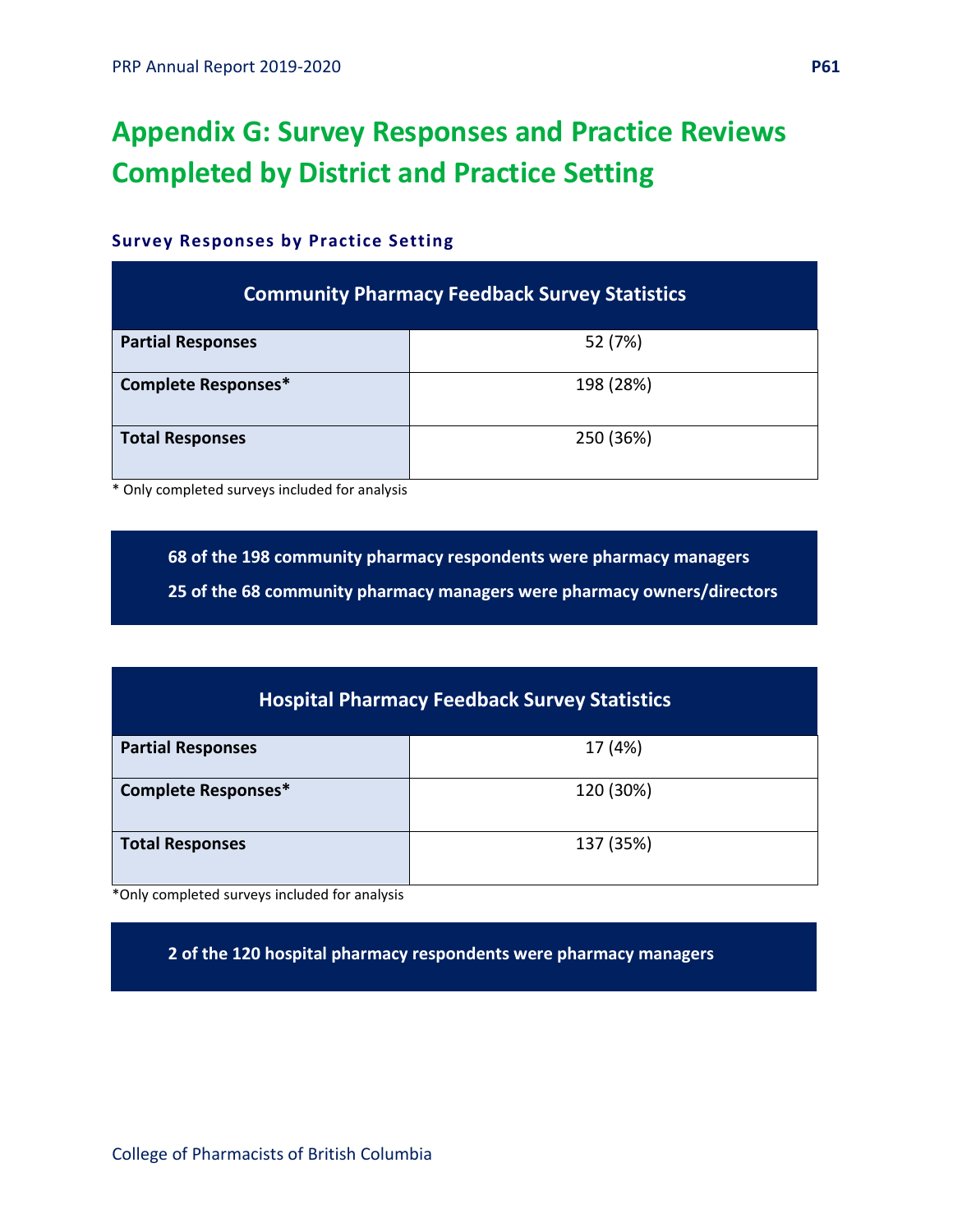## **Appendix H: Top Non-Compliance Categories Year-Over-Year Comparison**

*Note: All results are arranged in order of occurrence from most to least frequent.*

## **Community Pharmacy**

| 2017 - 2018                         | 2018 - 2019                       | 2019 - 2020             |
|-------------------------------------|-----------------------------------|-------------------------|
| 1. Prescriptions                    | 1. Inventory<br><b>Management</b> | 1. Prescriptions        |
| 2. Inventory                        |                                   | 2. Inventory            |
| <b>Management</b>                   | 2. Prescriptions                  | <b>Management</b>       |
| 3. Pharmacy                         | 3. Pharmacy                       | 3. Pharmacy             |
| <b>Manager</b>                      | <b>Manager</b>                    | <b>Manager</b>          |
| <b>Responsibilities</b>             | <b>Responsibilities</b>           | <b>Responsibilities</b> |
| 4. Equipment and                    | 4. Security                       | 4. Equipment and        |
| <b>References</b>                   | 5. Equipment and                  | <b>References</b>       |
| 5. External to<br><b>Dispensary</b> | <b>References</b>                 | 5. Security             |

## **Community Pharmacists**

| 2017 - 2018                                                | 2018 - 2019                                                | $2019 - 2020$                                              |
|------------------------------------------------------------|------------------------------------------------------------|------------------------------------------------------------|
| 1. Counselling                                             | 1. Counselling                                             | 1. Counselling                                             |
| 2. Documentation                                           | 2. Documentation                                           | 2. Documentation                                           |
| 3. Patient<br><b>Identification</b><br><b>Verification</b> | 3. Patient<br><b>Identification</b><br><b>Verification</b> | 3. Patient<br><b>Identification</b><br><b>Verification</b> |
| 4. PharmaNet                                               | 4. PharmaNet                                               | 4. PharmaNet                                               |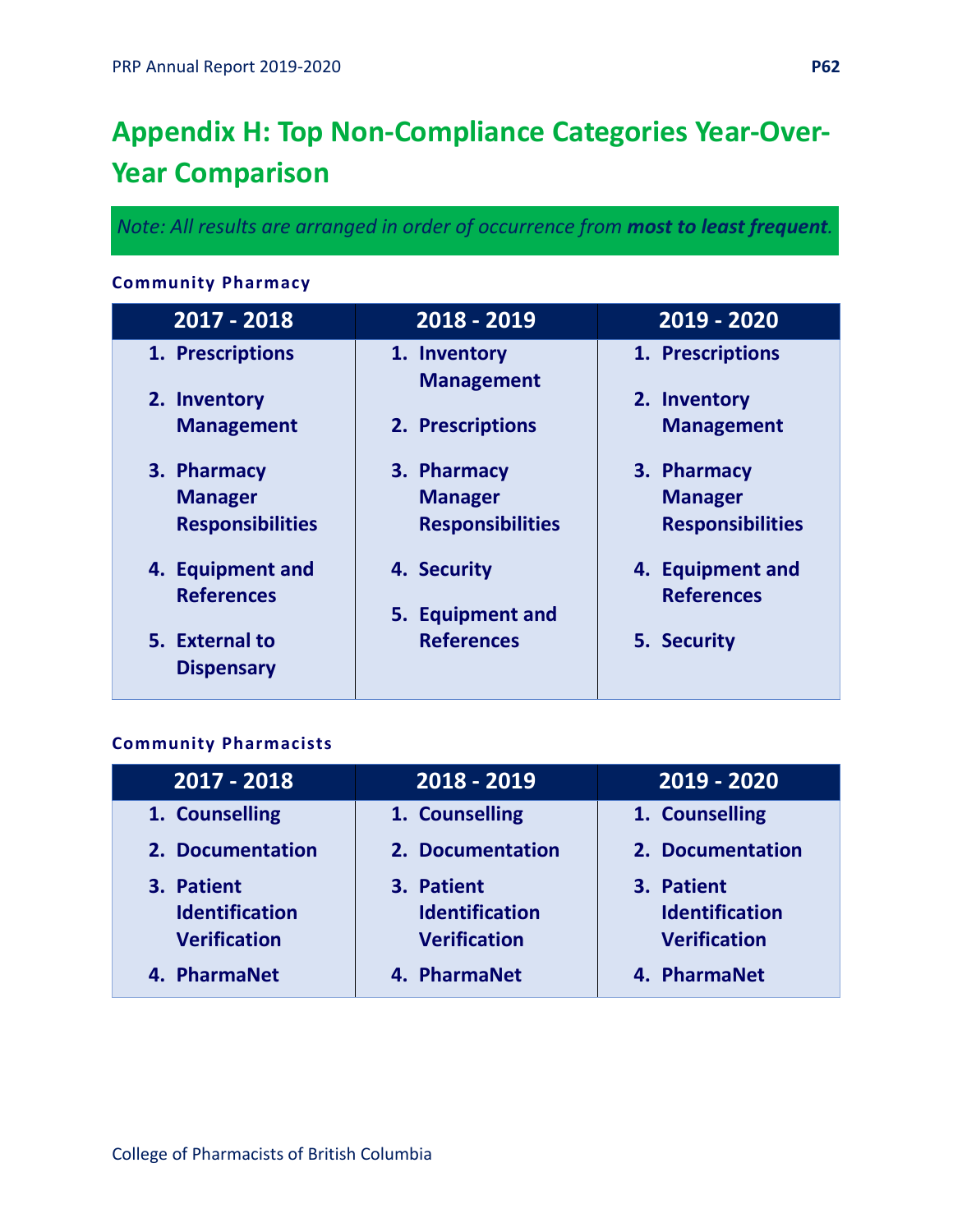## **Community Pharmacy Technicians**

| $2017 - 2018*$                                             | 2018 - 2019                                  | 2019 - 2020                                  |
|------------------------------------------------------------|----------------------------------------------|----------------------------------------------|
| 1. Documentation                                           | 1. Documentation                             | 1. Documentation                             |
| 2. Product<br><b>Distribution</b>                          | 2. Collaboration<br>3. Product               | 2. Product<br><b>Distribution</b>            |
| 3. Collaboration<br>4. Counselling                         | <b>Distribution</b><br>4. Patient            | 3. Collaboration<br>4. Patient               |
| 5. Patient<br><b>Identification</b><br><b>Verification</b> | <b>Identification</b><br><b>Verification</b> | <b>Identification</b><br><b>Verification</b> |

*\*Note: In 2017-2018, Community Pharmacy Technician review criteria changed from Patient Identification Verification, Documentation, Profile Check,and Counselling to Patient Identification Verification, Documentation, Product Distribution, and Collaboration. As a result, action items for the whole year spanned across up to 6 categories (because of the 2 new replacements).* 

## **Hospital Pharmacy**

| 2017 - 2018                               | $2018 - 2019$                      | 2019 - 2020                               |
|-------------------------------------------|------------------------------------|-------------------------------------------|
| 1. Inventory<br>Management-               | 1. Sterile<br><b>Compounding</b>   | 1. Sterile<br><b>Compounding</b>          |
| <b>Nursing Unit</b>                       | 2. Inventory                       | 2. Inventory                              |
| 2. Pharmacy                               | Management-                        | Management $-$                            |
| <b>Manager</b><br><b>Responsibilities</b> | <b>Nursing Unit</b><br>3. Pharmacy | <b>Nursing Unit</b><br>3. Ambulatory      |
| 3. Narcotics &                            | <b>Manager</b>                     | <b>Services</b>                           |
| <b>Controlled</b><br><b>Substances</b>    | <b>Responsibilities</b>            | 4. Pharmacy                               |
| 4. Sterile                                | 4. Ambulatory<br><b>Services</b>   | <b>Manager</b><br><b>Responsibilities</b> |
| <b>Compounding</b>                        | 5. Equipment and                   | 5. Equipment and                          |
| 5. Equipment &<br><b>References</b>       | <b>References</b>                  | <b>References</b>                         |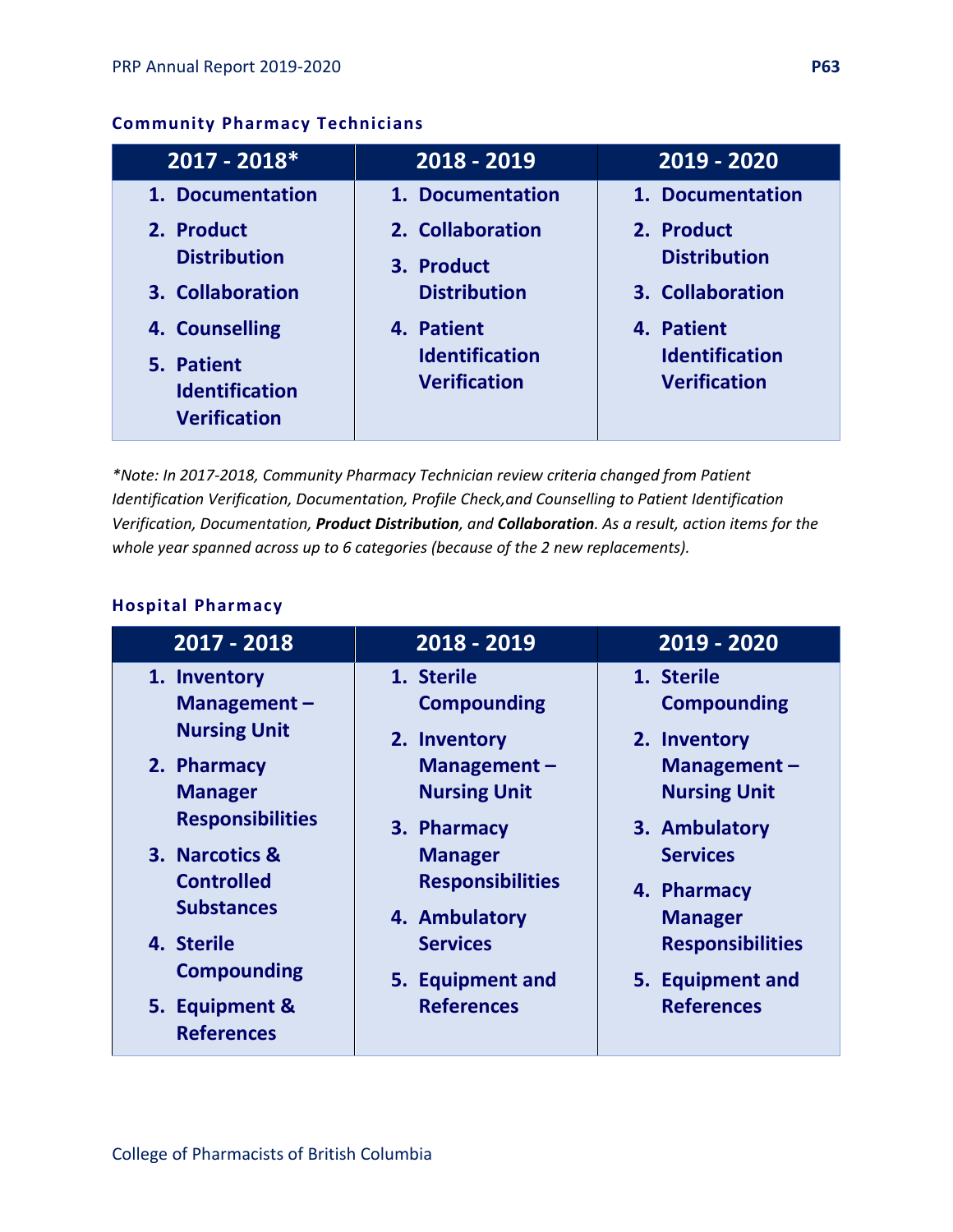## **Hospital Pharmacists**

| 2017 - 2018                                                                  | 2018 - 2019                                                                                      | 2019 - 2020                                                                                                          |
|------------------------------------------------------------------------------|--------------------------------------------------------------------------------------------------|----------------------------------------------------------------------------------------------------------------------|
| 1. Patient<br><b>Identification</b><br><b>Verification</b><br>2. Counselling | 1. Counselling<br>2. Patient<br><b>Identification</b><br><b>Verification</b><br>3. Documentation | 1. Counselling<br>2. Documentation<br>3. Profile Check<br>4. Patient<br><b>Identification</b><br><b>Verification</b> |

## **Hospital Pharmacy Technicians**

| 2017 - 2018           | 2018 - 2019           | 2019 - 2020           |
|-----------------------|-----------------------|-----------------------|
| 1. Patient            | 1. Patient            | 1. Documentation      |
| <b>Identification</b> | <b>Identification</b> | 2. Patient            |
| <b>Verification</b>   | <b>Verification</b>   | <b>Identification</b> |
| 2. Documentation      | 2. Documentation      | <b>Verification</b>   |
| 3. Product            | 3. Collaboration      | 3. Collaboration      |
| <b>Distribution</b>   | 4. Product            | 4. Product            |
| 4. Collaboration      | <b>Distribution</b>   | <b>Distribution</b>   |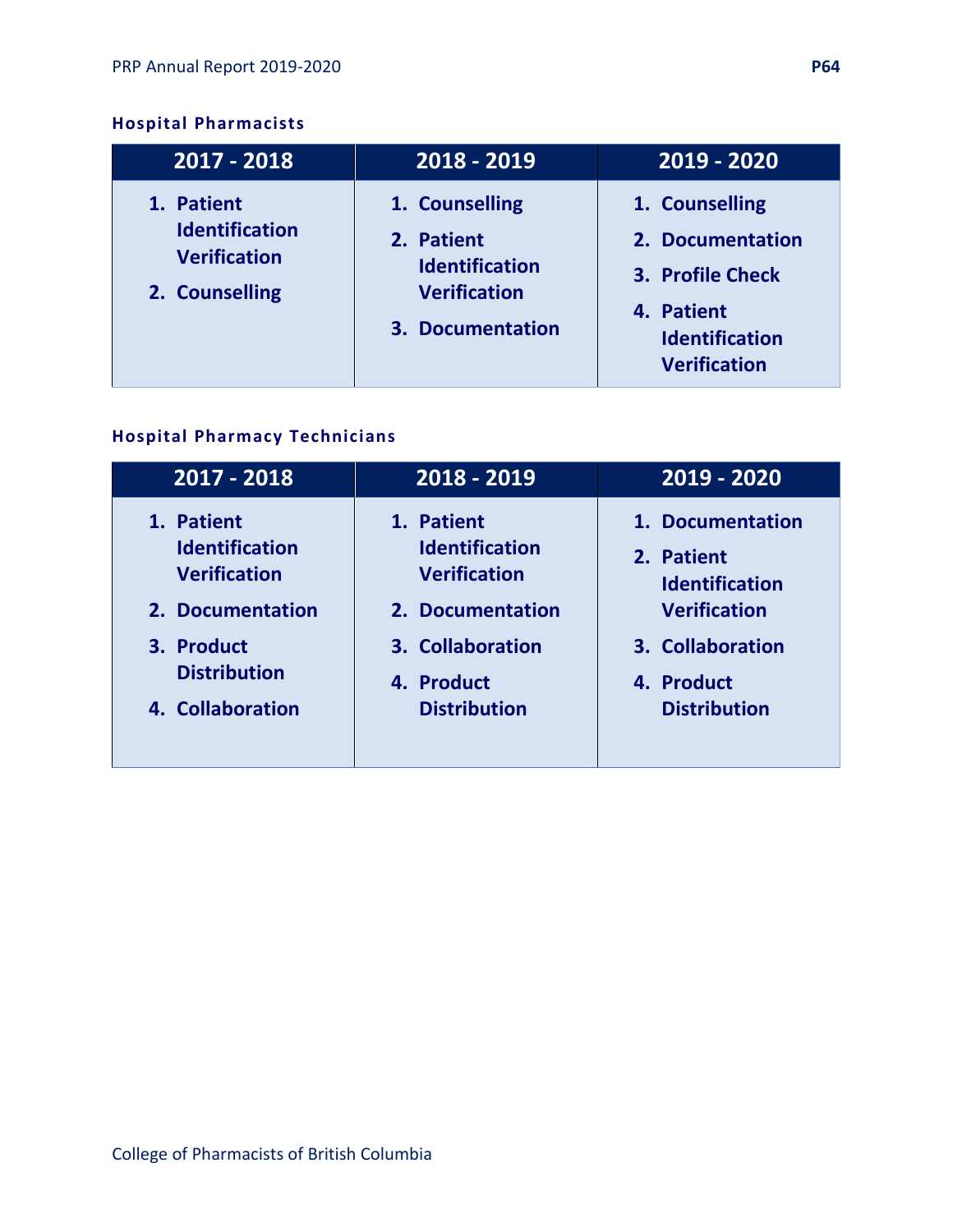## **Appendix I: Community Pharmacy Review Top Non-Compliance Items**

## **Prescriptions**

#### **N = 57 items reviewed**

|                  | $2019 - 2020$                                                                                                                                                     |
|------------------|-------------------------------------------------------------------------------------------------------------------------------------------------------------------|
| <b>Rank</b><br>1 | Missing name and/or fax number of the pharmacy intended to receive the transmission.                                                                              |
| $\overline{2}$   | Pharmacists must document in the client's record any emergency refill of the prescription, the rationale<br>for the decision, and any appropriate follow-up plan. |
| 3                | The written confirmation of the registrant who verified the patient allergy information is missing on a<br>prescription hard copy.                                |
| 4                | The written confirmation of the registrant who verified the <b>patient identification</b> is missing on a<br>prescription hard copy.                              |
| 5                | The written confirmation of the registrant who <b>performed the consultation</b> is missing on a prescription<br>hard copy.                                       |

## **Inventory Management**

#### **N = 40 items reviewed**

|                  | $2019 - 2020$                                                                                                                                                                            |
|------------------|------------------------------------------------------------------------------------------------------------------------------------------------------------------------------------------|
| <b>Rank</b><br>1 | A registrant must not sell or dispense a quantity of drug that will not be used completely prior to the<br>manufacturer's expiry date, if used according to the directions on the label. |
|                  |                                                                                                                                                                                          |
| $\overline{2}$   | Missing date and signature of the responsible pharmacist when conducting narcotic counts.                                                                                                |
| 3                | Missing date and signature of the <b>person(s) who completed</b> narcotic count.                                                                                                         |
| 4                | Narcotic counts were not conducted at a minimum of every 3 months.                                                                                                                       |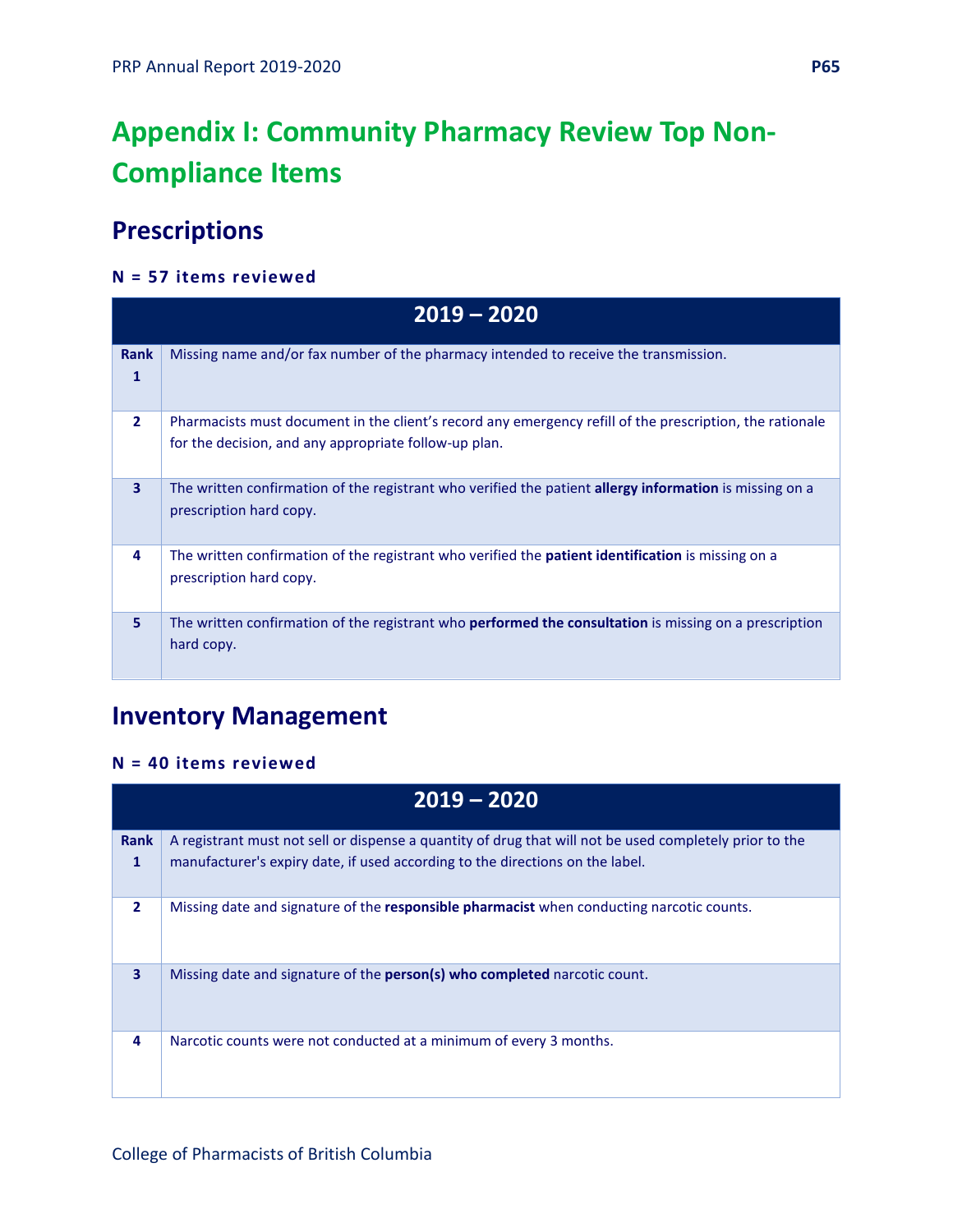**5** Forward to the College a copy of any report sent to the appropriate office at Health Canada.

## **Pharmacy Manager Responsibilities**

### **N = 45 items reviewed**

|                | $2019 - 2020$                                                                                                                                                                                         |
|----------------|-------------------------------------------------------------------------------------------------------------------------------------------------------------------------------------------------------|
| Rank           | Procedures were not established for (i) inventory management, (ii) product selection, and (iii) proper                                                                                                |
| 1              | destruction of unusable drugs and devices.                                                                                                                                                            |
| $\overline{2}$ | An ongoing quality management program that monitors staff performance, equipment, facilities and<br>adherence to the Community Pharmacy Standards of Practice has not been developed.                 |
| $\overline{3}$ | With respect to electronic records, the policy must include a description of the process for the<br>preservation, storage and backing up of records that is compliant with section 23.3 requirements. |
| 4              | Policies and procedures were not established to specify the duties to be performed by pharmacy<br>professionals and support persons.                                                                  |
| 5              | Ensure the pharmacy contains the reference material and equipment approved by the board from time<br>to time.                                                                                         |

## **Equipment and References**

#### **N = 47 items reviewed**

|                         | $2019 - 2020$                                                                                                                                                                           |
|-------------------------|-----------------------------------------------------------------------------------------------------------------------------------------------------------------------------------------|
| <b>Rank</b>             | At the start and end of each work day, record the minimum and maximum temperatures reached since                                                                                        |
| 1                       | the last monitoring, on the Temperature Form. Also record the current refrigerator temperature.                                                                                         |
| $\overline{2}$          | Maintain the refrigerator temperature between +2°C to +8°C.                                                                                                                             |
| $\overline{\mathbf{3}}$ | The dispensary of all community pharmacies at a minimum must have the equipment outlined as per<br>PODSA Bylaw $(3)(2)(w)$ : The pharmacy was missing stirring rods (glass or plastic). |
| 4                       | The pharmacy does not have a current reference applicable to veterinary drugs though it does dispense<br>drugs for veterinary use.                                                      |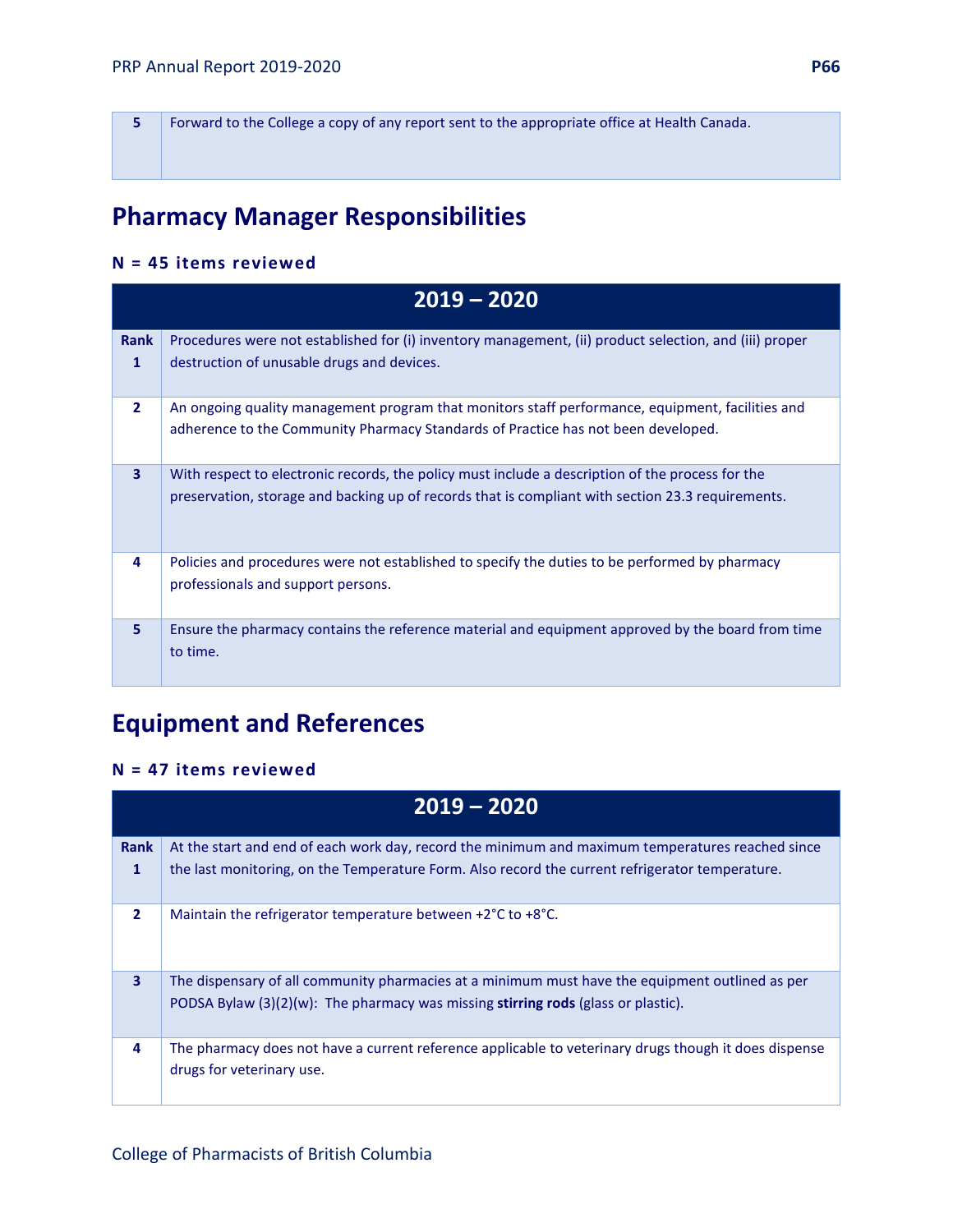**5** The dispensary of all community pharmacies at a minimum must have the equipment outlined as per PODSA Bylaw (3)(2)(w): The pharmacy was missing **funnels** (glass or plastic).

## **Security**

#### **N = 22 items reviewed**

|                | $2019 - 2020$                                                                                                                                                                   |  |
|----------------|---------------------------------------------------------------------------------------------------------------------------------------------------------------------------------|--|
| <b>Rank</b>    | A community pharmacy must clearly display at all external entrances that identify the premises as a                                                                             |  |
| 1              | pharmacy, and at the dispensary counter signage provided by the College.                                                                                                        |  |
| $\overline{2}$ | Security camera system does not have date/time stamp images that are archived and available for no<br>less than 30 days.                                                        |  |
| 3              | Schedule IA drugs were not kept in a locked metal safe.                                                                                                                         |  |
| 4              | Some schedule I and II drugs, controlled drug substances or personal health information, were not<br>secured by physical barriers.                                              |  |
| 5              | Under the Personal Information Protection Act (PIPA) pharmacies are required to post visible and clear<br>signage informing customers that the premise is monitored by cameras. |  |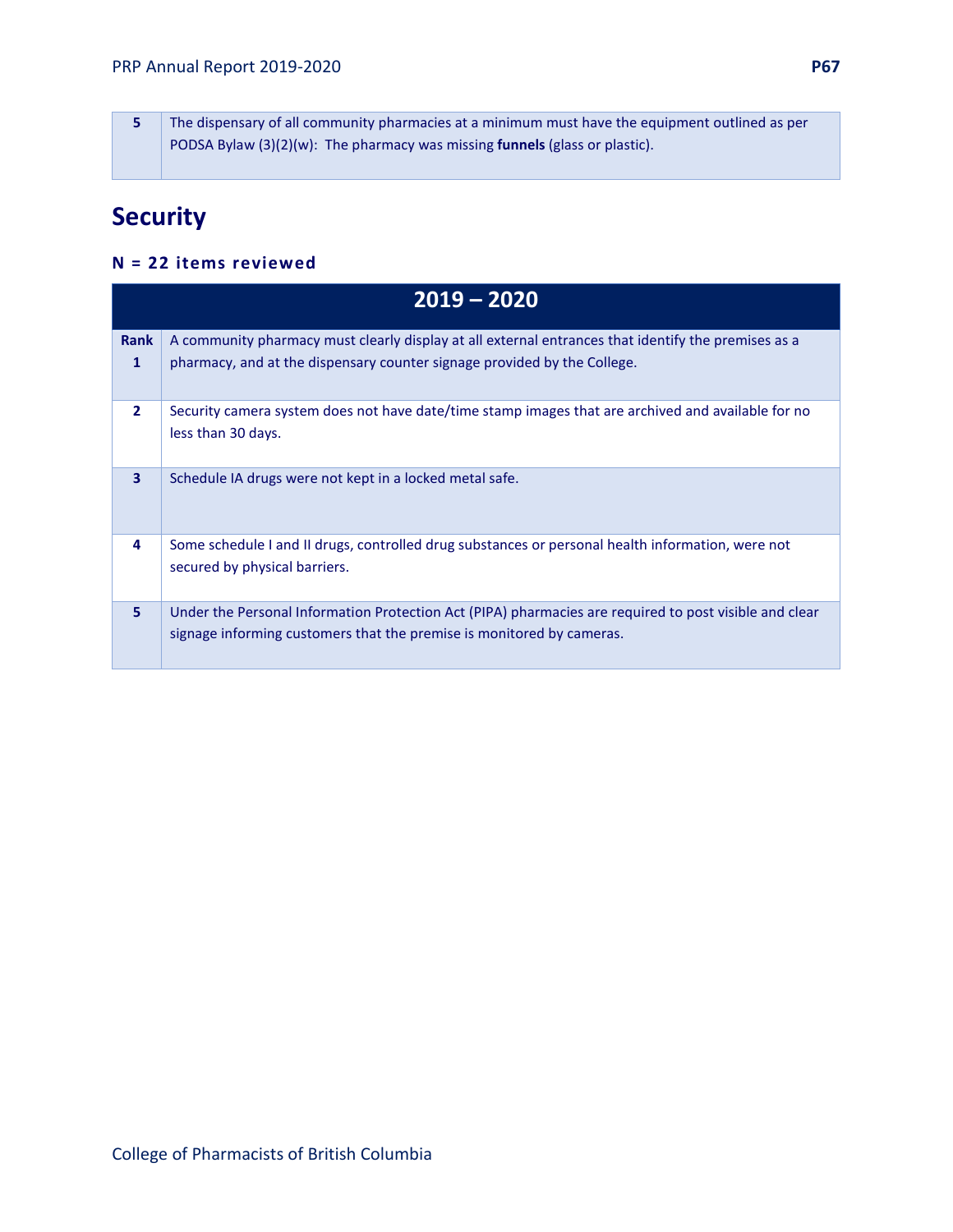# **Appendix J: Community Pharmacy Professionals Review Top Non-Compliance Items**

## *Community Pharmacists*

## **Counselling**

## **N = 28 items reviewed**

|                  | $2019 - 2020$                                                                                                               |  |
|------------------|-----------------------------------------------------------------------------------------------------------------------------|--|
| <b>Rank</b><br>1 | The pharmacist/patient consultation for a prescription did not include action to be taken in the event of<br>a missed dose. |  |
| $\overline{2}$   | The pharmacist/patient consultation for a prescription did not include the <b>strength</b> of the drug.                     |  |
| 3                | The pharmacist/patient consultation for a prescription did not include the <b>purpose</b> of the drug.                      |  |
| 4                | The pharmacist did not provide patient consultation for a schedule 1 prescription.                                          |  |
| 5                | The pharmacist/patient consultation for a prescription did not include information on when to seek<br>medical attention.    |  |

## **Documentation**

## **N = 34 items reviewed**

|                  | $2019 - 2020$                                                                                                                               |  |
|------------------|---------------------------------------------------------------------------------------------------------------------------------------------|--|
| <b>Rank</b><br>1 | Unable to tell whether patient allergy information was verified or not because the pharmacist did not<br>record that on the prescription.   |  |
| $\overline{2}$   | Unable to tell whether <b>patient identification</b> was verified or not because the pharmacist did not record<br>that on the prescription. |  |
| 3                | The pharmacist did not update allergy information onto PharmaNet.                                                                           |  |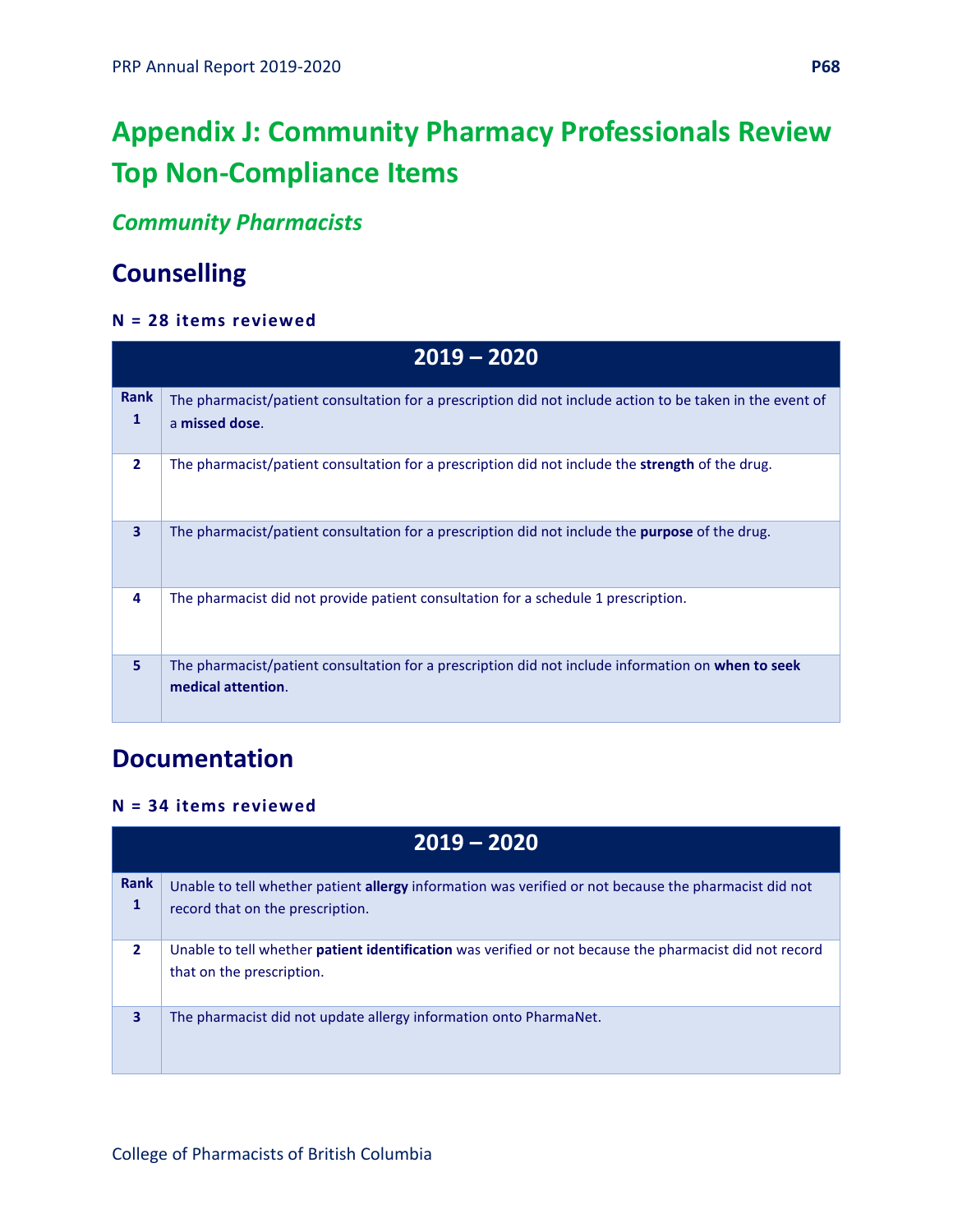| 4 | The pharmacist verified patient identification but did not include his/her written confirmation for doing<br>so on the prescription hardcopy.       |
|---|-----------------------------------------------------------------------------------------------------------------------------------------------------|
| 5 | Unable to tell whether <b>counselling</b> occurred or refused by patient because pharmacist did not self-<br>identify for that on the prescription. |

## **Patient Identification Verification**

#### **N = 6 items reviewed**

| $2019 - 2020$           |                                                                                                                |
|-------------------------|----------------------------------------------------------------------------------------------------------------|
| <b>Rank</b><br>1        | The pharmacist did not view any ID from an unknown patient.                                                    |
| $\overline{2}$          | The pharmacist did not ID patient before providing service that concerns a patient's PHI.                      |
| $\overline{\mathbf{3}}$ | The pharmacist viewed only 1 piece of secondary ID from an unknown patient.                                    |
| 4                       | The pharmacist did not ID patient's representatives before providing service that concerns a patient's<br>PHI. |

## **PharmaNet Profile Check**

#### **N = 17 items reviewed**

|                | $2019 - 2020$                                                                                   |  |
|----------------|-------------------------------------------------------------------------------------------------|--|
| <b>Rank</b>    | The pharmacist did not review the patient's personal health information stored on the PharmaNet |  |
| $\mathbf{1}$   | database before dispensing a drug.                                                              |  |
| $\overline{2}$ | The pharmacist did not review a patient's local patient profile for drug therapy problems.      |  |
| 3              | The pharmacist did not take action on a patient's degree of compliance.                         |  |
| 4              | The pharmacist did not take action on a therapeutic duplication.                                |  |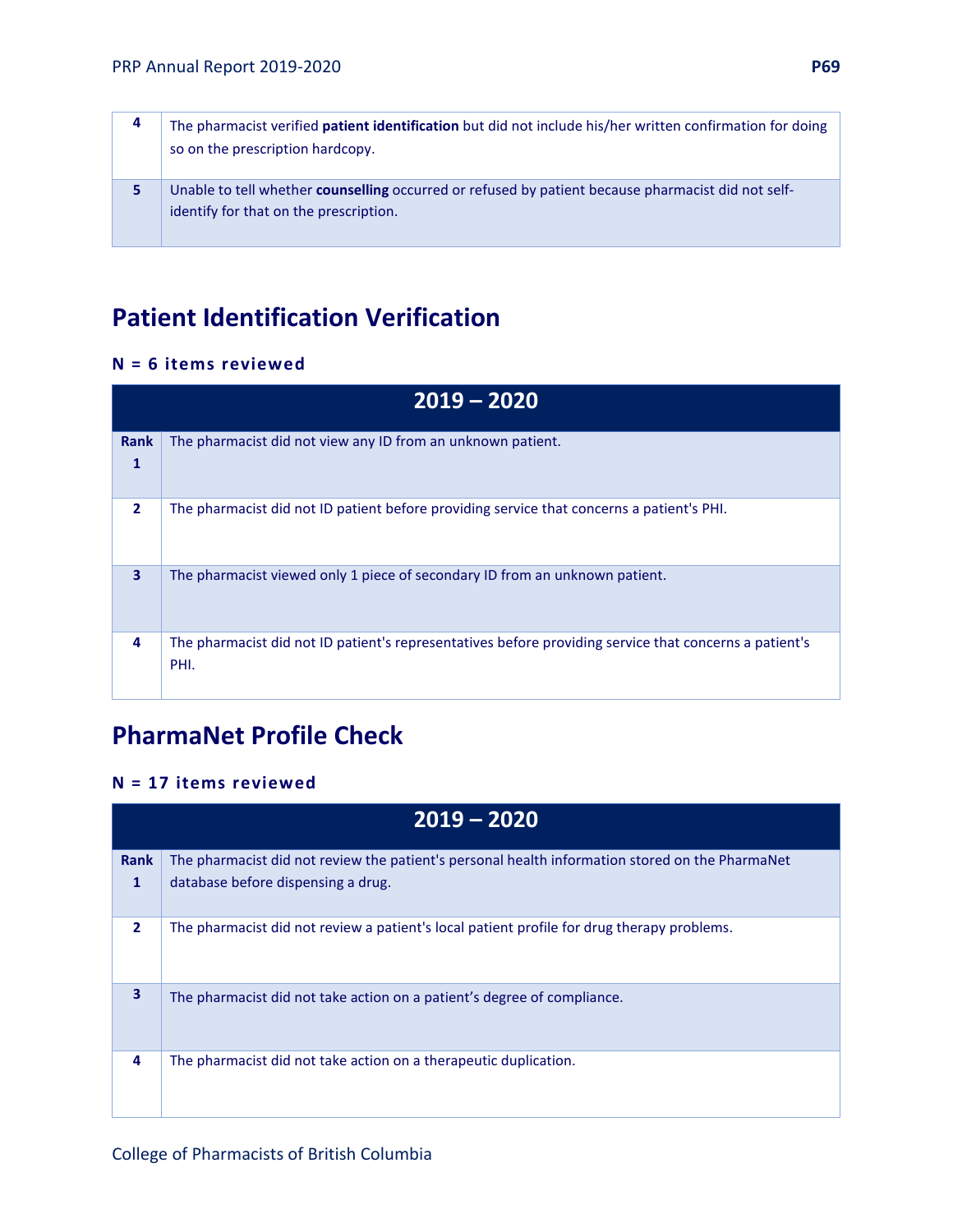## *Community Pharmacy Technicians*

## **Documentation**

## **N = 15 items reviewed**

|                | $2019 - 2020$                                                                                                                                                        |  |
|----------------|----------------------------------------------------------------------------------------------------------------------------------------------------------------------|--|
| Rank<br>1      | Unable to tell whether patient <b>allergy information</b> was verified or not because the pharmacy technician<br>did not self-identify for that on the prescription. |  |
| $\overline{2}$ | Unable to tell whether <b>patient identification</b> was verified or not because the pharmacy technician did<br>not self-identify for that on the prescription.      |  |
| 3              | The pharmacy technician did not update allergy information onto PharmaNet.                                                                                           |  |
| 4              | The pharmacy technician verified <b>patient identification</b> but did not self-identify for that on the<br>prescription.                                            |  |
| 5              | The pharmacy technician performed the final check but did not self-identify for that on the prescription.                                                            |  |

## **Product Distribution**

### **N = 33 items reviewed**

| $2019 - 2020$  |                                                                                                              |
|----------------|--------------------------------------------------------------------------------------------------------------|
| <b>Rank</b>    | The pharmacy technician <b>performing the final check</b> of a prepared prescription did not ensure that the |
| 1              | prescription <b>product label matches</b> the manufacturer's label with respect to the <b>drug.</b>          |
| $\overline{2}$ | The pharmacy technician <b>performing the final check</b> of a prepared prescription did not ensure that a   |
|                | pharmacist has completed a clinical assessment of the prescription after reviewing the patient profile.      |
| 3              | The pharmacy technician, when <b>performing the final check</b> of a prescription product, did not ensure    |
|                | that the prescription <b>product label matches</b> the manufacturer's label with respect to the <b>DIN</b> . |
| 4              | The pharmacy technician, when <b>performing the final check</b> of a prescription product, did not ensure    |
|                | that the prescription product label matches the prescription information with respect to the dosing          |
|                | instructions including the frequency, interval or maximum daily dose.                                        |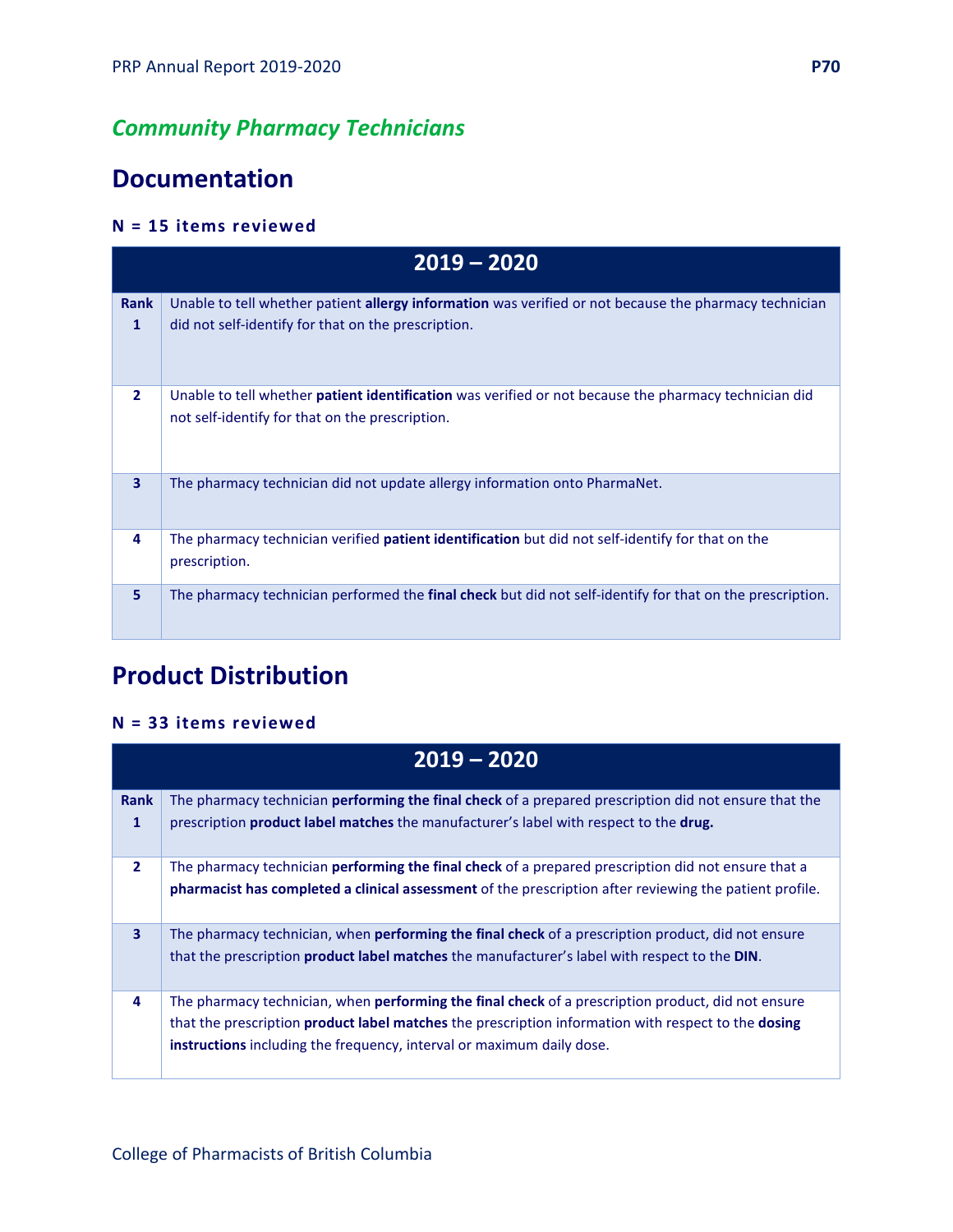**5** The pharmacy technician, when **performing the final check** of a prescription product, did not ensure that the prescription **product label matches** the manufacturer's label with respect to **strength**.

## **Collaboration**

#### **N = 24 items reviewed**

|                             | $2019 - 2020$                                                                                                  |  |
|-----------------------------|----------------------------------------------------------------------------------------------------------------|--|
| <b>Rank</b><br>$\mathbf{1}$ | The pharmacy technician did not identify his or her registrant class in an interaction with a <b>patient</b> . |  |
| $\overline{2}$              | The pharmacy technician did not identify his or her registrant class in an interaction with a practitioner.    |  |
| $\mathbf{3}$                | The pharmacy technician performed a task described in (i) sections 12: <b>Counselling a Prescription</b> .     |  |
| 4                           | The pharmacy technician performed a task described in (i) sections 6(5): <b>Clinical</b> .                     |  |
| 5                           | The pharmacy technician did not use effective written communication skills.                                    |  |

## **Patient Identification Verification**

#### **N =6 items reviewed**

|                | $2019 - 2020$                                                                                        |  |
|----------------|------------------------------------------------------------------------------------------------------|--|
| <b>Rank</b>    | The pharmacy technician did not view any ID from an unknown patient.                                 |  |
|                |                                                                                                      |  |
| $\overline{2}$ | The pharmacy technician viewed only 1 piece of secondary ID from an unknown patient.                 |  |
| 3              | The pharmacy technician did not ID a patient before providing service that concerns a patient's PHI. |  |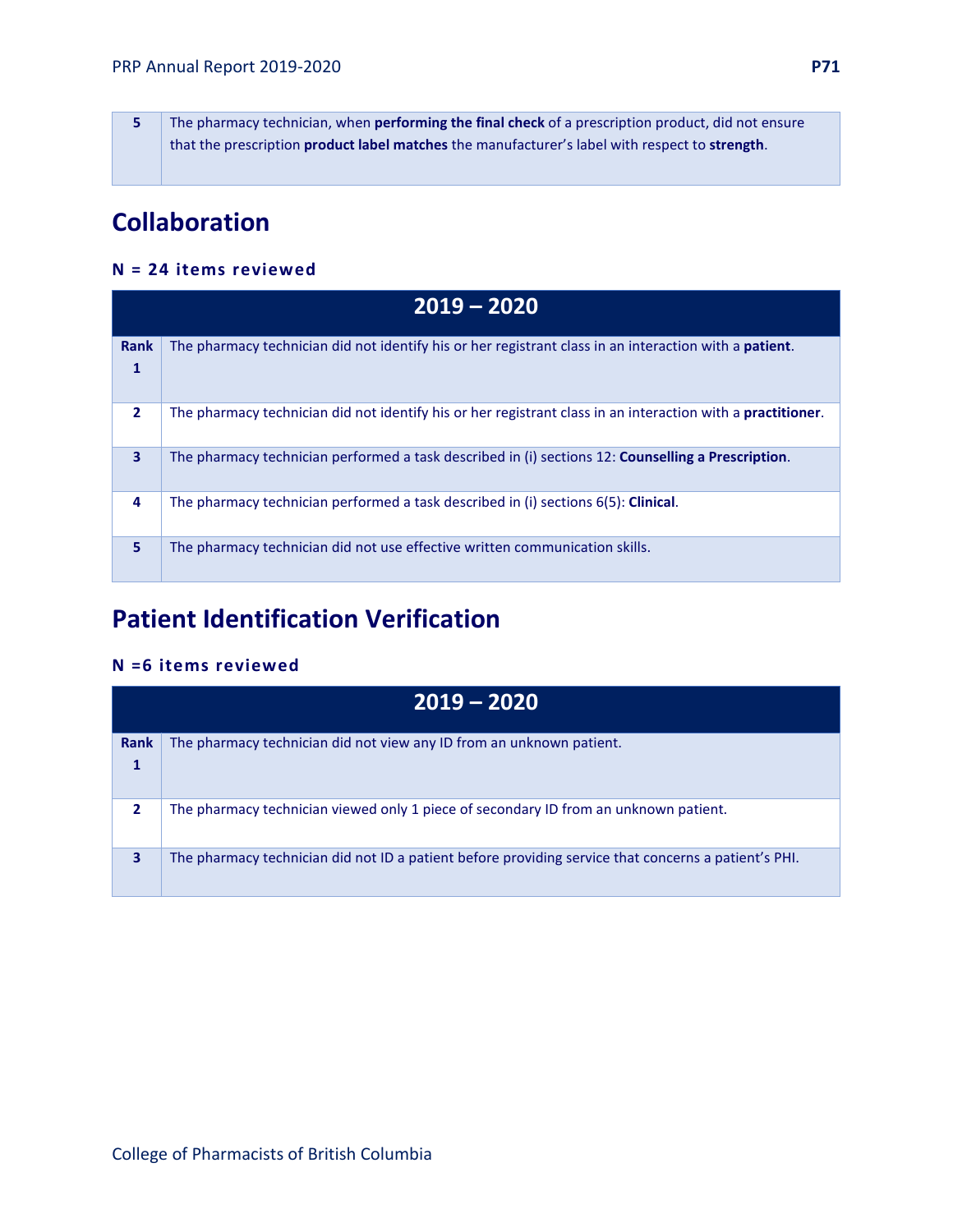## **Appendix K: Hospital Pharmacy Review Top Non-Compliance Items**

## **Sterile Compounding**

### **N = 21 items reviewed**

|                         | $2019 - 2020$                                                                                                                       |
|-------------------------|-------------------------------------------------------------------------------------------------------------------------------------|
| <b>Rank</b>             | Personnel hand hygiene and garbing procedures, staging of components, order entry, CSP labeling, and                                |
| $\mathbf{1}$            | other high-particulate-generating activities were not performed in the ante-area.                                                   |
| $\overline{2}$          | Sterile products were not prepared and distributed in an environment that is in accordance with the USP                             |
|                         | Pharmaceutical Compounding – Sterile Products Guidelines (USP Chapter <797>).                                                       |
| $\overline{\mathbf{3}}$ | Hazardous drugs were not stored separately from other inventory to prevent contamination.                                           |
| 4                       | Ceiling/flooring/equipment/chairs were not non-porous, smooth, free from cracks, non-shedding,<br>cleanable and disinfectable.      |
| 5                       | A demarcation line was absent. There was no visible line on the floor that separates the room into areas<br>for different purposes. |

## **Inventory Management – Nursing Unit**

### **N = 20 items reviewed**

|                  | 2019 - 2020                                                                                                                                                                                                           |  |
|------------------|-----------------------------------------------------------------------------------------------------------------------------------------------------------------------------------------------------------------------|--|
| <b>Rank</b><br>1 | Appropriate security and storage of all Schedule I, II, and III drugs and controlled drug substances for all<br>aspects of pharmacy practice including operation of the pharmacy without a registrant present was not |  |
|                  | ensured.                                                                                                                                                                                                              |  |
| $\overline{2}$   | Minimum and maximum refrigerator temperatures were not consistently recorded at the start and end<br>of each work day on a nursing unit.                                                                              |  |
| 3                | A constant temperature-recording device or digital minimum/maximum thermometer (with probe) to<br>monitor both the current refrigerator temperature and the minimum/maximum temperatures reached<br>was not used.     |  |
| 4                | Drugs on the nursing unit were not protected from contamination.                                                                                                                                                      |  |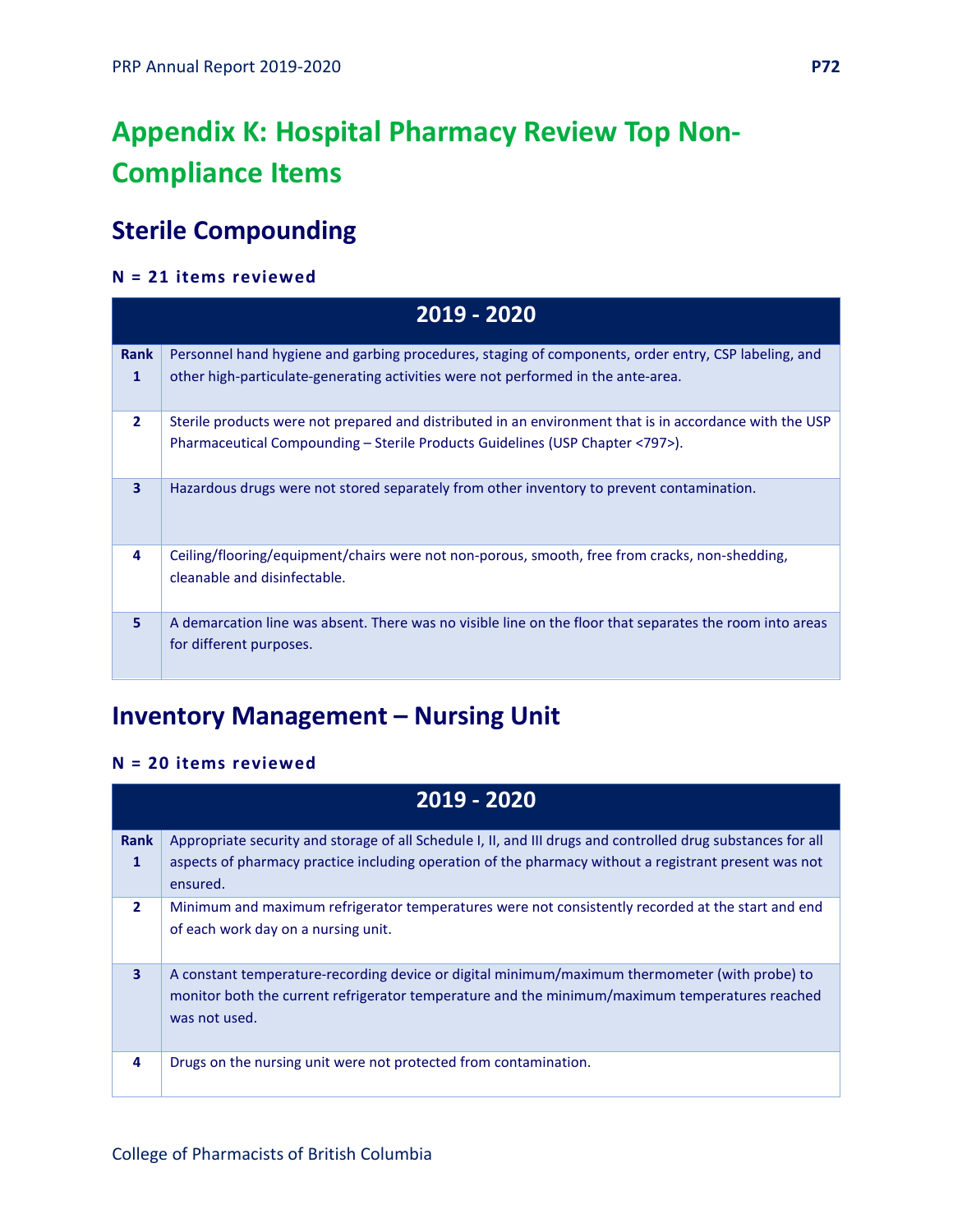**5** Food and/or beverages were found in medication refrigerators on a nursing unit.

# **Ambulatory Service**

#### **N = 45 items reviewed**

| 2019 - 2020      |                                                                                                                                                        |
|------------------|--------------------------------------------------------------------------------------------------------------------------------------------------------|
| <b>Rank</b><br>1 | The written confirmation of the registrant who verified the patient identification was missing on the<br>outpatient prescription hard copy.            |
| $\mathbf{2}$     | The written confirmation of the registrant who verified the patient allergy information was missing on<br>the outpatient prescription hard copy.       |
| 3                | An outpatient prescription did not include the identification number from the practitioner's regulatory<br>college at the time of dispensing.          |
| 4                | An outpatient prescription did not include the full address of the patient, including postal code at the<br>time of dispensing.                        |
| 5                | The written confirmation of the registrant who identified and addressed a drug therapy problem is<br>missing on the outpatient prescription hard copy. |

# **Pharmacy Manager's Responsibilities**

#### **N = 59 items reviewed**

| $2019 - 2020$  |                                                                                                                                                                                                                                |
|----------------|--------------------------------------------------------------------------------------------------------------------------------------------------------------------------------------------------------------------------------|
| <b>Rank</b>    | Registrant and support persons staff levels were not sufficient to ensure that workload volumes and                                                                                                                            |
| 1              | patient care requirements are met at all times in accordance with the bylaws, Code of Ethics and<br>standards of practice.                                                                                                     |
| $\overline{2}$ | Incorrect registrant class or other status was identified on a badge.                                                                                                                                                          |
| 3              | The hospital pharmacy manager did not develop, document and implement an ongoing quality<br>management program that documents periodic audits of the drug distribution process.                                                |
| 4              | The hospital pharmacy manager did not develop, document and implement an ongoing quality<br>management program that includes a process to review patient-oriented recommendations.                                             |
| 5              | The hospital pharmacy manager did not develop, document and implement an ongoing quality<br>management program that includes a process to review a full pharmacist's documentation notes in the<br>hospital's medical records. |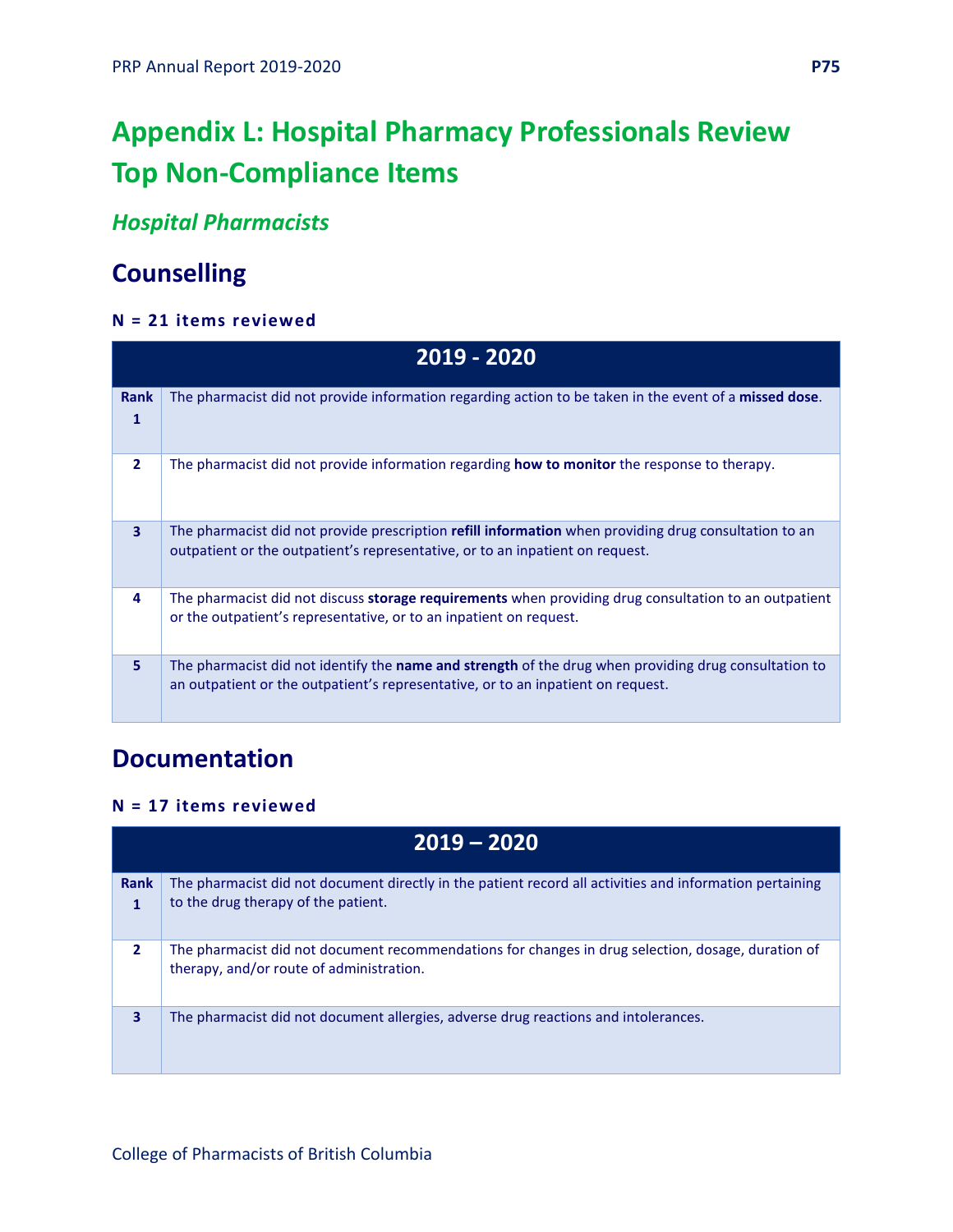| 4 | The pharmacist verified patient identification, but did not include his/her written confirmation for doing<br>so on an outpatient prescription.      |
|---|------------------------------------------------------------------------------------------------------------------------------------------------------|
| 5 | The pharmacist verified patient allergy information, but did not include his/her written confirmation for<br>doing so on an outpatient prescription. |

# **Profile Check**

#### **N = 21 items reviewed**

| 2019 - 2020              |                                                                                                                                                                                     |
|--------------------------|-------------------------------------------------------------------------------------------------------------------------------------------------------------------------------------|
| <b>Rank</b><br>1         | The pharmacist did not have a process to assess allergies, adverse drug reactions and intolerances<br>before dispensing the patient's drug and at appropriate intervals thereafter. |
| $\overline{\phantom{a}}$ | The pharmacist did not check the drug order for the patient's name, location and/or hospital number.                                                                                |
| 3                        | The pharmacist did not positively identify an <b>outpatient</b> by viewing one piece of primary identification<br>or two pieces of secondary identification.                        |

# **Patient Identification Verification**

#### **N = 2 items reviewed**

| 2019 - 2020      |                                                                                                                                                                                                                                                                                                                                                                                                                                                                                                                                                                                                                                                                                                                                                                                         |
|------------------|-----------------------------------------------------------------------------------------------------------------------------------------------------------------------------------------------------------------------------------------------------------------------------------------------------------------------------------------------------------------------------------------------------------------------------------------------------------------------------------------------------------------------------------------------------------------------------------------------------------------------------------------------------------------------------------------------------------------------------------------------------------------------------------------|
| <b>Rank</b><br>1 | A pharmacist did not take reasonable steps to confirm the identity of a patient, patient's<br>representative, registrant or practitioner before providing any pharmacy service, including but not<br>limited to (a) establishing a patient record, (b) updating a patient's clinical information, (c) providing a<br>printout of an in-pharmacy or requesting a PharmaNet patient record, (d) establishing, deleting, or<br>changing a patient keyword, (e) viewing a patient record, (f) answering questions regarding the<br>existence and content of a patient record, (g) correcting information, and (h) disclosing relevant patient<br>record information to another registrant for the purpose of dispensing a drug or device, and/or for the<br>purpose of monitoring drug use. |
| $\overline{2}$   | A pharmacist did not use at least two person-specific identifiers to confirm the identity of a patient<br>before providing any pharmacy service to the patient.                                                                                                                                                                                                                                                                                                                                                                                                                                                                                                                                                                                                                         |
| 3                | A pharmacist did not <b>positively identify an outpatient</b> by viewing one piece of primary identification or<br>two pieces of secondary identification.                                                                                                                                                                                                                                                                                                                                                                                                                                                                                                                                                                                                                              |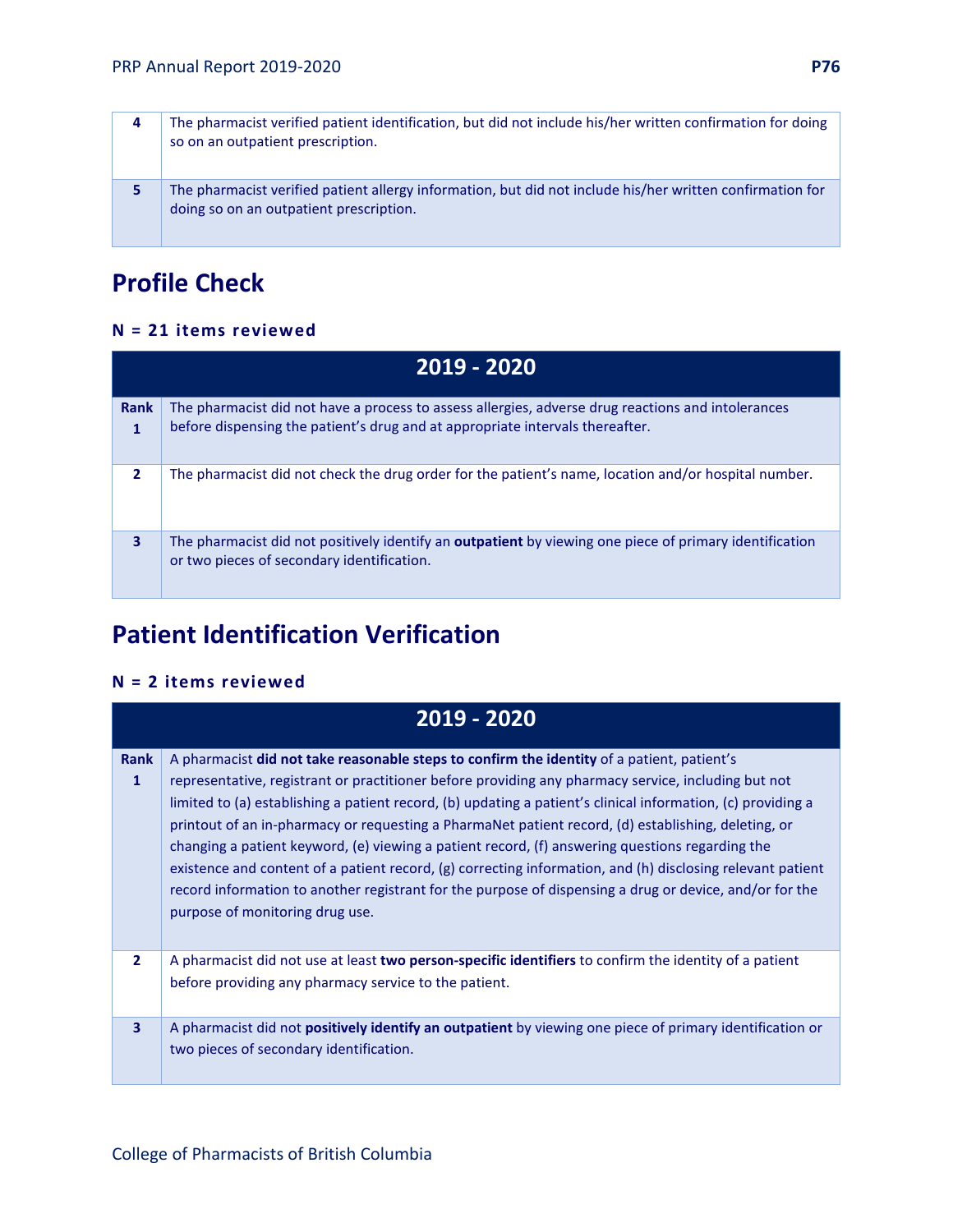## *Hospital Pharmacy Technicians*

## **Documentation**

#### **N = 8 items reviewed**

| 2019 - 2020    |                                                                                                                                                                                       |
|----------------|---------------------------------------------------------------------------------------------------------------------------------------------------------------------------------------|
| Rank<br>1      | The pharmacy technician <b>verified patient allergy information</b> , but did not include his/her written<br>confirmation for doing so.                                               |
| $\overline{2}$ | The pharmacy technician <b>verified patient identification</b> , but did not include his/her written<br>confirmation for doing so.                                                    |
| 3              | The pharmacy technician <b>verified patient identification</b> , but <b>did not include his/her written</b><br>confirmation for doing so on the outpatient prescription.              |
| 4              | The registrant verified patient allergy information, but did not include his/her written confirmation for<br>doing so on the <b>outpatient</b> prescription.                          |
| 5              | An <b>outpatient</b> prescription <b>did not include</b> the written confirmation of the registrant who verified the<br>patient <b>allergy information</b> at the time of dispensing. |

# **Patient Identification Verification**

#### **N = 3 items reviewed**

| $2019 - 2020$           |                                                                                                                                                                   |
|-------------------------|-------------------------------------------------------------------------------------------------------------------------------------------------------------------|
| <b>Rank</b><br>1        | The registrant used only one person-specific identifier to confirm the identity of a patient before<br>providing pharmacy services.                               |
| $\overline{2}$          | The registrant used a patients room and/or bed number as a person-specific identifier to confirm the<br>identity of a patient before providing pharmacy services. |
| $\overline{\mathbf{3}}$ | The registrant <b>did not use any person-specific identifiers</b> to confirm the identity of a patient before<br>providing pharmacy services to the patient.      |
| 4                       | The registrant did not review any identification documents before providing pharmacy services to an<br>outpatient.                                                |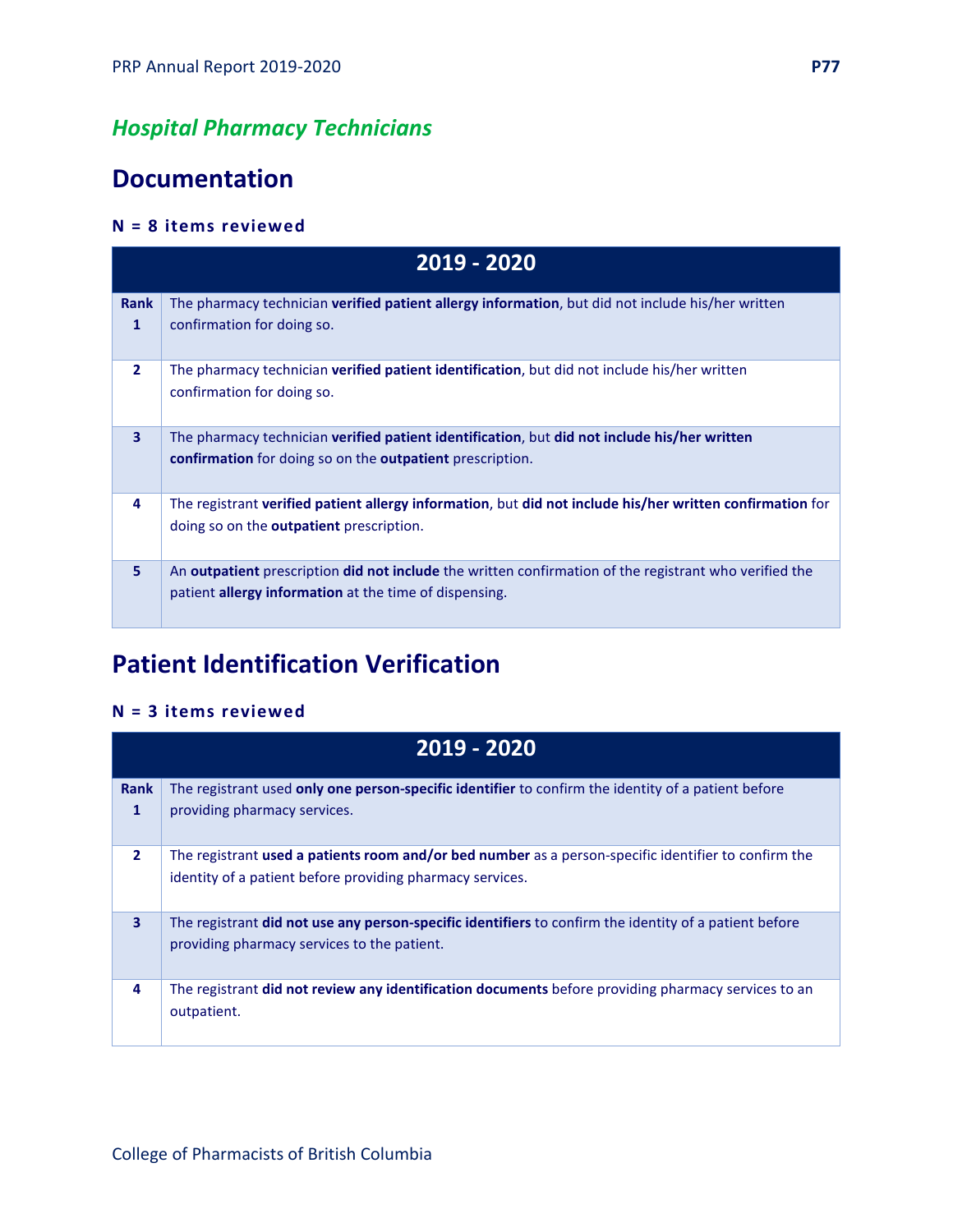# **Collaboration**

#### **N = 4 items reviewed**

| 2019 - 2020      |                                                                                                                                                                                              |
|------------------|----------------------------------------------------------------------------------------------------------------------------------------------------------------------------------------------|
| <b>Rank</b><br>1 | The pharmacy technician, when <b>interacting with a practitioner</b> , did not identify his or her registrant<br>class.                                                                      |
| $\overline{2}$   | The pharmacy technician, when <b>answering the telephone</b> , did not identify his or her registrant class.                                                                                 |
| $\overline{3}$   | The pharmacy technician, when requesting patient information on the phone with a nurse, did not<br>identify his/her registrant class.                                                        |
| 4                | The pharmacy technician was observed participating in the pharmacist/patient consultation for<br>Schedule I, II or III drugs in person (or by telephone).                                    |
| 5.               | The pharmacy technician, when gathering, reviewing, entering and/or updating the information<br>required to create and/or maintain a patient record, did not review the patient's allergies. |

# **Product Distribution**

#### **N = 45 items reviewed**

| 2019 - 2020    |                                                                                                               |
|----------------|---------------------------------------------------------------------------------------------------------------|
| Rank           | The registrant, when performing the <b>final check</b> , did not ensure that the prescription product and the |
| 1              | prescription product label matched the product information: the drug.                                         |
| $\overline{2}$ | The registrant, when <b>preparing</b> a prescription product, did not ensure that the prescription product    |
|                | label matched the product information: the quantity.                                                          |
| $\mathbf{3}$   | The registrant, when performing the final check of a prescription product, did not ensure that a              |
|                | pharmacist had completed a clinical assessment of the prescription by reviewing the patient profile.          |